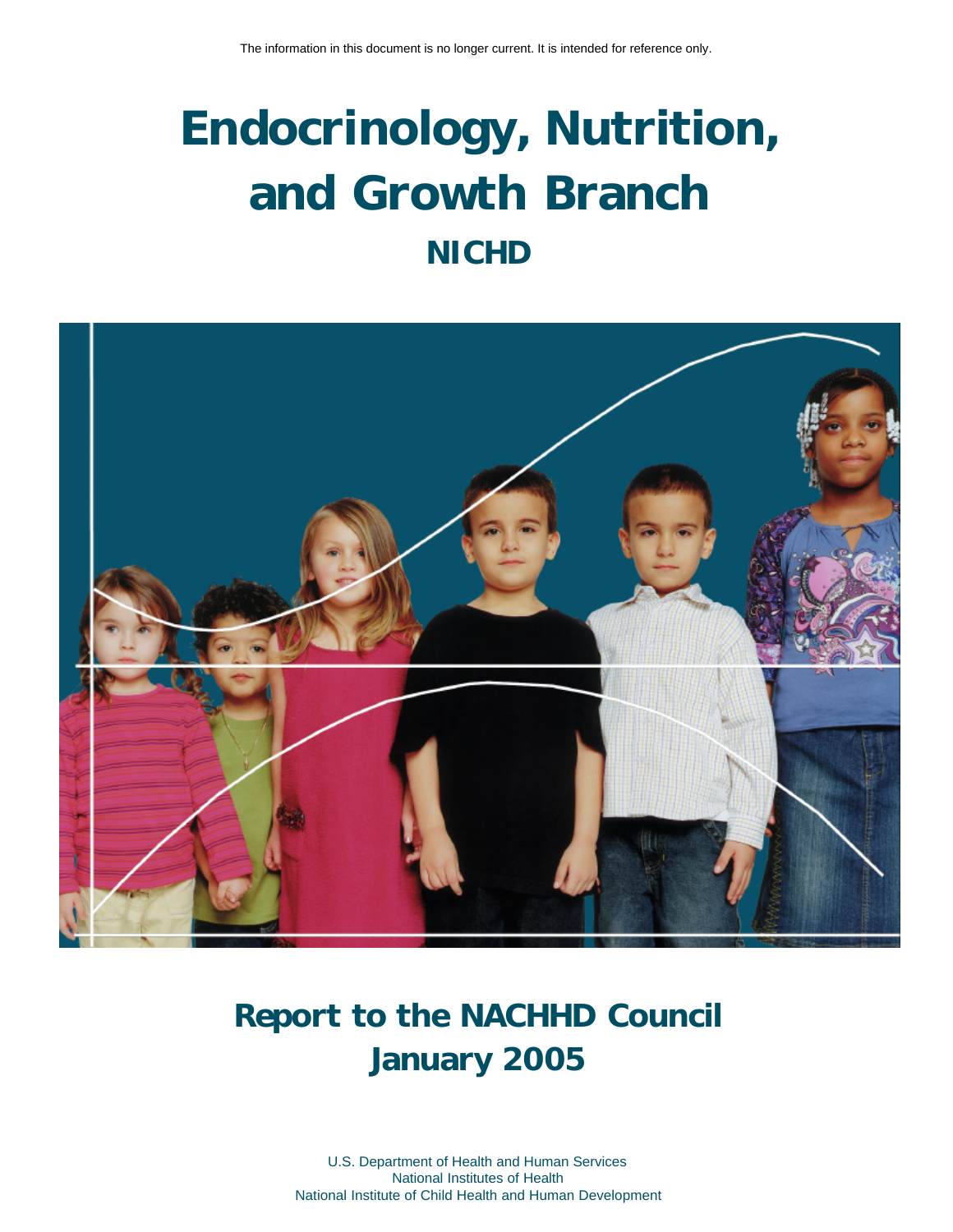

*Modifications of the molecular environment markedly alter human development. ...Environmental improvement will be made, and the immature will be aided in their development just as surely as the four-minute mile was conquered.* 

> Dr. Robert E. Cooke *Anticipatory Pediatrics,* 1966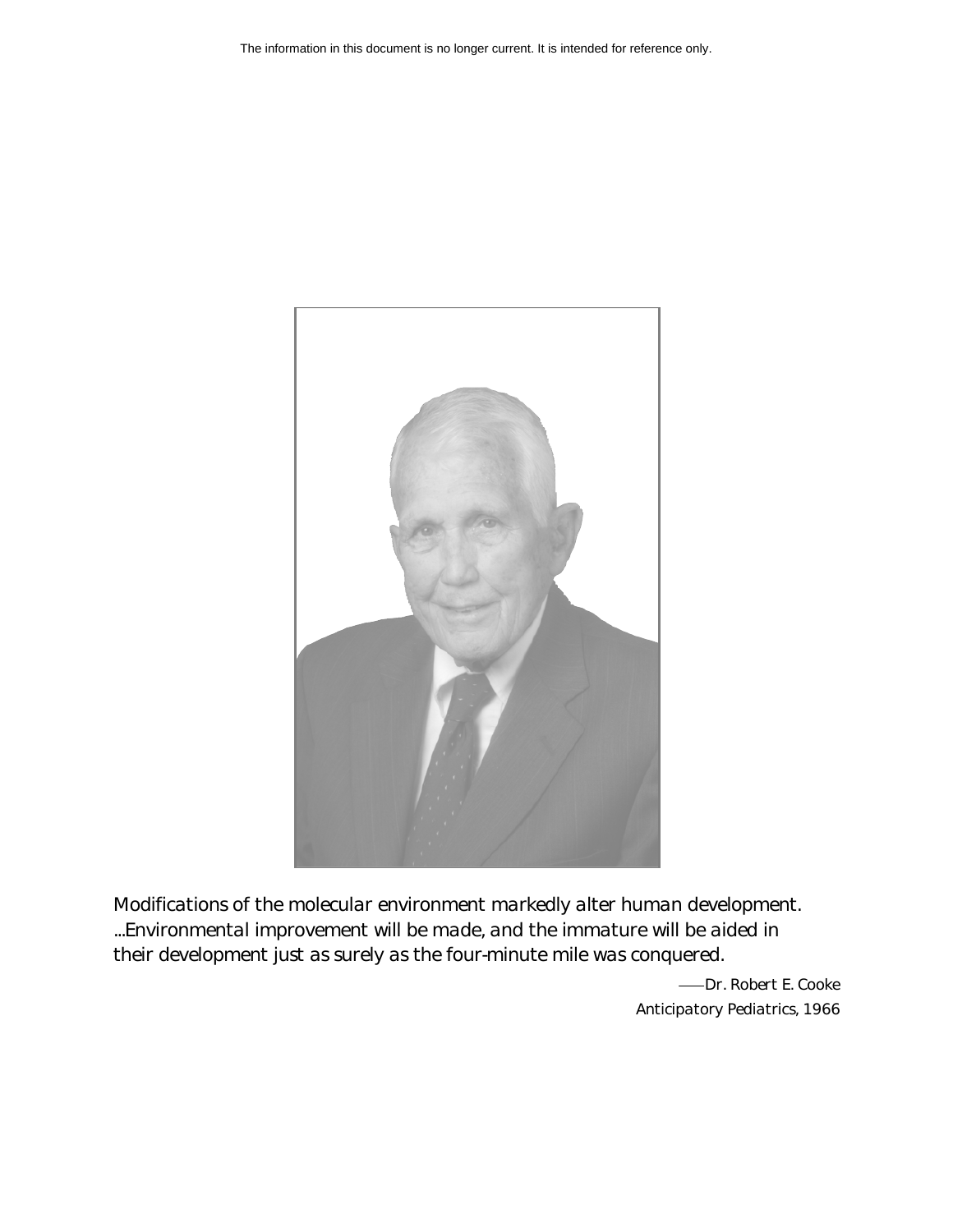# **TABLE OF CONTENTS**

| CHILD HEALTH RESEARCH CAREER DEVELOPMENT AWARDS (CHRCDA)  4            |  |
|------------------------------------------------------------------------|--|
|                                                                        |  |
|                                                                        |  |
|                                                                        |  |
|                                                                        |  |
|                                                                        |  |
|                                                                        |  |
|                                                                        |  |
|                                                                        |  |
|                                                                        |  |
|                                                                        |  |
| CONGENITAL ADRENAL HYPERPLASIA (CAH) AND OTHER DEFECTS                 |  |
|                                                                        |  |
|                                                                        |  |
|                                                                        |  |
|                                                                        |  |
|                                                                        |  |
|                                                                        |  |
|                                                                        |  |
|                                                                        |  |
|                                                                        |  |
|                                                                        |  |
| THE FELS LONGITUDINAL STUDY OF PHYSICAL GROWTH AND DEVELOPMENT 31      |  |
|                                                                        |  |
|                                                                        |  |
|                                                                        |  |
|                                                                        |  |
|                                                                        |  |
|                                                                        |  |
| CREATION OF THE OBSTETRIC AND PEDIATRIC PHARMACOLOGY BRANCH (OPPB)  35 |  |
| THE CHILD HEALTH RESEARCH CAREER DEVELOPMENT                           |  |
|                                                                        |  |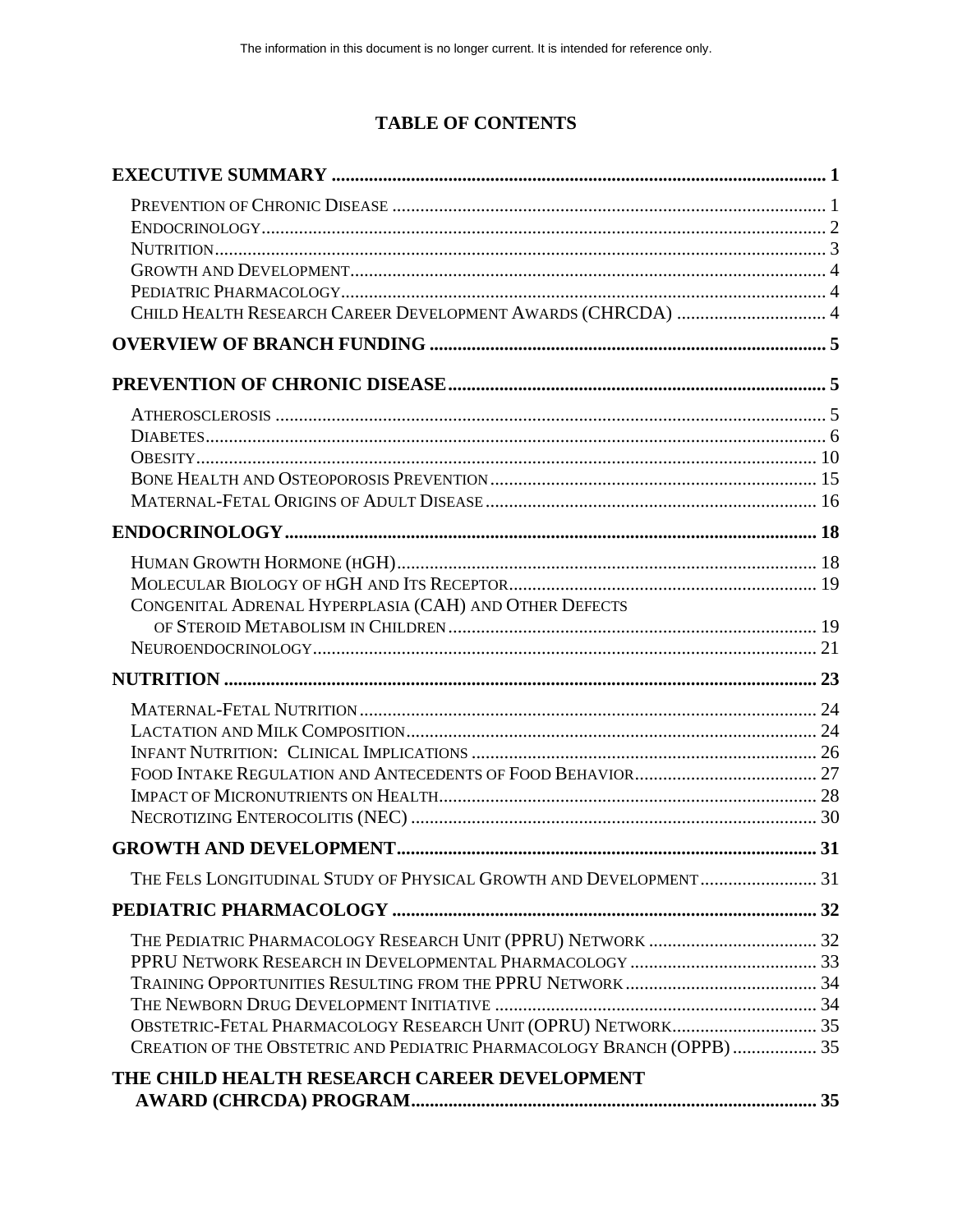| <b>NATIONAL RESEARCH SERVICE AWARD TRAINING PROGRAM 36</b>        |  |
|-------------------------------------------------------------------|--|
|                                                                   |  |
|                                                                   |  |
|                                                                   |  |
| <b>APPENDIX A: BRANCH-SUPPORTED CONFERENCES AND WORKSHOPS A-1</b> |  |
|                                                                   |  |
| APPENDIX C: BONE MINERAL DENSITY IN CHILDHOOD                     |  |
| <b>APPENDIX D: HISTORY OF RESEARCH ON EPIDERMAL GROWTH</b>        |  |
|                                                                   |  |
|                                                                   |  |
|                                                                   |  |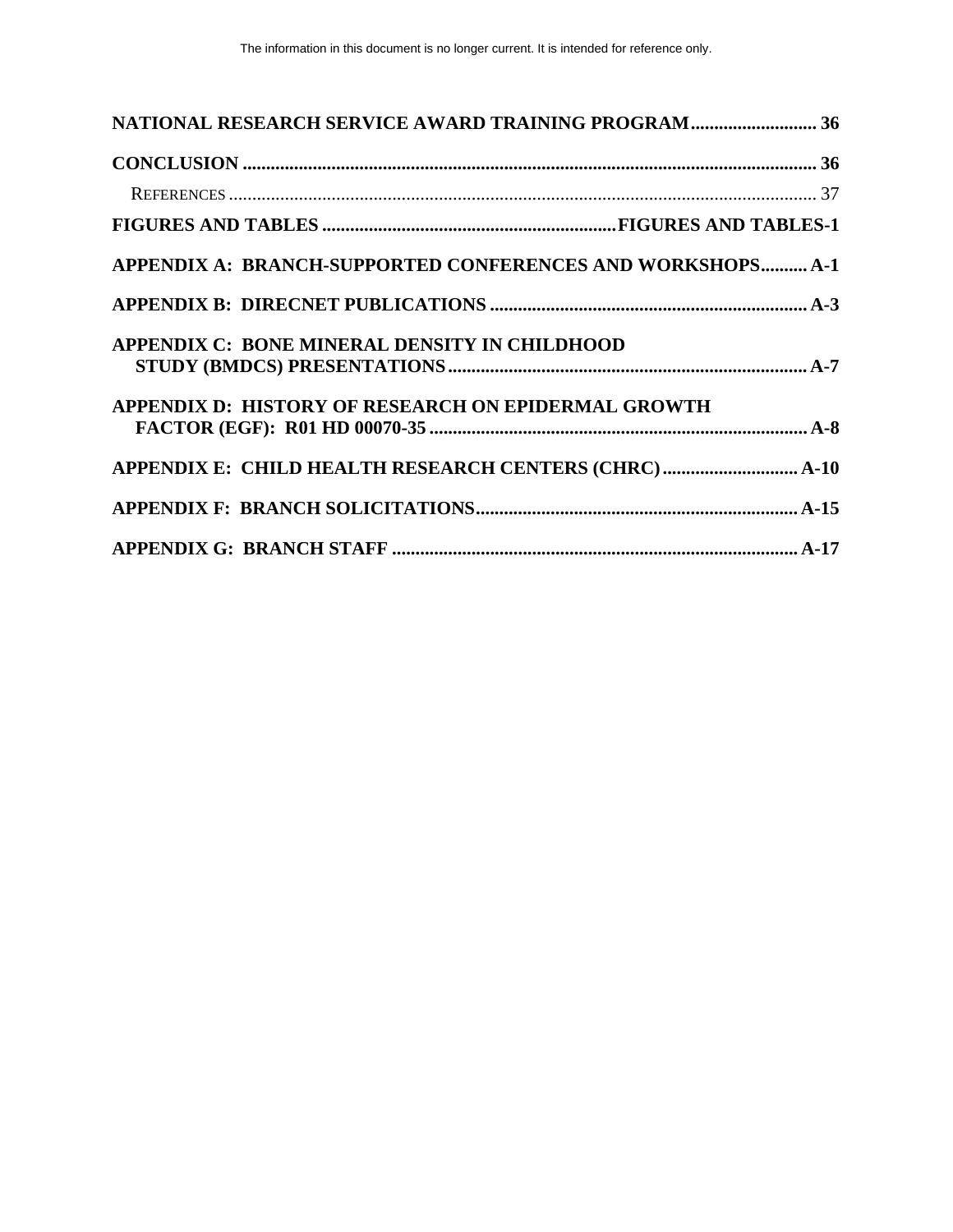# **EXECUTIVE SUMMARY**

<span id="page-4-0"></span>The Endocrinology, Nutrition, and Growth Branch (ENGB) is pleased to present a summary of its activities to the National Advisory Child Health and Human Development (NACHHD) Council. The ENGB is one of four branches within the Center for Research for Mothers and Children (CRMC). The Branch provides the National Institute of Child Health and Human Development (NICHD) with a focus for research and research training in nutritional science, childhood antecedents of disease, developmental endocrinology, developmental neuroendocrinology, and physical growth and body composition. Research in these areas of scientific endeavor is directed toward laying the groundwork for future health.

Historically, another major research emphasis for the ENGB has involved pediatric pharmacology and the development of better and safer drug therapies for pregnant women, newborns, children, and adolescents. To ensure that this work is as focused as possible, the NICHD created the Obstetric and Pediatric Pharmacology Branch (OPPB) in April 2004. All ENGB-supported research in this area was transferred to the new Branch at that time; this report includes information on activities supported by the ENGB up to that date.

# **PREVENTION OF CHRONIC DISEASE**

The burdens of obesity, cardiovascular disease, diabetes, and osteoporosis continue to increase in this country and abroad. These chronic diseases have their roots in childhood. Because these conditions are difficult or impossible to reverse in adulthood, the ENGB encourages research on preventing their onset during childhood.

 pregnancy. **Obesity:** The Branch has provided long-term support to scientists who are working to elucidate the genetic, environmental, and behavioral origins of obesity. The Branch recently expanded these efforts by publishing a request for applications (RFA) on prevention and treatment of childhood obesity in primary care settings, as well as a program announcement (PA) on schoolbased initiatives to prevent childhood obesity. The National Institutes of Health (NIH) director highlighted the agency's commitment to the obesity epidemic by forming the NIH Obesity Research Task Force in 2003; staff of the ENGB have played a prominent role in this trans-NIH effort. The ENGB also established an NICHD working group on obesity that includes members from all the Institute's Centers, Divisions, and Programs; this working group recently developed a research initiative to address the origins and consequences of maternal obesity during

**Atherosclerosis:** Over the past decade, the Branch has supported research on identifying children who are susceptible to premature coronary artery disease. These efforts have revealed predictive markers that are being incorporated into the revised National Cholesterol Education Program guidelines for children and adolescents, scheduled for release in 2006. This research showed that the risk of early atherosclerosis increases markedly according to the number of predictive markers. The Branch expanded this research initiative by holding three research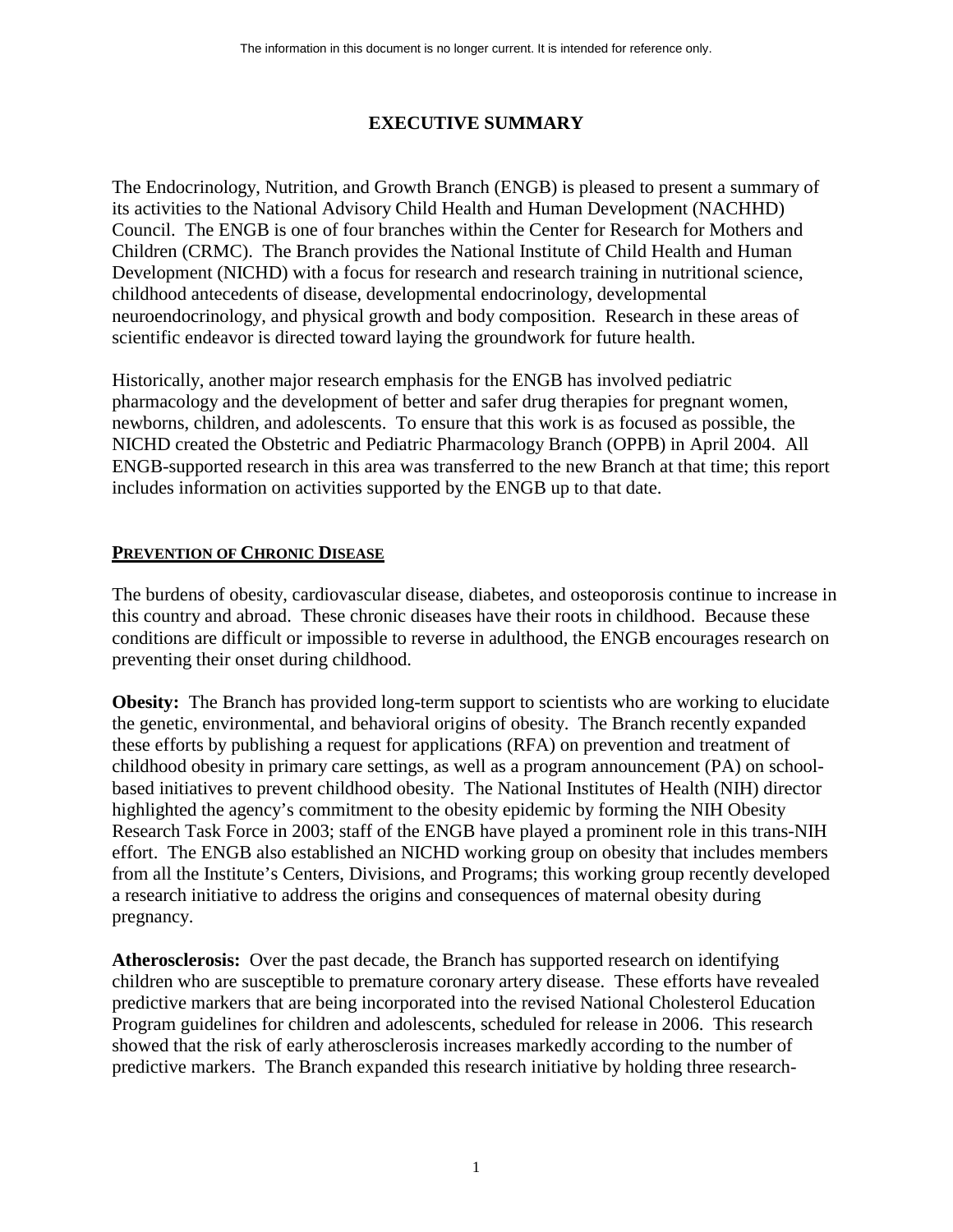<span id="page-5-0"></span>planning workshops on risk factors in childhood, and by issuing an RFA on the precursors of the metabolic syndrome in childhood.

**Diabetes:** In an effort to prevent diabetes, the Branch has pioneered immunogenetic methods that stratify levels of risk for type 1 diabetes mellitus (T1DM), also called juvenile diabetes. This work forms the basis of the Diabetes Prevention Trial, TrialNet, and the Trial to Reduce T1DM in the Genetically at Risk (TRIGR). These trials aim to prevent or delay the onset of T1DM in relatives of index cases. The ENGB also supports the Prospective Assessment of Newborns for Diabetes Autoimmunity (PANDA). Investigators in charge of PANDA recently identified the first gene directly involved in the autoimmune attack on the beta cells of the pancreas in diabetes. The ENGB also established the Diabetes Research in Children Network (DirecNet), the world's first research network to focus on diabetic children, in order to monitor levels of plasma glucose non-invasively, and to prevent attacks of hypoglycemia.

The ENGB also supports research aimed at preventing type 2 diabetes mellitus (T2DM). Research projects initiated in response to an RFA on T2DM in the pediatric population elucidated susceptibility genes and other risk factors involved in the epidemic of T2DM in adolescents. Investigators reported a 25-percent prevalence of glucose intolerance among obese children (Sinha et al 2002) and correlated visceral adiposity in children with new markers of beta-cell failure and impending T2DM (Bacha et al 2004).

an international study in 11 countries of more than 25,000 pregnant women and their offspring. and in regard to the occurrence of hypoglycemia in the newborn offspring. The NICHD continues its support of the Hyperglycemia and Pregnancy Outcome (HAPO) study, This effort studies the glycemic state of these women in relation to the need for cesarean section,

**Osteoporosis:** In response to an RFA on behavioral strategies to prevent osteoporosis later in life, investigators are studying the bone mineral density (BMD) of several thousand children, prospectively, to assess the effect of dietary and behavioral interventions. The ENGB also initiated the BMD in Childhood Study (BMDCS), a population-based longitudinal study of bone accretion in 1,550 children, from ages six to 16, to further understand this topic.

#### **ENDOCRINOLOGY**

**Pediatric Endocrinology:** Pediatricians now have access to the results of a 16-year randomized, double-blind, placebo-controlled study designed to ascertain the effect of human growth hormone (hGH) on final height in short children who are not hGH deficient (Leschek et al 2004). The study received much attention in the lay press and was used by a Food and Drug Administration (FDA) advisory committee to recommend that hGH be labeled for this new indication. The trial was designed at an ENGB-supported conference on disorders of human growth and stands as an example of cooperation between extramural and intramural scientists at the NICHD.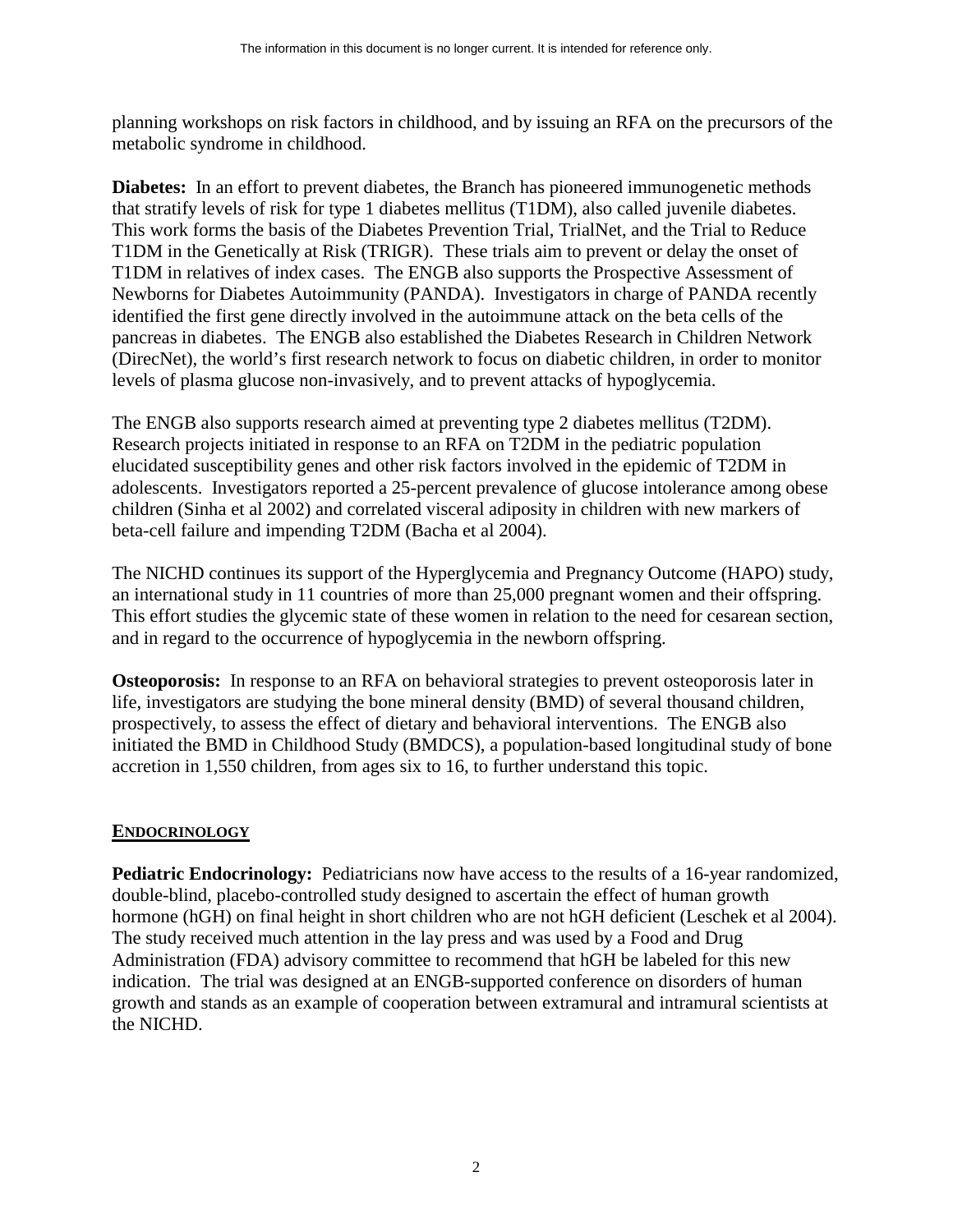<span id="page-6-0"></span>**Molecular Biology of hGH and Its Receptor:** Research on the evolutionary origins of hGH and its receptor protein have led to a remarkable set of discoveries about transposable elements in the human genome, and about how genes evolve to code for more than one protein (Li et al 2001).

**Growth Factors:** The Branch funds research on the functions of epidermal growth factor (EGF), basic fibroblast growth factor (bFGF), and their receptors. (For a discussion of the history of research support on EGF, see Appendix D.) This research has led to an understanding of post-receptor intracellular events and to clinical applications of growth factors. For instance, EGF is now used to treat corneal ulcers and severe burns, and EGF-receptor activity is used to plan regimens of chemotherapy for treating breast cancer. In animal models, bFGF crosses the blood-brain barrier and stimulates neurogenesis; it also stimulates stromal cells of human bone marrow to differentiate into neurons, thus providing a reservoir of cells that may be used to treat degenerative neurologic diseases of the brain and spinal cord.

**Intersex Conditions:** The Branch recently sponsored a research-planning workshop on intersex conditions in infants and children that led to the formation of a network of interested clinical investigators (Meyer-Bahlburg & Blizzard 2004).

# **NUTRITION**

**Infant Nutrition:** The Branch supports research on the pressing issues of nutrient requirements and optimal feeding regimens for infants of very low and extremely low birth weights. The Branch also supports research on understanding the effects of essential fatty acids on visual acuity and brain development and on the antimicrobial effects of breast milk, with the aim of developing a new class of antibiotics.

**Maternal-Fetal Nutrition:** Observations on the fetal origins of hypertension and atherosclerosis have energized the field of maternal-fetal nutrition. Following an NICHD-funded international research conference on the fetal origins of adult disease, the ENGB issued an RFA on maternal-fetal nutrition and is now funding six innovative studies in this fertile area of research.

The placental origin of intrauterine growth retardation (IUGR) is an important, but understudied area of research. The Branch encourages research on the role of placental nutrient transporters in the net transfer of nutrients to the fetus. Mutations in the genes that code for nutrient transporters are also of interest to the ENGB and will be the focus of future initiatives.

**Necrotizing Enterocolitis (NEC):** Because NEC remains a lethal disorder for preterm infants, the ENGB targets this intestinal disorder of newborns as a high research priority. The Branch is funding research on optimal therapeutic strategies to employ in severe cases of NEC. The Branch also supports studies of NEC in animal models, including studies that use EGF to treat the disorder.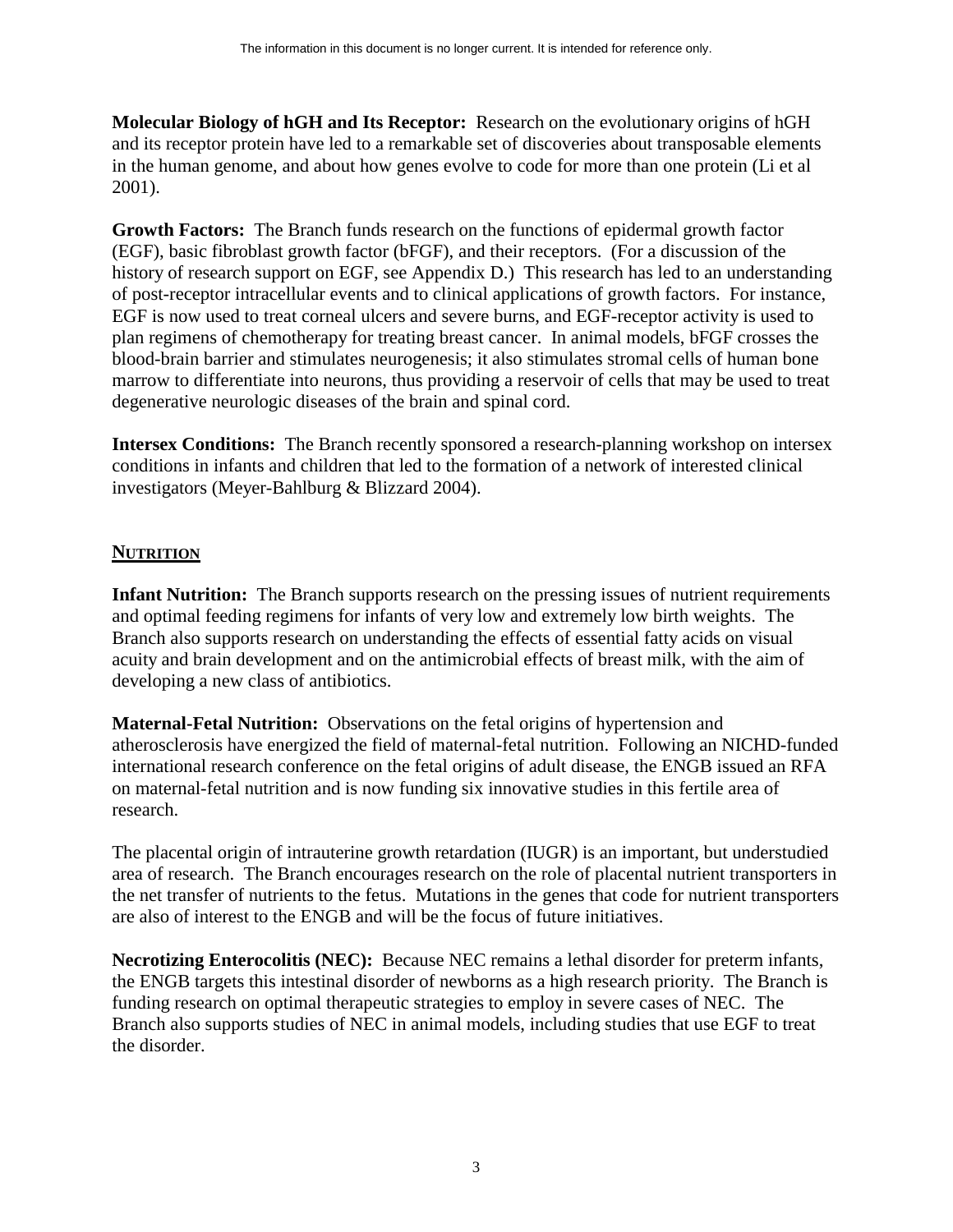#### <span id="page-7-0"></span>**GROWTH AND DEVELOPMENT**

The Fels Longitudinal Study of Growth and Development has followed more than 1,400 individuals, who were enrolled at birth, beginning in 1930. The Fels Study provided growth data for the North American Standard Tables of Height and Weight, as well as for a comprehensive atlas of bone age and skeletal development. These standards are in widespread use in the United States and abroad. The Fels database is now being used to ascertain the origins of the metabolic syndrome in childhood, by examining childhood data of adults currently diagnosed with the metabolic syndrome (Sun et al 2004).

The Child Health and Development Study (CHDS) of 20,000 pregnancies began in 1959, as a companion to the Perinatal Collaborative Study. The NICHD provides support to maintain the CHDS database and serum collection. Investigators who are interested in maternal and placental origins of disease later in life currently use these resources, especially in the study of long-term effects of *in utero* exposure to organochlorines, such as dichlorodiphenyltrichloroethane or DDT (Cohn et al 2003).

# **PEDIATRIC PHARMACOLOGY**

Fewer than one-quarter of the medications currently on the market have been approved by the FDA for use in children. To rectify this imbalance, the ENGB initiated the Pediatric Pharmacology Research Unit (PPRU) Network as a national resource to facilitate clinical studies of drugs in infants and children. As of June 2004, the PPRU Network had initiated more than 216 studies of drugs in pediatric populations, working closely with more than 54 different pharmaceutical firms in the United States and abroad. The success of the Network spurred congressional legislation mandating pediatric drug studies for all new drug applications submitted to the FDA for approval. In April 2004, the NICHD established the OPPB within the CRMC and transferred the PPRU Network to the new Branch.

#### **CHILD HEALTH RESEARCH CAREER DEVELOPMENT AWARDS (CHRCDA)**

The creation of a congressionally mandated program of Child Health Research Centers (CHRCs) in 1990 was a major development in pediatric science in the United States. CHRCDAs aim to accelerate the application of discoveries in basic research to the care of sick children. Currently, 20 centers receive support through this mechanism. The CHRCs are also instrumental in training the next generation of academic pediatricians and have launched the careers of 485 pediatric scientists in 14 subspecialties (Winer et al 2001).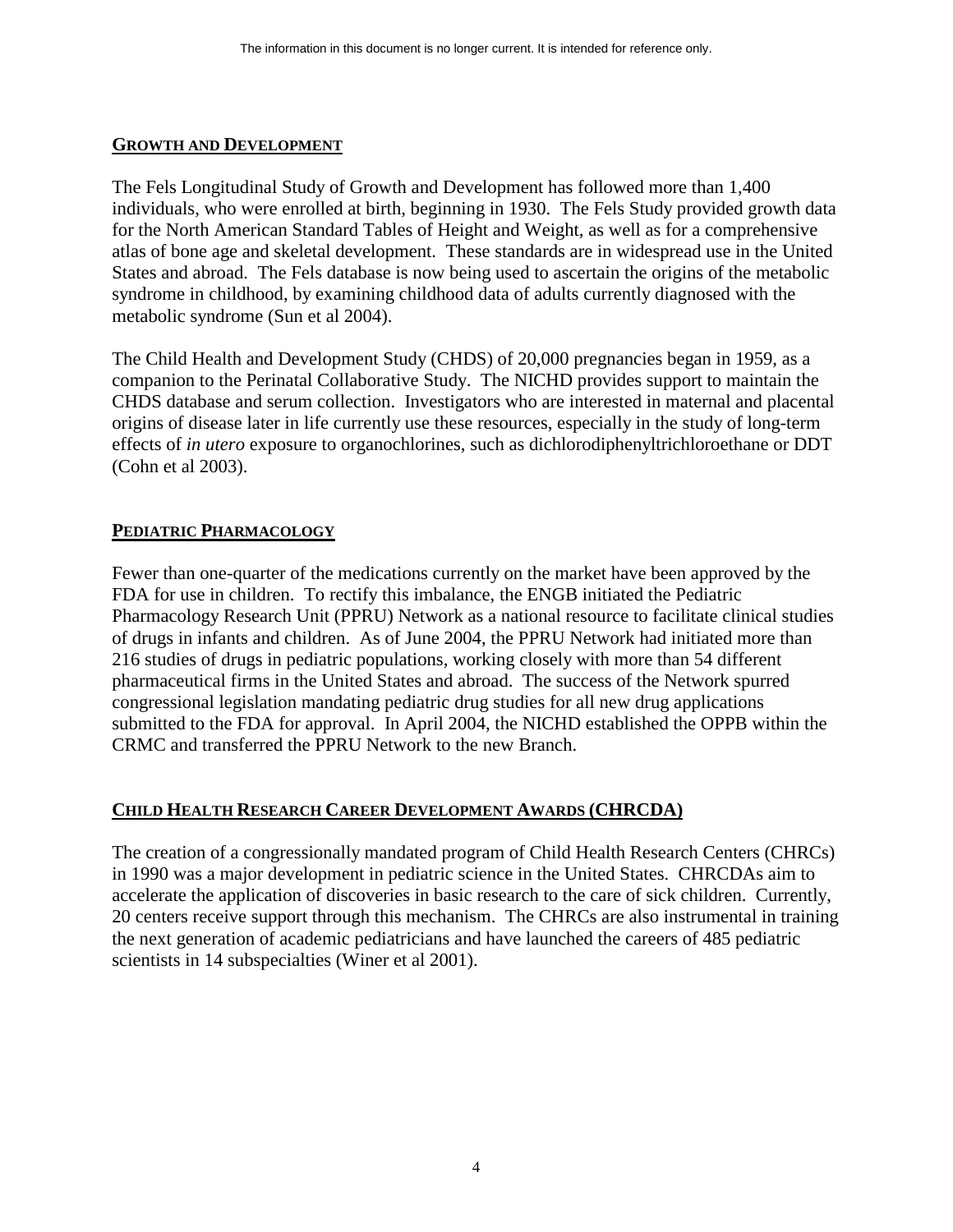# **OVERVIEW OF BRANCH FUNDING**

<span id="page-8-0"></span>level of \$68.2 million. Figure 1 analyzes these projects by subject matter. Approximately In the fiscal year ending September 30, 2003, the Branch supported 257 research projects at a one-half of the Branch budget addresses research and training in nutrition and in the antecedents of adult disease, while one-quarter supports research and training in developmental endocrinology. The remaining one-quarter supports research on physiology and physical growth, as well the 20 CHRCs and the 13 PPRUs. Since its report to the Council in September 2000, the ENGB research budget has grown by \$21 million. Support for the research program on fetal origins of adult disease accounts for \$3 million of the increase, while an additional \$2 million represents support for new research projects on obesity and the metabolic syndrome. The BMDCS and DirecNet account for an additional \$8 million and support for HAPO, TRIGR, and PANDA collectively account for \$5 million of the increase. Support for new initiatives in pediatric pharmacology accounts for the remainder of the increase.

# **PREVENTION OF CHRONIC DISEASE**

Obesity, diabetes, atherosclerosis, and osteoporosis are the products of gene-environmental interactions that determine disease susceptibility. Advances in genomics, proteomics, and informatics make possible a concerted attack on the origins of these diseases, leading to the development of markers that predict disease susceptibility. Microarray chip technology now permits analyses of the simultaneous expression of tens of thousands of genes. By documenting differential gene expression, researchers can elucidate the earliest divergent biochemical pathways that lead to disease later in life. Understanding these pathways will provide new targets for intervention.

#### **ATHEROSCLEROSIS**

Coronary atherosclerosis remains the primary cause of death in the United States today, often causing death during the most productive years of life. An estimated 1.2 million people in the United States have heart attacks each year, about one every 25 seconds (American Heart Association 2004).

Dr. Robert Cooke, who was instrumental in the founding of the NICHD, practiced anticipatory pediatrics, a concept that rests on tailoring the nutritional-biochemical environment to each child's genotype (Cooke 1966). Dr. Cooke's anticipatory approach to disease led him to assert that atherosclerosis was a pediatric disease. In order to develop this concept, the ENGB provided funding for the Bogalusa Heart Study, the Rochester Family Heart Study, and the San Antonio Family Heart Study to develop markers that predict the early onset of atherosclerosis in high-risk children.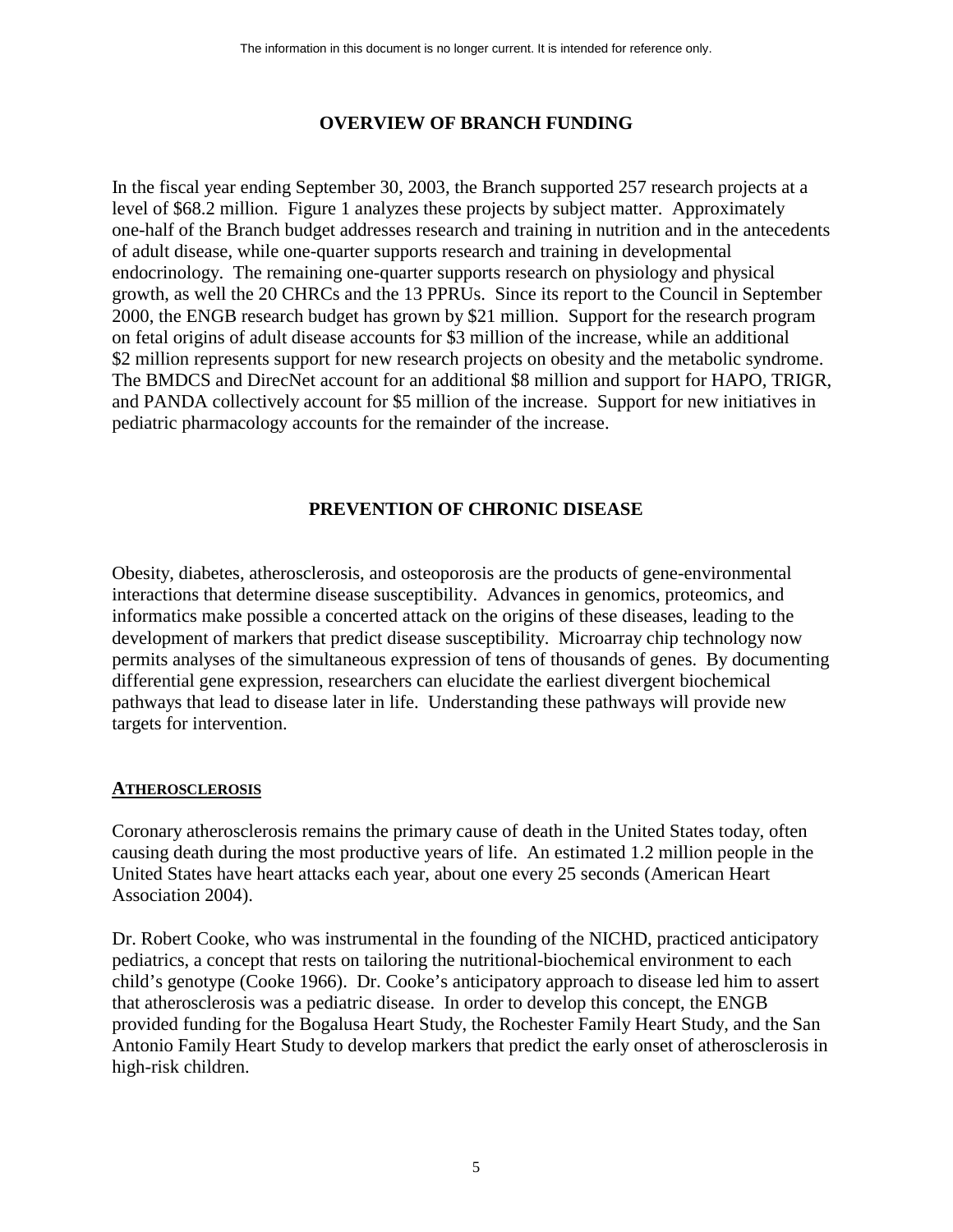<span id="page-9-0"></span>These studies showed that the extent of early atherosclerotic lesions correlated with body mass index (BMI), systolic blood pressure, total cholesterol, low-density lipoprotein cholesterol, and serum triglyceride concentrations. The amount of arterial surface covered by plaques varied with the number of risk factors, increasing by 12-fold in those with four risk factors compared to those with none (Berenson et al 1998). The studies also showed that early-onset ischemic heart disease was associated with higher plasma fibrinogen (Greenlund et al 1999) and higher homocysteine levels (Shea et al 1999).

To build on these findings, the ENGB sponsored three research-planning workshops to ascertain precursors of cardiovascular disease in children and adolescents. Participants emphasized the need to study clusters of risk factors, and to mine data from established cohort studies. (For a list of these and other workshops organized and sponsored by the ENGB, see Appendix A.)

In addition, new data from the Fels Longitudinal Study documented the onset of low plasma high-density lipoprotein (HDL) cholesterol levels and high plasma triglyceride levels in boys, but not in girls, as early as age 12. Childhood data from Fels participants who, as adults, have the metabolic syndrome show deleterious levels of HDL-cholesterol and plasma triglycerides as early as age 13 in both boys and girls (Sun et al 2004). Other research has shown that low levels of adiponectin, which serves as an anti-inflammatory agent and as an insulin sensitizer, can be used to predict the early onset of atherogenesis (Bacha et al 2004).

In 2003, the ENGB published an RFA entitled *Establishing the Precursors of the Metabolic Syndrome in Childhood*. Three studies were funded as a result of this RFA: one is examining the offspring of Mexican Americans enrolled in the San Antonio Family Heart Study; one is focusing on the interaction between birth weight and race in generating cardiovascular risk factors; and one is evaluating the interaction of cardiovascular disease susceptibility genes and the environment in 1,000 pairs of monozygotic and 1,000 pairs of dizygotic twins in their second and third decades of life. These major studies are expected to develop markers for early atherogenesis and to identify new targets for early intervention.

# **DIABETES**

# **Type 1 Diabetes Mellitus (T1DM)**

T1DM affects one in 300 people in the United States and accounts for much of the costly retinal, renal, neurologic, and cardiac diseases treated in this country every year. Research supported by the Branch established T1DM as an autoimmune disorder with a strong genetic component. Branch-supported immunogenetic research showed that, in genetically susceptible individuals, glutamic acid decarboxylase and tyrosine phosphatase, key enzymes involved in beta-cell activity, were targeted by an autoimmune attack. Investigators all over the world are now using these immunological markers to establish the risk of T1DM in relatives of index cases. Successful identification of the prediabetic state presents the prospect of treating high-risk children with vaccines and other immunomodulators before the onset of clinical disease.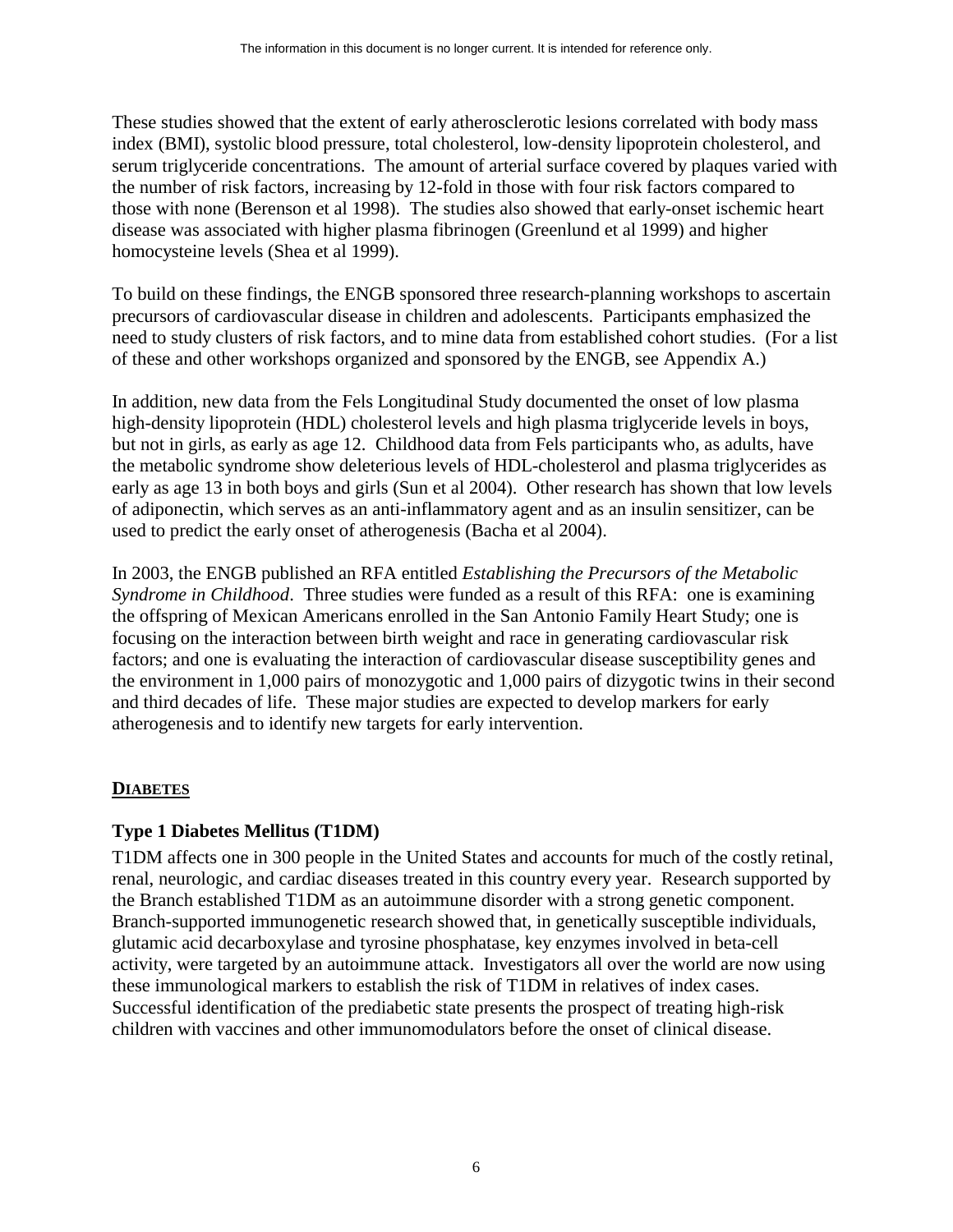#### **Prospective Assessment in Newborns for Diabetes Autoimmunity (PANDA)**

may be a target for novel therapy. The ENGB partnered with the Juvenile Diabetes Research Foundation in a study of 23,000 infants who are at genetic risk for diabetes to detect the earliest changes in gene expression in the pathogenesis of T1DM. This study has disclosed an important immunogenetic basis for the autoimmune attack on the pancreatic insulin-producing beta cells (Guo et al 2004). PANDA investigators identified a single nucleotide mutation in a gene that codes for a small ubiquitinlike modifier protein (SUMO-4). SUMO-4 binds to a transcription factor involved in controlling the expression of an interleukin (IL), IL-12B; faulty binding by the mutated protein doubles the expression of the IL-12B gene, thereby initiating or augmenting an autoimmune attack on the beta cells. These findings implicate a new cytokine pathway in the pathogenesis of T1DM that

The ENGB recently worked with staff from the National Institute of Diabetes and Digestive and Kidney Disorders (NIDDK) to issue an RFA encouraging investigators to exploit developments in proteomics and bioinformatics. In response, PANDA investigators are now initiating studies of the evanescent proteins that are present during the earliest autoimmune attack on beta cells. This high-technology research should reveal new targets and pathways for the development of rational molecular interventions.

# **Trial to Reduce T1DM in the Genetically at Risk (TRIGR)**

TRIGR is a randomized, controlled clinical trial designed to ascertain if the onset of T1DM can be delayed or prevented by weaning genetically susceptible infants to Nutramigen®, a hydrolysate of cow milk protein, instead of to a standard cow milk-based infant formula. The rationale for this intervention comes from studies in which hydrolyzed protein diets prevented the onset of T1DM in animal models. TRIGR is enrolling 2,032 genetically susceptible infants at 73 sites in 15 countries. The primary outcome will be the prevalence of T1DM in each of the two groups in 2011. Interim analyses, planned for 2005 and 2008, will examine autoantibodies directed against islet-cell antigens in the two groups.

Although the NICHD is the lead Institute for TRIGR, funding for this large trial comes from eight other sources, which greatly leverage the NICHD's contribution. For instance, the Mead Johnson Company is contributing all of the formula for the trial and has prepared package inserts in 12 languages. This trial is the first large effort designed to ascertain if a simple nutritional intervention during infancy can delay or prevent the onset of T1DM in children at high genetic risk for the disease. If the intervention succeeds, the public health implications will be great.

#### **New Directions in T1DM Research**

Language in the Senate Appropriations Report for fiscal year 2003 encouraged the NICHD to expand its research on newborn screening tests, specifically to determine the causes of T1DM, and to develop methods to prevent the disease. The report also noted efforts to develop a vaccine to prevent T1DM and urged the NICHD to collaborate with the NIDDK in this important research initiative.

In response to this congressional directive, the NICHD increased the enrollment in PANDA from 12,000 to 23,000 infants. PANDA investigators are screening newborns for the appearance of beta-cell autoimmunity, and for the appearance of unique expression profiles for 200 genes that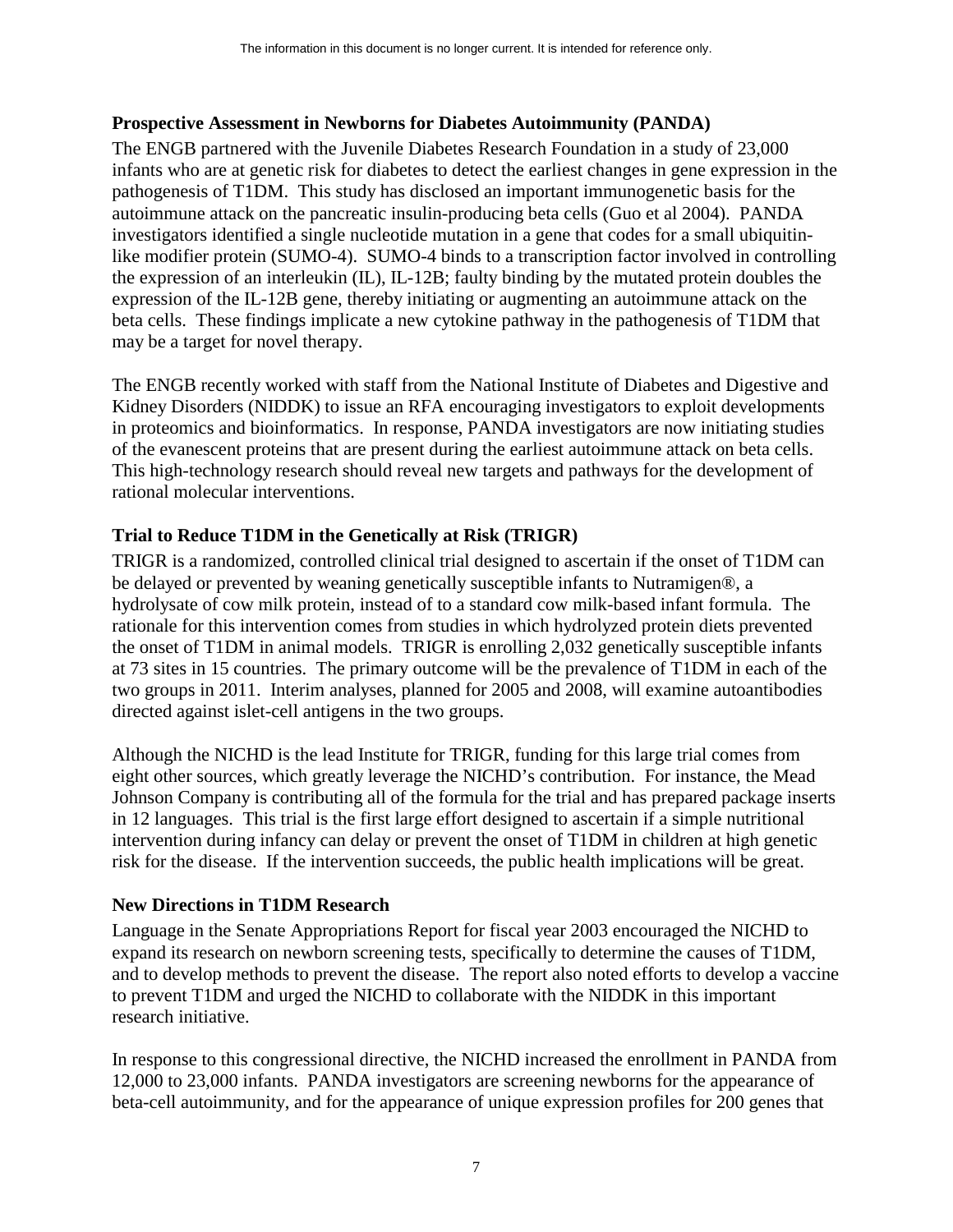promote the autoimmune attack on pancreatic beta cells. This important trial will serve as a model for high-throughput screening programs.

The NICHD also joined the National Institute of Allergy and Infectious Diseases and the NIDDK in an effort to prevent T1DM in children who are at risk for the disease, or to slow the course of beta-cell destruction in children with the disease. The NICHD has committed \$2 million per year to support these efforts in TrialNet, a network of 18 clinical centers in the United States, Canada, Europe, and Australia, and in the Cooperative Study Group for Autoimmune Disease Prevention. Initiatives are now under way to test the efficacy of mycophenolate mofetil and daclizumab in mitigating the beta-cell autoimmune attack in cases of newly diagnosed T1DM. Myophenolate mofetil inhibits lymphocyte proliferation by blocking guanosine nucleotide synthesis and, thus, interfering with DNA assembly and T-cell replication. Daclizumab is a monoclonal antibody that binds to the IL-2 receptor on T cells, making them inactive and thereby attenuating the autoimmune siege on the beta cells of the diabetic pancreas.

ENGB staff also represent the NICHD on the congressionally established Diabetes Research Working Group, which implements the Special Statutory Funding Program for T1DM research. Congress initiated this highly focused funding program in fiscal year 1998, and funding will continue through fiscal year 2008.

The Diabetes Research Working Group emphasized the need to increase basic research on the control and regulation of islet-cell differentiation, and to devise methods to stimulate growth and regeneration of islet cells (Diabetes Working Group 1999). In response to this directive, the ENGB has supported pioneering research on the roles played by transcription factors, such as PDX-1, neurogenin 3, and BETA2/neuroD, in determining islet-cell lineage from undifferentiated endodermal cells to insulin-producing beta cells (Kritzik et al 2000; Huang et al 2000). This research holds out the promise of stimulating pancreatic ductal cells to differentiate into functioning beta cells in both T1DM and T2DM. Research supported by other agencies has shown that endogenous precursor cells exist in the pancreas and give rise to new beta cells after elimination of the autoimmune attack by donor spleen cells (Kodama et al 2003). These basic studies were the focus of an exciting meeting on islet-cell transplant that was held in December 2004, and was co-sponsored by the NICHD. Participants emphasized the possibility of actually curing T1DM. Investigators in this promising area embrace the motto of the Juvenile Diabetes Research Foundation: "Insulin is not a cure."

# **Diabetes Research in Children Network (DirecNet)**

 monitor children with T1DM for episodes of hypoglycemia that attend intensive insulin therapy. The incidence of hypoglycemia in adolescents who receive intensive insulin therapy is three In 2001, staff of the ENGB successfully competed for special statutory funds to create DirecNet, which consists of five diabetes centers working together to develop and test non-invasive ways to times that of adults. The risk of hypoglycemia is the main obstacle to successful management of diabetic children of all ages.

Specific goals for DirecNet include assessing the accuracy, efficacy, and effectiveness of continuous monitoring devices used by children with T1DM. In addition, the Network has evaluated the frequency of hypoglycemia to determine the extent to which children's exercise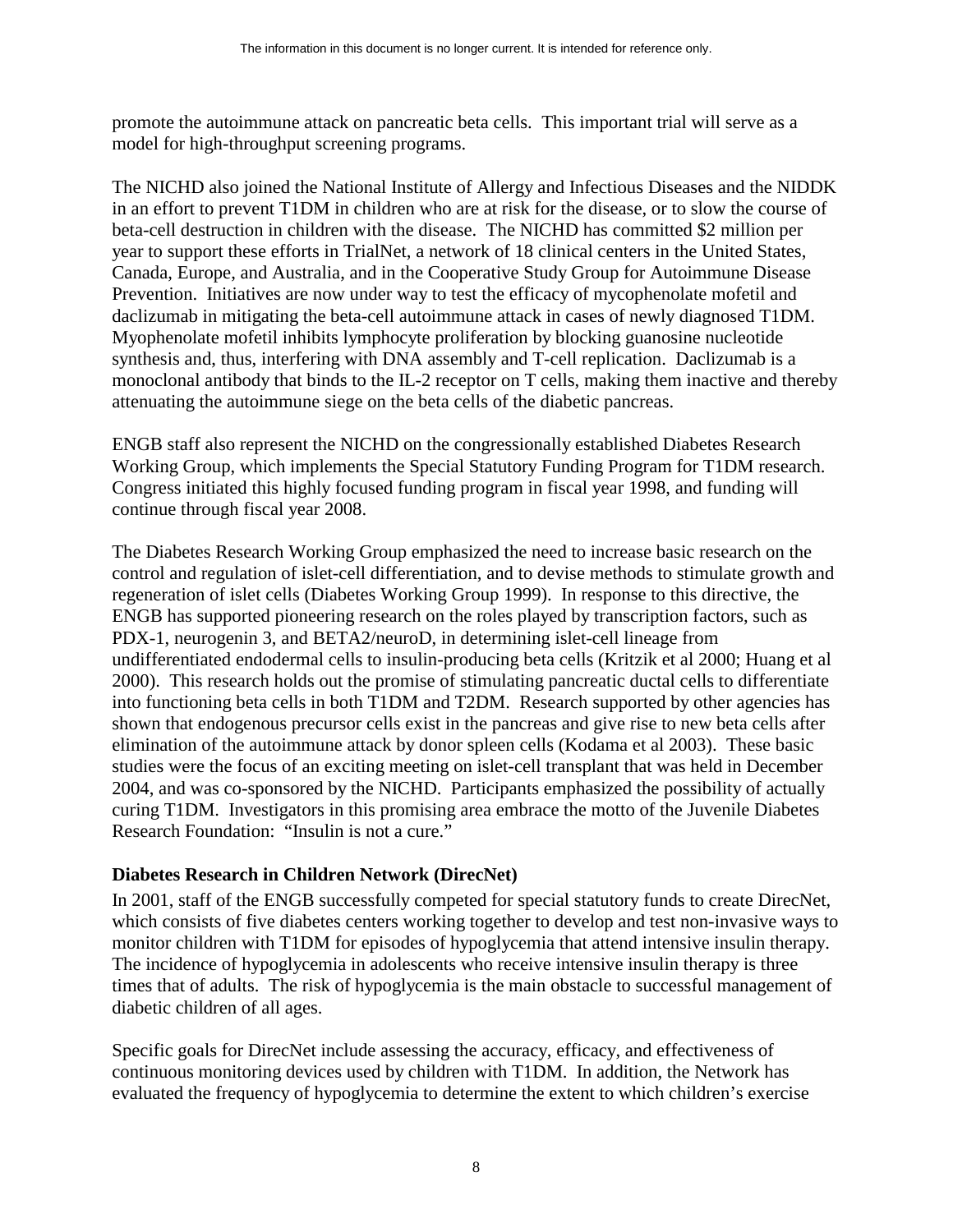contributes to the risk of the condition. DirecNet also focuses on possible changes in neurocognitive function that may be engendered in children with T1DM by frequent bouts of hypoglycemia. In its first three years of operation, DirecNet generated 17 published abstracts and seven published articles about the strengths and weaknesses of using non-invasive monitors in children with T1DM for assessing episodes of hypoglycemia and hyperglycemia. (See Appendix B for the DirecNet bibliography.) Because little is known about daily fluctuations in plasma glucose levels in non-diabetic children, DirecNet investigators also studied this issue and found that most children maintained their levels of plasma glucose within a surprisingly narrow range (98 +/-13 mg/dL) and rarely experienced plasma glucose levels below 70 mg/dL (DirecNet Study Group 2004).

#### **Inhaled Insulin Therapy**

The PPRU Network recently conducted an innovative study entitled *Tolerability and Pharmacokinetics of Inhaled Insulin in Children Six to 11 Years of Age with T1DM.* The trial showed that inhaled insulin was as efficacious as regular insulin, injected subcutaneously, thereby establishing a milestone the treatment of diabetes. Availability of this mode of administration will improve children's compliance with intensive insulin therapy and will ameliorate their level of glycemic control. Inhaled insulin should soon replace the subcutaneous injections of regular insulin that many diabetic children need to take before meals.

# **Type 2 Diabetes Mellitus (T2DM) and the Diabetes Prevention Program**

The ENGB, in conjunction with the National Center on Minority Health and Health Disparities and the NIDDK implemented a randomized clinical trial evaluating the efficacy of interventions designed to prevent the onset of T2DM in 4,000 individuals who were at risk for the disorder. National health surveys (Harris et al 1998) show that the percentage of African Americans with diabetes has increased markedly since 1972, so African Americans in the study population were enrolled at twice their national representation. Women with gestational diabetes mellitus (GDM) were also oversampled because of their propensity to develop T2DM within a decade of the index pregnancy.

The results of the trial showed that subjects taking metformin reduced their rate of conversion to T2DM by 31 percent, and that subjects exposed to a lifestyle intervention of diet and exercise slowed their rate of conversion to T2DM by 58 percent (Knowler et al 2002). These welcome findings were announced at a press conference held by the secretary of the U.S. Department of Health and Human Services (DHHS). The guiding concepts of the study are being implemented in obesity clinics throughout the country.

The NICHD co-sponsored an RFA entitled *Type 2 Diabetes in the Pediatric Population* to ascertain the causes for the alarming increase in the incidence of T2DM among children and adolescents. Between 1982 and 1994, the incidence of T2DM in this population grew by a factor of 10 (Pinhas-Hamiel et al 1996). Studies funded in response to the RFA revealed that up to 25 percent of obese children are glucose intolerant, a finding that has vast implications for the nation's future health.

The finding of glucose intolerance in obese children presages the onset of frank diabetes in their second or third decade of life, with attendant eye, kidney, heart, and nerve damage (Sinha et al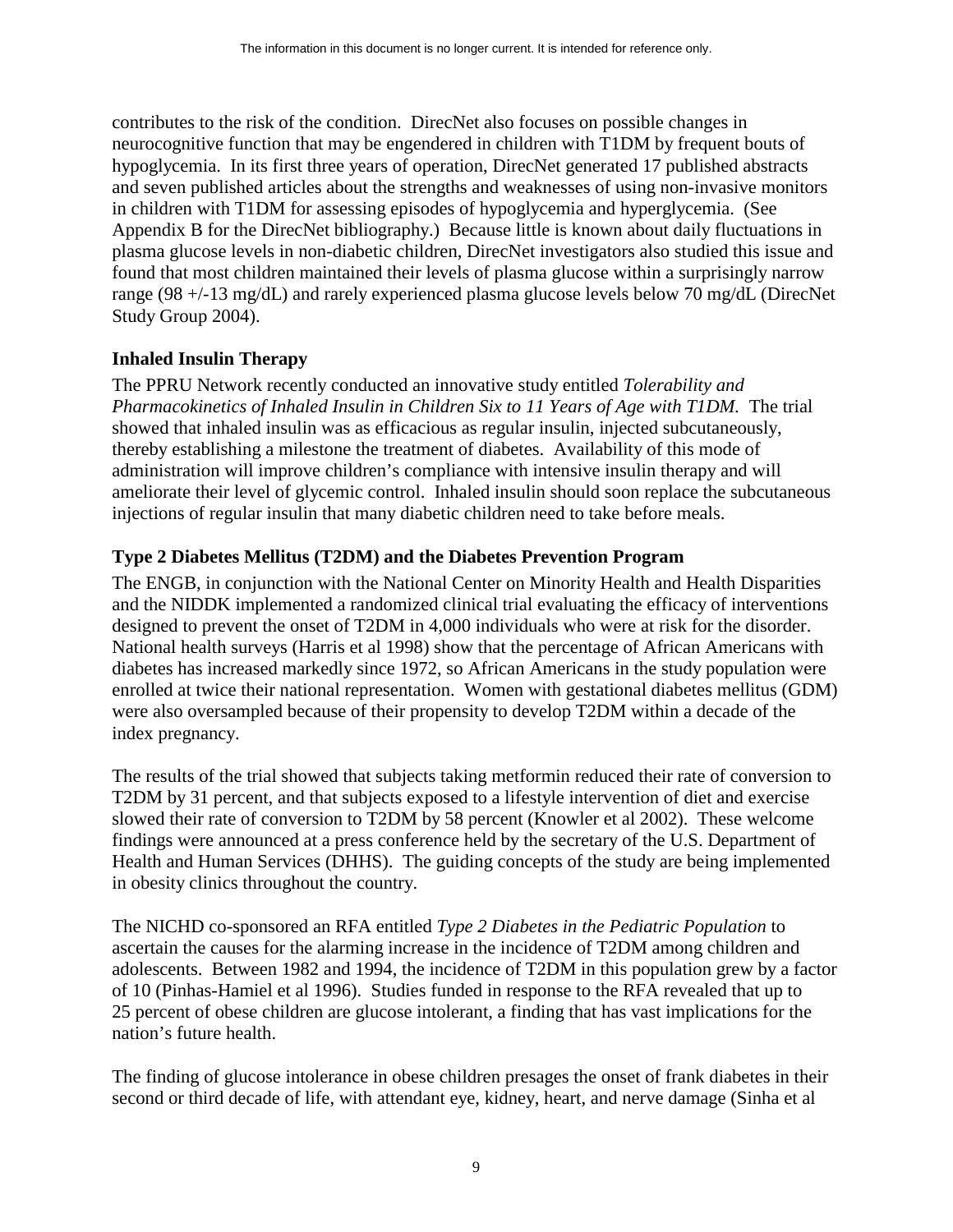<span id="page-13-0"></span>2002). In an editorial, Rocchini (2002) emphasized, "There is an emerging pediatric epidemic of type 2 diabetes. If this epidemic cannot be averted, its full public health effect will be felt as affected children become adults and the long-term complications of diabetes develop." The approach embodied in this study is being implemented in pediatric obesity clinics across the nation.

# **Racial Disparities in T2DM**

 plays a primary role in increased susceptibility to T2DM in children with African ancestry. In an effort to understand the factors that contribute to the racial disparity in susceptibility to T2DM, Gower et al (2003) analyzed the contributions of 20 ancestral African alleles versus 20 ancestral European alleles at the same genetic loci to insulin levels and insulin sensitivity in 125 children of various racial mixtures. They found that the fasting insulin level varied directly and the degree of insulin sensitivity varied inversely with the number of alleles of African ancestry in these children. This genetic admixture analysis reveals the genetic underpinnings of the racial disparity in prevalence of T2DM beginning in childhood and shows that genetic background

# **Gestational Diabetes Mellitus (GDM)**

GDM occurs in about 3 percent of pregnancies (Magee et al 1993). During pregnancy, affected women have high levels of plasma glucose. In response to high maternal plasma glucose, the islet cells of the fetal pancreas produce high levels of insulin, which often increase the babies' weight to between nine and 14 pounds. Such large babies are usually delivered by cesarean section. Because of their higher levels of insulin, these babies are at risk for neonatal hypoglycemia.

To ascertain the worldwide incidence of GDM and to assess the need for cesarean section, the ENGB is funding a study that will enroll 25,000 pregnant women at 15 sites in 11 countries. The protocol calls for participating obstetricians to be blinded to the glycemic status of pregnant women whose plasma glucose levels are below 105 mg/dL, in order to eliminate concerns for glycemic status from decisions about operative delivery. The results of this study will be available in 2007, and will help to improve the care of women with GDM by reducing both overtreatment and undertreatment of the condition on a worldwide basis.

#### **OBESITY**

In the 21st century, the future health of the nation is threatened by an epidemic of obesity that afflicts nearly one in every six children. Over the past 25 years, the prevalence of obesity in boys and girls ages six to 11, and in boys ages 12 to 17 tripled from 5 percent to 15 percent or more. The situation is particularly alarming among African American girls, ages six to 11 years old, whose obesity prevalence nearly quadrupled from 4.6 percent to 16.6 percent during this time frame.

Staff of the ENGB are involved in several major initiatives to reverse the increasing incidence of obesity, including meeting with congressional staff to discuss the content of the Improved Nutrition and Physical Activity Act (IMPACT), which passed the U.S. Senate in November 2003. ENGB staff also met with officers of the American Obesity Association to discuss the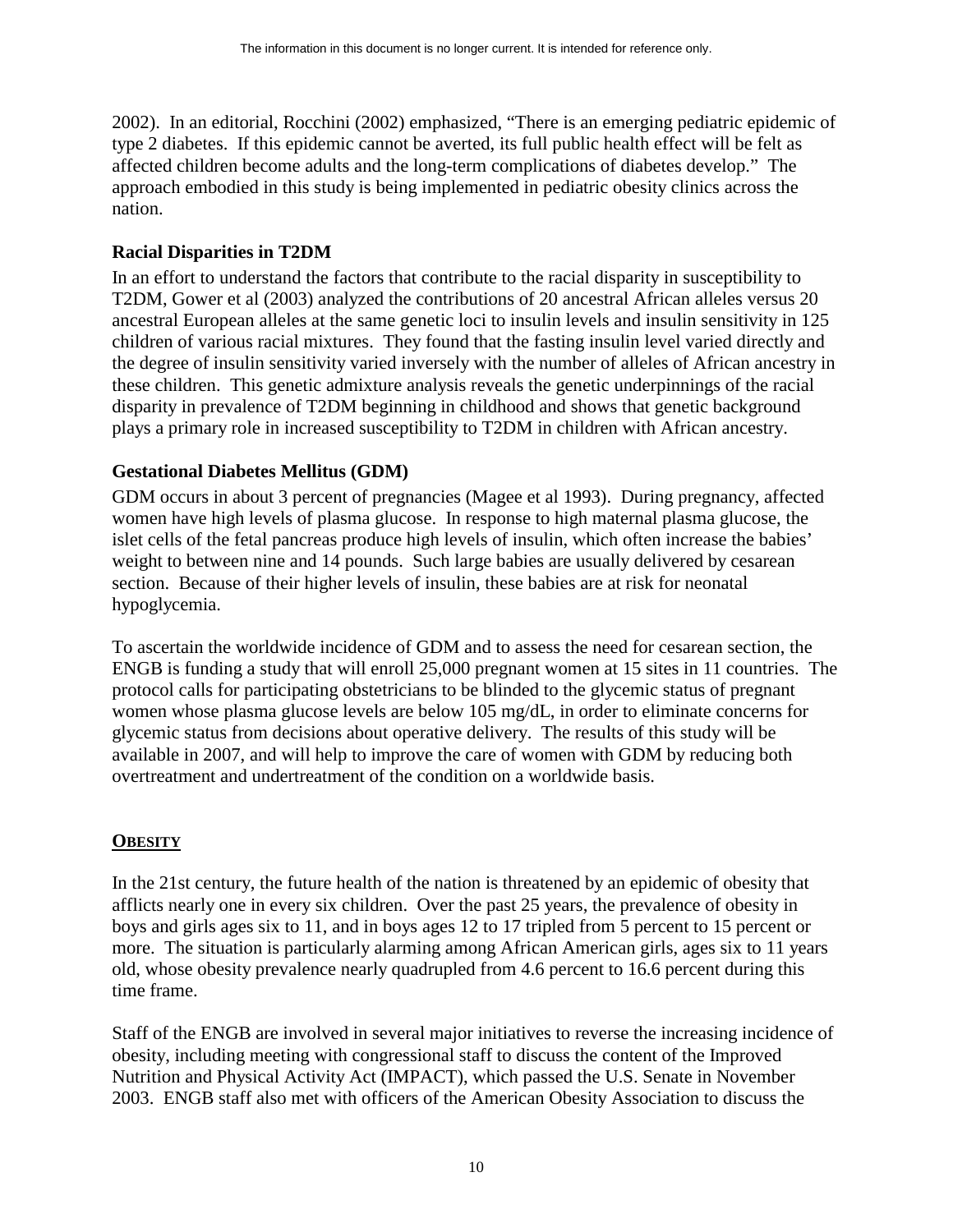public health crisis posed by obesity. Strategic meetings with the NIH director followed in early 2003, to devise a trans-NIH research plan to address the obesity epidemic, which led to the creation of the NIH Obesity Research Task Force. The Task Force is chaired by the directors of the NIDDK and the National Heart, Lung, and Blood Institute.

Major initiatives developed by the Task Force include:

- **Prevention and Treatment of Childhood Obesity in Primary Care Settings.** This RFA encourages investigators to test intervention programs set in primary care practices that aim to improve dietary and physical activity behaviors in children and adolescents. The RFA also encourages interventions to prevent further weight gain in children who are at risk for obesity, and to promote and maintain weight loss in children who are already obese. The NIH Obesity Research Task Force developed this RFA; nine Institutes and Centers support the RFA at a level of nearly \$6 million per year.
- **Obesity and the Built Environment.** The purpose of this RFA is to improve understanding of the role the environment plays in causing and exacerbating obesity in the American population. A key goal of the RFA is to stimulate and test intervention strategies that encourage healthier lifestyles by making the built environment more appealing. For children, such interventions might include providing supervised playgrounds, bicycle and skating paths, safe sidewalks, and pedestrian overpasses in suburban neighborhoods. The NIH Obesity Research Task Force also developed this RFA; four Institutes and Centers support the RFA at a level of \$4 million per year.

ENGB staff also worked with staff of the Institute of Medicine to provide research results for a report entitled *Preventing Childhood Obesity: Health in the Balance*, which was released at the National Press Club in September 2004. ENGB staff have also been instrumental within the DHHS in informing the national health objectives for nutritional and obesity goals in *Healthy People 2010*.

# **The Metabolic Syndrome**

Obesity is part of a cluster of metabolic derangements called the metabolic syndrome, which often presages coronary heart disease, as well as T2DM. The metabolic syndrome has been detected in 25 percent of U.S. adults (NHANES III). Weiss et al (2004) found that obese children as young as four years old exhibit biomarkers for the metabolic syndrome, including elevated plasma triglycerides, glucose intolerance, and hypertension. These biomarkers are strongly associated with an increased risk of cardiovascular disease. The overall prevalence of the metabolic syndrome in this study was 50 percent in severely obese children, and 39 percent in moderately obese children.

Goodman et al (2004) applied adult criteria for the metabolic syndrome to 1,500 adolescents in greater Cincinnati to determine syndrome prevalence and found that 40 percent of obese teenagers met the World Health Organization (WHO) criteria for the metabolic syndrome. Girls were 25 percent more likely than boys to have the syndrome, and African American teens were 40 percent more likely than Caucasian adolescents to have the syndrome. Ascertaining the physiologic pathways and regulatory mechanisms that account for these sex and racial disparities are important future research endeavors for the Branch.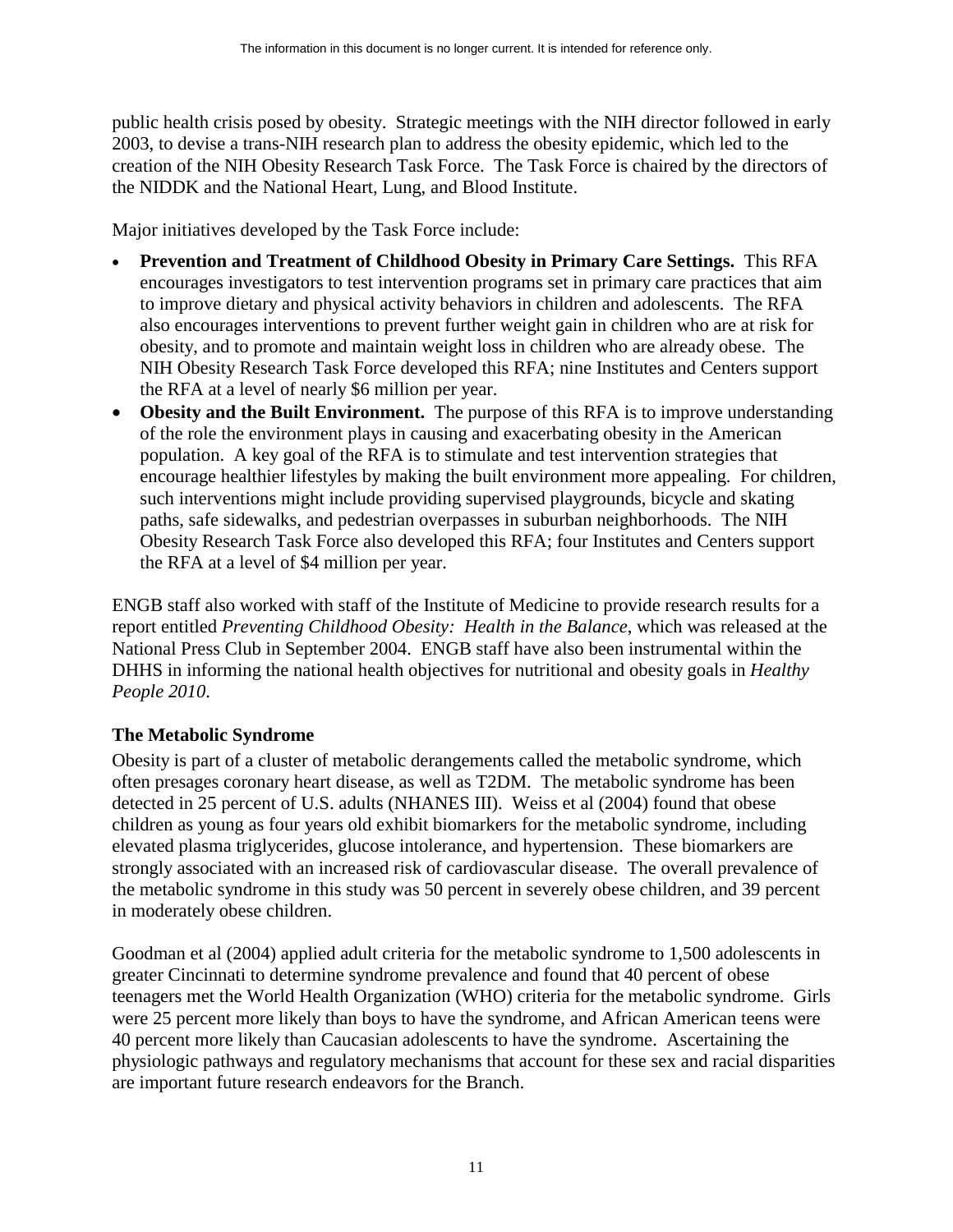This research also demonstrated that each element of the metabolic syndrome worsens with increased obesity, which underscores the need to initiate interventions at an early age to decrease obesity in youth. These data also highlight the need for research on the progression of cardiovascular disease and T2DM in obese adolescents as they enter young adulthood.

#### **Genetic Epidemiology of Obesity: The Muscatine Study**

Although environmental and behavioral factors are the primary drivers of the epidemic of obesity that has engulfed the children of this country, genetic susceptibility also plays a critical role. This phenomenon is evident by observing the shift in obesity distribution among the population during the epidemic: the percentage of children who are morbidly obese has increased at a faster rate than that of any other group. Plainly, the fattest children are getting fatter. Evidence also suggests that these children have a genetic proclivity to store excess energy as fat.

In order to elucidate the genetic susceptibility of individuals at highest risk of obesity, ENGBfunded genetic epidemiologists at the University of Iowa have made remarkable strides in uncovering genetic predispositions to obesity. These investigators reported that 12 percent of markedly obese subjects carry a genetic polymorphism for the glucocorticoid receptor gene that confers an increased sensitivity to glucocorticoids. This polymorphism appears in only 4 percent of the general population of Muscatine (Tansey et al 2000). Genetic association analyses in the Muscatine population showed that leptin receptor-gene variants explain a significant proportion of obesity among members of the same family (Heo et al 2001).

These investigators also screened the coding region of the melanocortin receptor 4 (*MCR-4*) gene to identify mutations associated with autosomal dominant obesity. They reported a novel 15 base deletion that inhibits the binding of melanocyte-stimulating hormone to its receptor, thereby counteracting feeding inhibition (Tao et al 2003). This mutation is the first reported in *MCR-4*  that causes loss of function due to the receptor's inability to bind to its ligand. The discovery may inform the development of new molecular entities that bind to the mutant receptor and can serve as substitute agonists. These genetic discoveries may also be used in high-throughput screening endeavors to identify susceptible children prior to the onset of morbid obesity.

# **Clinical Research Network in Non-Alcoholic Steatohepatitis (NASH)**

NASH is the most prevalent liver disease in American children between ages 10 and 18 years old. It occurs most often in obese children at the time of puberty and, in severe cases, leads to hepatic fibrosis and cirrhosis. Little is known of the pathogenesis of or treatment for NASH, although prevention of obesity in childhood prevents NASH in adolescence. In fiscal year 2002, the NICHD joined the Clinical Research Network in NASH. The investigators in this Network recently initiated a clinical trial to explore the efficacy of using vitamin E and metformin in 180 obese children with NASH to reduce the impact of this serious complication of childhood obesity. The rationale for using vitamin E is to reduce the level of oxidant stress engendered by hepatic fat metabolism; the reason for including metformin is to increase hepatic sensitivity to insulin. The results of this trial should be available in 2008.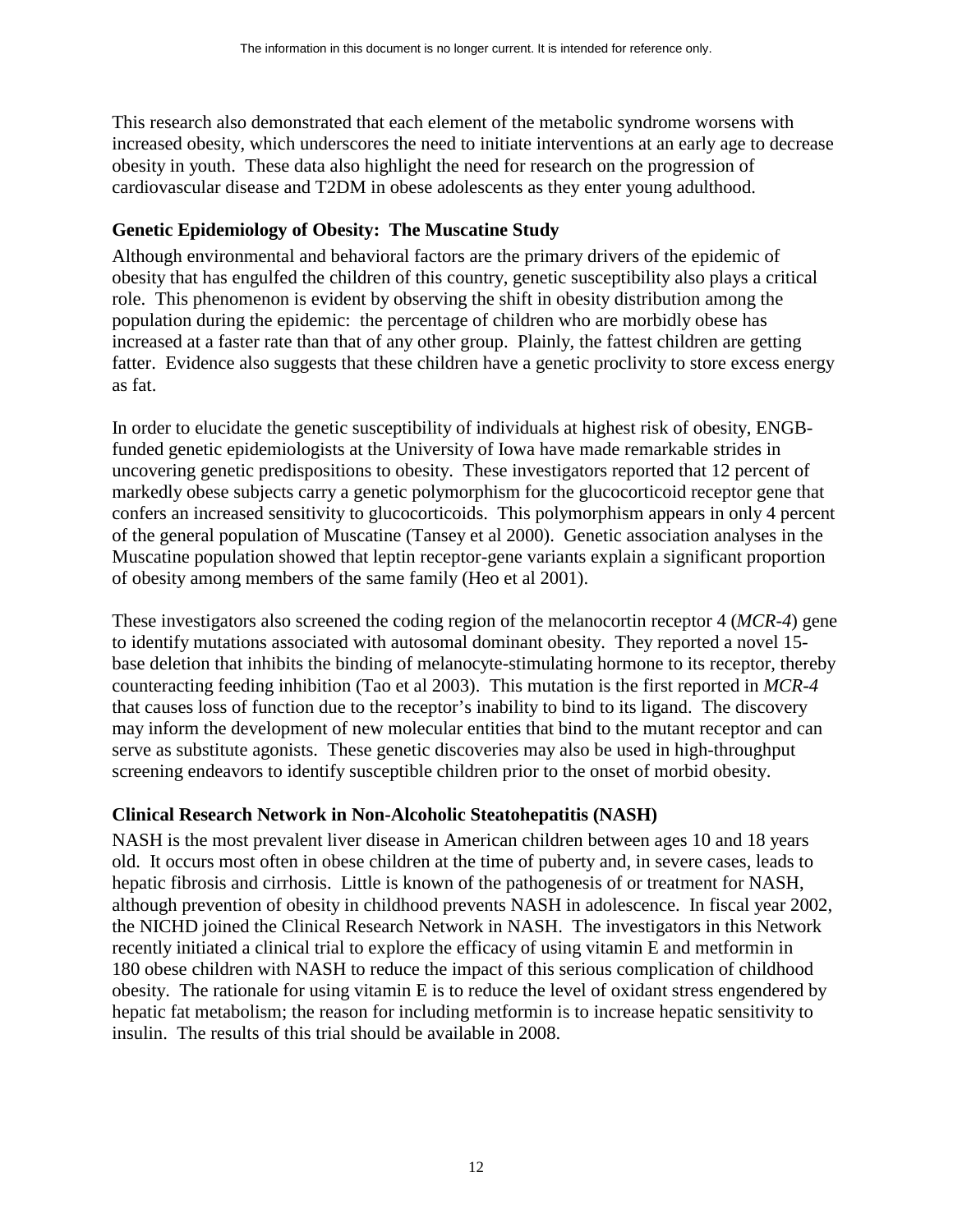# **Planet Health: The Danger of Sedentary Behavior**

Planet Health—an intervention curriculum that taught 1,200 sixth graders in Boston about the dangers of sedentary behavior—demonstrated that the prevalence of obesity in preadolescent girls was proportional to the number of hours they spent watching television. Those who completed the curriculum decreased television-watching time and experienced a dose-response effect on the reversal of the prevalence of obesity. The effect was most pronounced in African American girls, while the prevalence of obesity among boys remained the same before and after the intervention. These results demonstrate a striking sex-specific response to a behavioral intervention that invites further study (Gortmaker et al 1999). The investigators recently published the *Planet Health Manual of Operations*, which has stimulated others to start similar obesity prevention programs in 40 states.

#### **Sedentary Behavior Research**

Jeffrey et al (1982) noted that, between the ages of two and 17, children spend about 15,000 hours watching television, during which time they view about 350,000 commercials, many for snacks of high caloric density. Epstein et al (2002) showed that a 50-percent increase in television-watching time resulted in an increase in energy intake of about 250 kcal/day, and a decrease in energy expenditure of nearly 100 kcal/day; this shift results in a positive energy balance of 350 kcal/day, equivalent to a weight gain of nearly three pounds per month! These observations help to explain the relationship between watching television and the development of obesity in childhood. These investigators also designed a behavioral protocol in which sedentary youth are encouraged to be more physically active, a process that is reinforced with judicious access to television. Results of this intervention showed a 30-percent increase in physical activity and a more than 50-percent decrease in television watching compared to a control group. The reduction in television watching is also correlated with decreased body weight.

#### **School-Based Interventions to Prevent Obesity**

Recently, ENGB staff met with leaders of Action for Healthy Kids, an organization with a presence in all 50 states that encourages school-aged children to become more physically active. This meeting inspired the development of a PA promoting partnerships between school systems and academic institutions to foster the development of innovative school-based interventions to prevent childhood obesity. Schools seem to be ideal sites in which to implement such interventions because children spend about one-half of their waking lives in school.

# **Future Directions**

The ENGB is pursuing a number of promising areas of research on obesity and precursors of adult diseases, including:

• Determining when obesity becomes a disease rather than a condition. The medical community has a strong interest in establishing criterion values of continuously distributed variables (i.e., BMI, blood pressure, plasma glucose, and serum lipids) that are associated with future morbidity and mortality. Developing predictive markers that can distinguish, with acceptable sensitivity and specificity, obese children who are at greater risk for future comorbidities from children at lesser risk is also important. Some, but not all, obese children will develop T2DM. Some will maintain remarkably high levels of plasma insulin for years in the face of profound insulin resistance, while others will succumb to T2DM in the second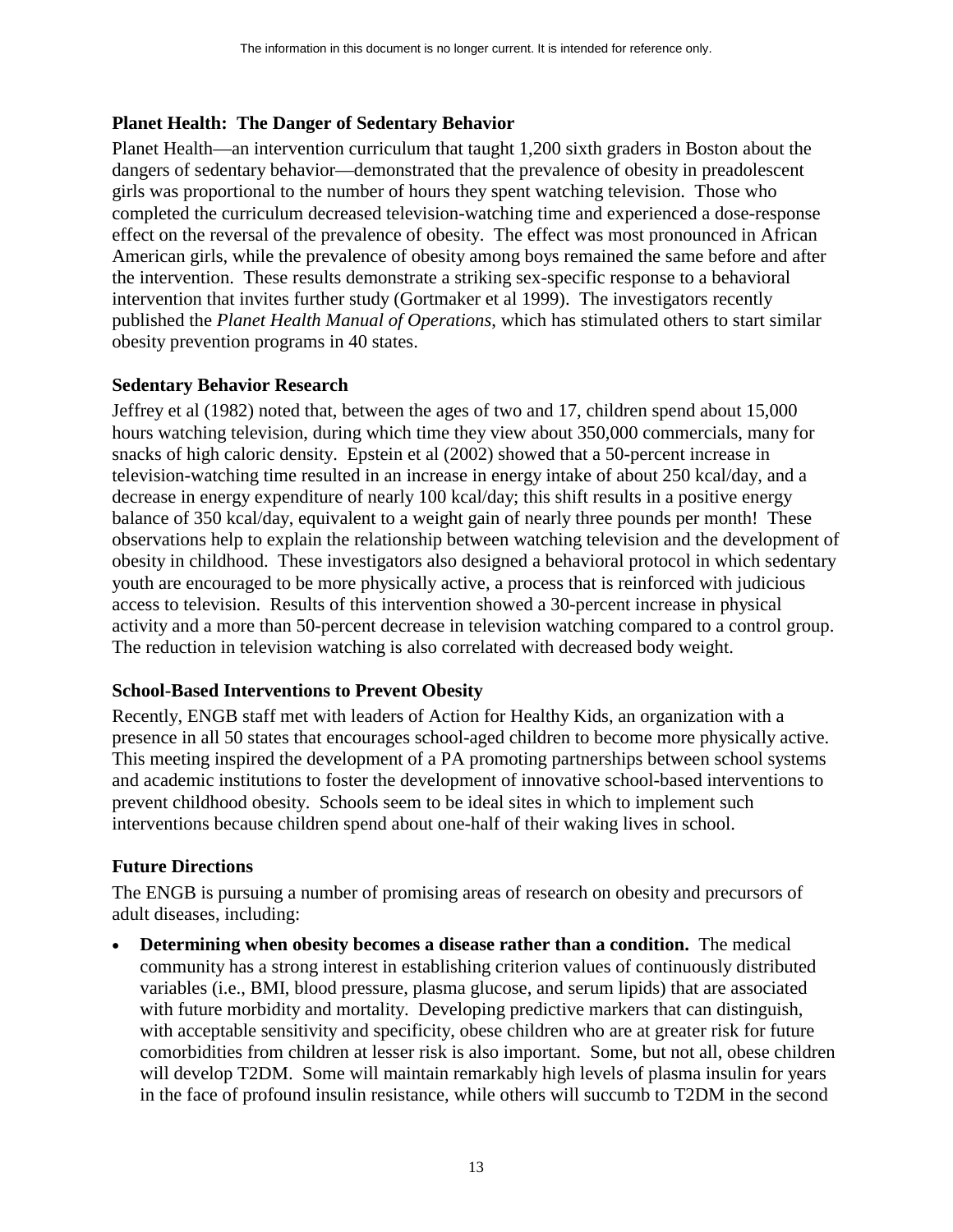decade of life, as a result of what is called "beta-cell exhaustion." Much remains to be learned about the molecular biology of beta-cell exhaustion. Research directed at what causes the beta cells in some children to fail in the face of insulin resistance may lead to new treatments that prevent or reverse the condition.

# • **Improving the precision of defining obese phenotypes.**

- o Genotype-phenotype correlations are necessary in order to ascertain the risk of comorbidities in obese children. Single base-pair variations in genes can be ascertained by using molecular techniques of DNA analysis, but obese phenotypes can only be assessed by cruder measures, such as BMI and waist circumference. Research needs to focus on refining relevant phenotypes, as well as on families with extreme outliers. Studies of morbidly obese children and their lean siblings should be especially informative.
- o High-throughput screening tests are needed to detect informative gene products, such as the *MCR-4* receptor, so that genetically affected children can be identified before they become obese. In this way, investigators can demonstrate the mechanism by which these genes lead to obesity and may discover ways to prevent or reverse their effects.
- • **Ascertaining the relationship between maternal obesity and congenital defects.** Epidemiologic studies have shown a robust statistical relationship between maternal obesity during pregnancy and neural tube defects, cardiac defects, and intestinal wall defects. Researchers have proposed several mechanisms to explain these associations, most involving aspects of glucose metabolism and levels of insulin and other growth factors. However, investigators have yet to identify a mechanism that causes these congenital defects in either humans or animal models. In view of the increasing number of obese women of childbearing age, it is important to elucidate the mechanistic link between maternal obesity and congenital defects in the offspring. Staff of the ENGB are working with the NIH Obesity Research Task Force to develop an RFA on the metabolic and developmental consequences of obesity during pregnancy.
- **Elucidating the molecular biology of exercise.** Epidemiological studies have shown the beneficial effects of exercise on cardiovascular risk factors. Further, sedentary behavior is a known risk factor for obesity, T2DM, hypertension, atherosclerosis, and osteoporosis. Physical activity ameliorates these conditions and may prevent their onset. However, the molecular mechanisms that link physical activity to disease prevention are currently unknown. Techniques to study differential gene expression and proteomics in sedentary versus active conditions will provide molecular clues for possible nutrient or pharmacologic interventions that can prevent such chronic diseases.
- Establishing early endothelial pathology in children destined to be afflicted with early **atherosclerosis.** The medical community needs to broaden its current emphasis on establishing risk factors that predict atherosclerosis later in life to ascertaining the early pathology of the arterial endothelial lining of children in their second decade of life. The endothelium is the vulnerable interface between the blood and the vascular tree. Key elements of this area of study include evaluating the sensitivity and specificity of noninvasive measures of carotid-intimal thickness and of brachial artery reactivity in adolescents from families with a strong history of coronary artery disease, and in those from families without such medical histories. Similarly, as a means to predict future disease, investigators should establish the value of measuring levels of pro-inflammatory and anti-inflammatory cytokines and chemokines in pediatric populations at high and low risk for early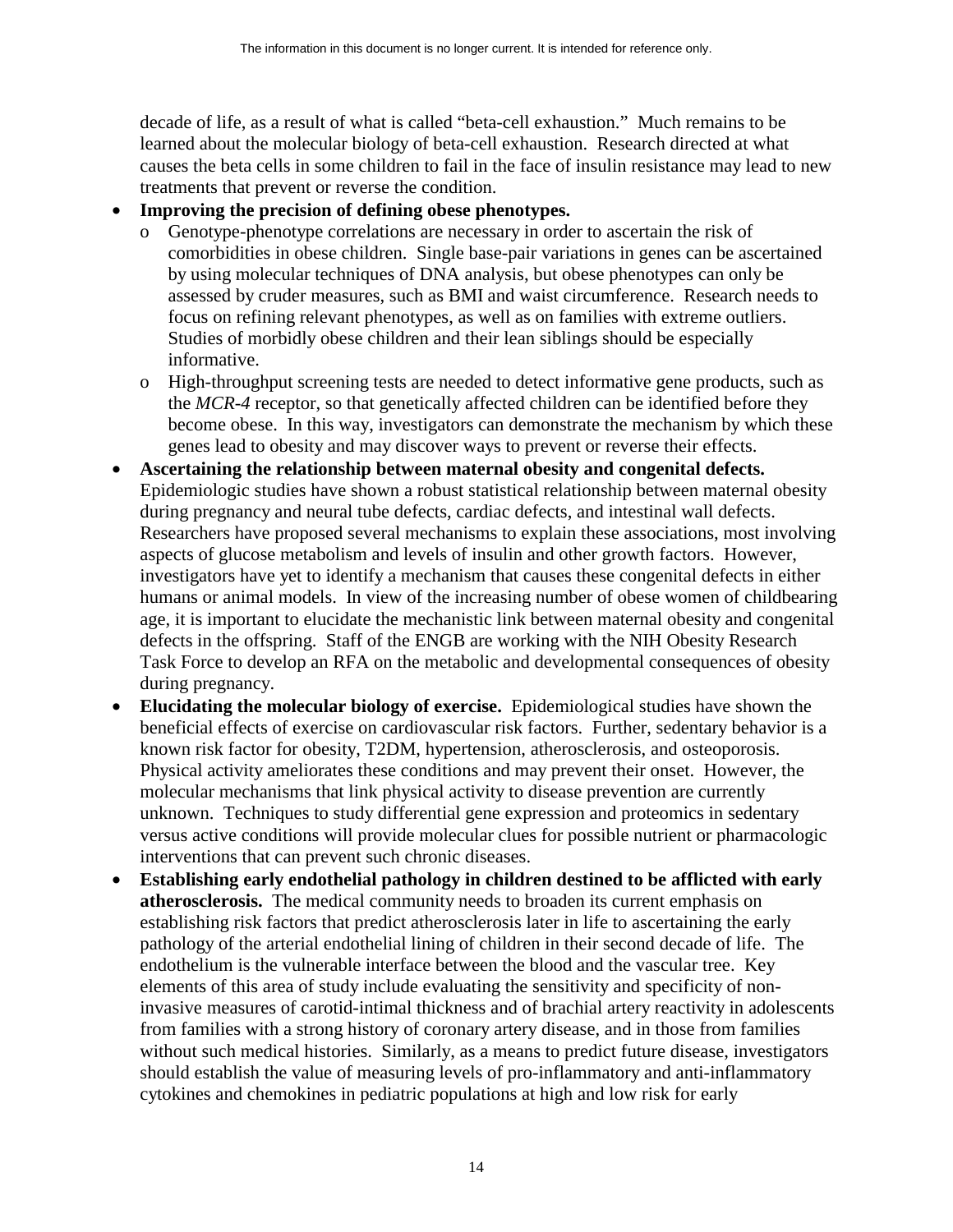<span id="page-18-0"></span>atherosclerosis, and of measuring the levels of intercellular adhesion molecules and vascular adhesion molecules in these two groups of children.

#### **BONE HEALTH AND OSTEOPOROSIS PREVENTION**

#### **Osteoporosis**

Osteoporosis is a major health threat for 28 million Americans, 80 percent of whom are women. This preventable disorder originates in childhood and results from impaired acquisition of peak bone mass. Many children enter adulthood with skeletal systems compromised by poor nutrition and exercise habits. In addition, most teens fail to get the recommended daily allowance of minerals and vitamins crucial to bone health. For instance, the average teenage girl consumes only about 800 mg of calcium each day; her consumption falls 700 mg short of the amount of calcium recommended by the NIH Consensus Development Conference on Optimal Calcium Intake (1994). And, even small changes in bone mineral content and bone size early in life may have profound effects on fracture risk later in life.

To further understand these phenomena, the ENGB is funding six, randomized, controlled trials to test behavioral interventions aimed at increasing children's dietary calcium intake and physical activity. Two of the studies are school-based interventions that have study populations of 1,800 children each. These trials are designed to evaluate behavior modification techniques and social learning theory. The overall assumption of these studies is that lifestyle changes made during childhood will continue into adulthood and may lead to an increase in peak bone mass and a decreased incidence of osteoporosis.

Results indicate that increases in weight-bearing physical activity or calcium intake have positive effects on bone mass in children and adolescents (French 2000). Furthermore, the school-based intervention significantly increased physical activity and also served to prevent a decline in cardiovascular fitness. These findings are pertinent to bone health and also to the problem of diminished cardiovascular fitness that is common to sedentary adolescent girls and to obese children in general (Jamner 2004).

Growing bone is constantly remodeling itself, balancing new bone growth—laid down by cells called osteoblasts—against bone resorption by cells called osteoclasts. Clinical observations have indicated that some pharmaceutical agents can tip this balance: some toward more bone accretion, and others, especially corticosteroids, toward bone resorption. To plan new research directions in this area, the ENGB will co-sponsor a research-planning workshop with the American Society of Bone and Mineral Research entitled *Effects of Pharmacologic Agents on Bone Mineral Density in Childhood*. Participants will focus primarily on the effect of corticosteroids and bisphosphonates, such as alendronate and pamidronate, on bone accretion and resorption.

#### **The Bone Mineral Density in Children Study (BMDCS)**

The ability to diagnose and treat children who have chronic diseases that affect bone remains limited because the current age-specific norms for BMD are often inaccurate. The medical community requires standard reference data that consider skeletal maturation, volume, body size,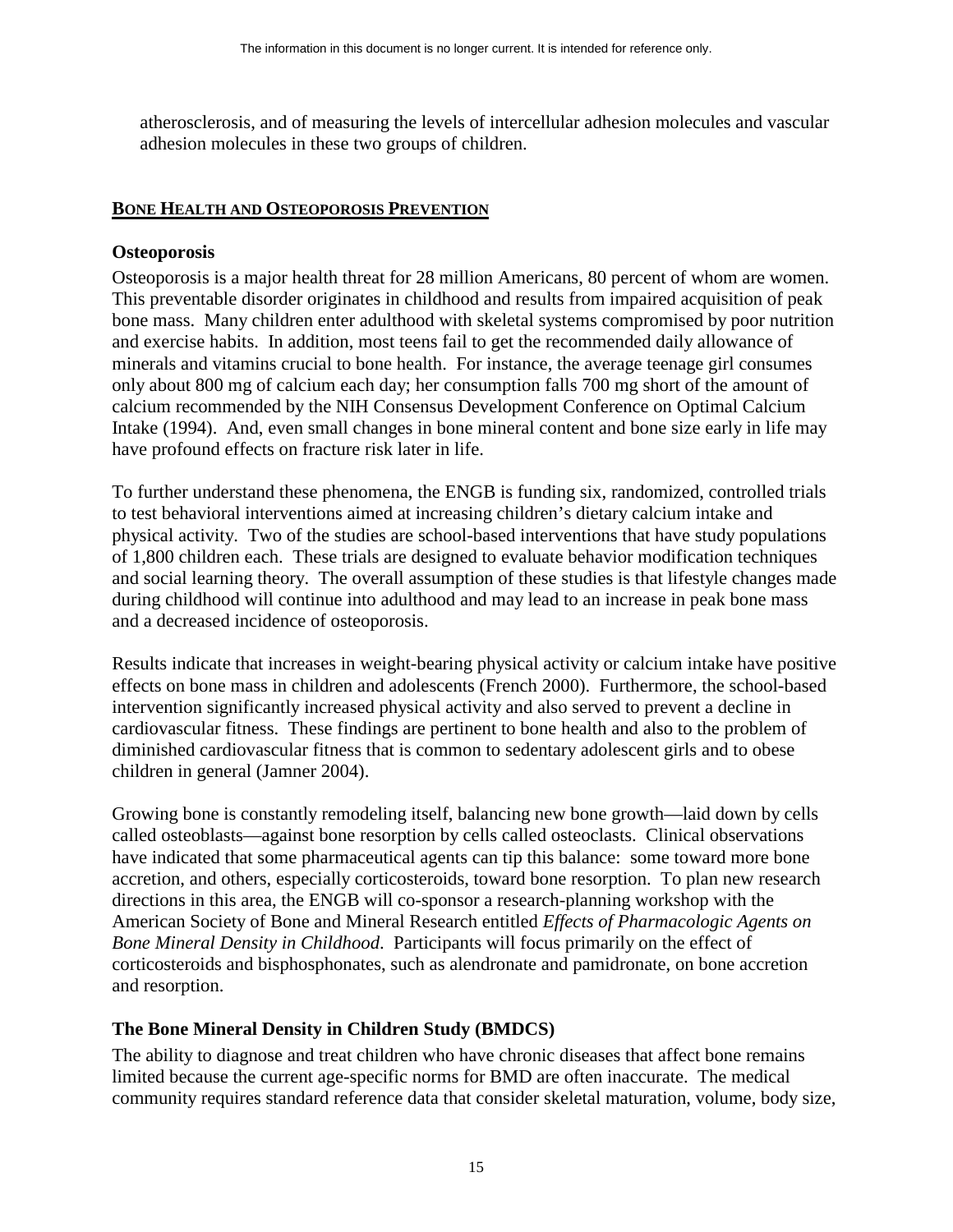<span id="page-19-0"></span>and pubertal factors, all of which seem to be more important determinants of BMD than chronological age.

In response to the need for pediatric BMD reference data, in 2001, the NICHD initiated the BMDCS, an effort that includes five clinical centers, all adhering to a common longitudinal observational protocol. Investigators conducted baseline evaluations of 1,554 boys and girls, ages six to 16 years. These children also took part in three consecutive annual evaluations, which included: dual-energy X-ray absorptiometry (DXA) of their lumbar spine, femur, and radius; bone age X-ray of the hand; and assessment of pubertal status, stadiometer height, weight, and physical activity level.

One of the BMDCS's key benefits is that it will establish whether DXA values obtained in early puberty predict BMD at sexual maturity. Furthermore, answers to nutrition and physical activity questionnaires may provide the data needed to ascertain optimal nutrient intake and exercise through childhood and adolescence, when bone mass is still actively increasing. Preliminary data show no leveling off of bone mineral accrual for the 19-year-olds, the oldest children in the study. This recently acquired knowledge extends the window of opportunity for interventions to improve bone health until late adolescence. These reference data will provide valuable guidance on monitoring bone health to children and young adults, their parents, and health care providers (see Appendix C for the BMDCS bibliography).

# **The Pennsylvania State University Young Women's Health Study**

Despite the established benefits of regular physical activity, the prevalence of sedentary lifestyles among girls is increasing (Kimm et al 2002). Investigators followed 84 girls from age 12 to age 22 to assess the contributions of calcium intake and physical activity to total body bone mineral gain and peak hip BMD. They observed that sports-exercise scores correlated with increased hip BMD at age 18 years, but they observed no relationship between calcium intake during ages 12 years to 16 years and total body bone mineral gain or hip BMD at age 18 years. These investigators emphasized that a 0.05  $g/cm^2$  increase in hip-bone density represents a 50-percent reduction in osteoporotic fracture risk. In this study, a difference of 0.05 g/cm<sup>2</sup> in hip-bone density was associated with the amount of physical activity that distinguished a sedentary teenager from one who engaged in some form of exercise on a nearly daily basis. These longitudinal data (Petit et al 2004) demonstrate, for the first time, that femoral neck bonebending strength continues to increase during young adulthood, despite static BMD measurements. This study indicates that bone strength adapts primarily to mechanical loading and underscores how important regular physical activity is for adolescent girls.

#### **MATERNAL-FETAL ORIGINS OF ADULT DISEASE**

Low birth weight babies are at risk for increased rates of long-term morbidity. In this country, about two-thirds of the babies who are born preterm are appropriate in size for their gestational age; however, the remaining one-third, or about 100,000 per year, are small for their gestational age because of intrauterine growth retardation (IUGR). Epidemiologic associations between IUGR and T2DM and cardiovascular disease later in life confer a new sense of urgency on this field of research.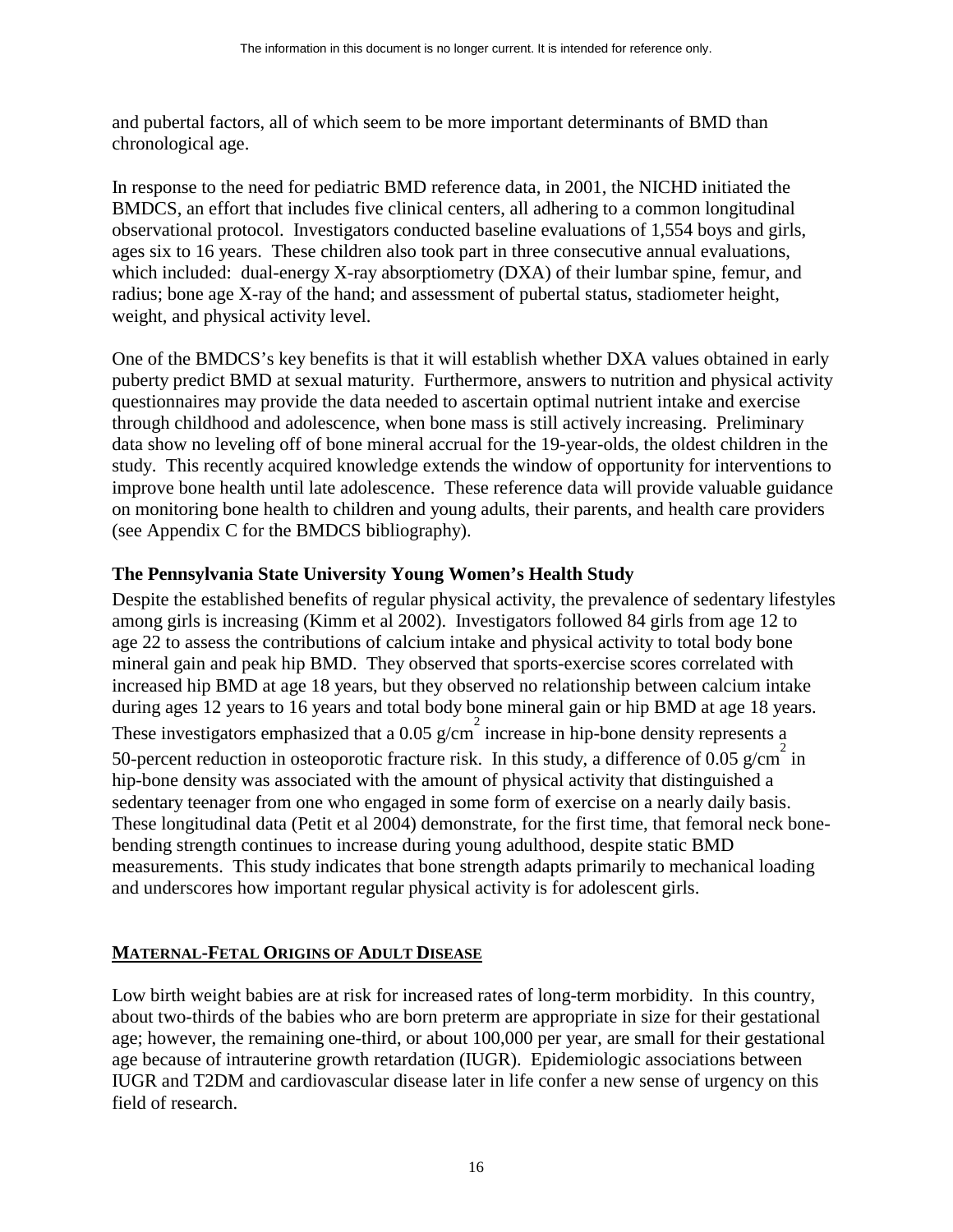healthy life well beyond infancy. Birth weight is known to vary directly with maternal pre-pregnancy weight for height and with maternal weight gain during pregnancy. Because these two factors account for only a portion of the variance in birth weight, investigators are searching for other contributors to birth weight, including vitamins, polyunsaturated fatty acids, and trans fatty acids. These studies aim to identify maternal diets that allow optimal fetal growth and infant development and that ensure a

#### **Predictors of Newborn Blood Pressure: Project Viva**

Elevated blood pressure in newborns may signal an increased risk for the development of cardiovascular disease later in life. In a study of 2,500 pregnant women and their offspring, Gillman et al (2004) reported that systolic blood pressure in newborns was approximately 0.8 mm Hg higher for each five-year increase in maternal age. Furthermore, high maternal blood pressure predicted increased newborn blood pressure. These researchers also reported that birth weight varied directly with newborn systolic blood pressure. Further research is required to understand whether high systolic blood pressure in the newborn predicts adult hypertension and its cardiovascular consequences.

#### **Fetal Programming of Adult Disease**

The intrauterine environment is a key factor in determining an individual's course of development into adult life. Imbalanced fetal programming has been associated with subfertility, cardiovascular disease, T2DM, and obesity. Low birth weight followed by rapid postnatal weight gain also confers a high risk for T2DM (Bhargava et al 2004) and for hypertension (Demerath et al 1999).

Evidence suggests that obesity and its unhealthy companions—insulin resistance, hypertension, and dyslipidemia—may be transmitted from mother to daughter. A prospective study of the offspring of mothers with GDM (Silverman et al 1998) found that the higher the mother's plasma glucose, the greater the insulin in fetal amniotic fluid. Higher amniotic fluid insulin levels, in turn, correlated with obesity and insulin resistance in the offspring during childhood and adolescence. This ominous finding implies a vicious cycle in which obesity and GDM are passed on from mother to daughter.

To augment research in this area, the ENGB published an RFA on the fetal origins of adult disease and funded six studies on this topic. Ward et al (2004) found that fetal response to stress *in utero* permanently alters the hypothalamic-pituitary-adrenal (HPA) axis. These investigators also reported that dysregulation of the HPA axis continues throughout life and engenders the metabolic and cardiovascular problems associated with low birth weight.

 offspring increased by 5.4 percent for each meat portion consumed by the mother each day. These finding provide the first human evidence that a high-protein diet during pregnancy These investigators also studied the adult offspring of an unusual cohort of women—those who were urged to consume one pound of meat per day and to avoid carbohydrate-rich food during their last trimester of pregnancy. Herrick et al (2003) reported that cortisol concentrations in the programs life-long hypercortisolemia in offspring. High levels of this glucocorticoid engender insulin resistance and excessive deposition of visceral fat, increasing the risk for diabetes.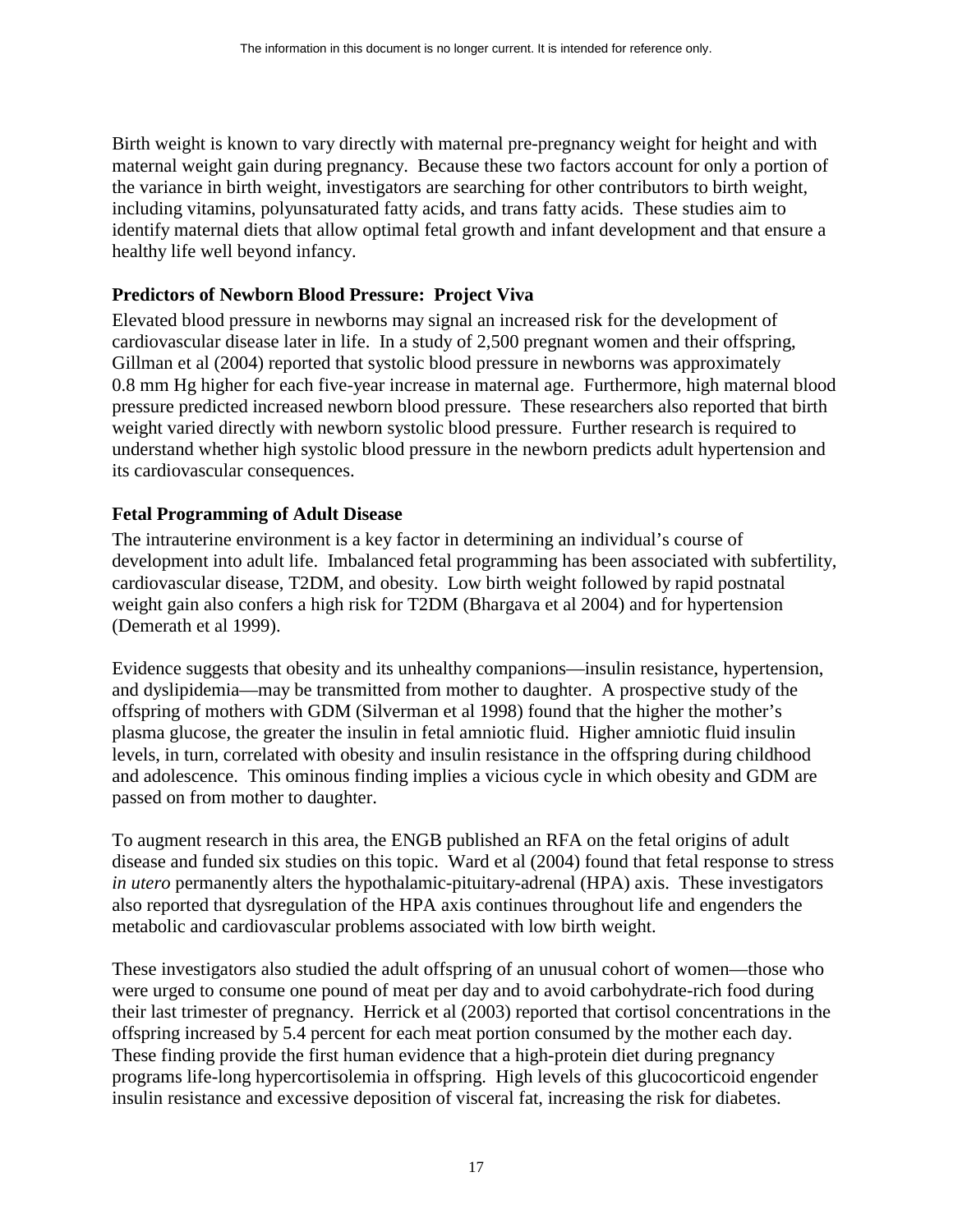# <span id="page-21-0"></span>**The Child Health and Development Study (CHDS)**

The National Institute of Neurological Disorders and Stroke initiated the CHDS in 1959, as a companion to the Perinatal Collaborative Study. Since its inception, the CHDS has been instrumental in elucidating many aspects of public health that can be traced to maternal exposures during pregnancy. Under the leadership of Jacob Yerushalmy, the CHDS enrolled 20,000 women, early in their pregnancies, in order to study the effects of maternal infection, drugs, and other environmental exposures on fetal development and infant growth. The NICHD has funded the CHDS since 1974. Since then, the CHDS database has been computerized and is now available to investigators all over the world. Major portions of the CHDS data have been incorporated into textbooks on research design and statistical analysis. Recent notable findings include:

- Associations between maternal infections and schizophrenia in the offspring (Brown et al 2004);
- Impaired reproductive performance among the adult female offspring in relationship to organochlorine exposure of the index pregnancy (Cohn et al 2003);
- Effects of maternal exposure to alcohol, nicotine, and methylxanthines during pregnancy on the daughters' age of menarche (Windham et al 2004); and
- Relationship of maternal serum-alpha fetoprotein levels to breast cancer later in life (Richardson et al 2000).

# **ENDOCRINOLOGY**

# **HUMAN GROWTH HORMONE (HGH)**

The industrial production of hGH has greatly increased the supply of this potent, 191-amino-acid polypeptide. The increased availability of hGH makes possible therapy for children who are not hGH deficient, but who are two or more standard deviations below mean height for age. However, treating these children has far-reaching social and economic ramifications. In the United States, the number of children eligible for hGH treatment ranges from 11,000—if strict criteria for hGH deficiency are applied—to 1.3 million—if all those with heights below the third percentile are candidates. If the less-stringent criteria became the standard of care, the respective cost of hGH therapy would jump from \$155 million to \$20 billion per year (Cuttler et al 1996). So far, pediatricians in the United States have shown welcome restraint in prescribing hGH for non-approved indications (Finkelstein et al 1998).

The Branch has been at the forefront of efforts to ascertain indications for the use of hGH in treating short children. ENGB staff worked with the Developmental Endocrinology Branch, within the NICHD Division of Intramural Research, to design a randomized, placebo-controlled clinical trial testing the efficacy of hGH in short children who appear to have sufficient hGH on provocative testing (Gertner 1988). Results of this landmark trial showed increases of between 3 cm and 5 cm in final height among the children who received hGH (Leschek et al 2004).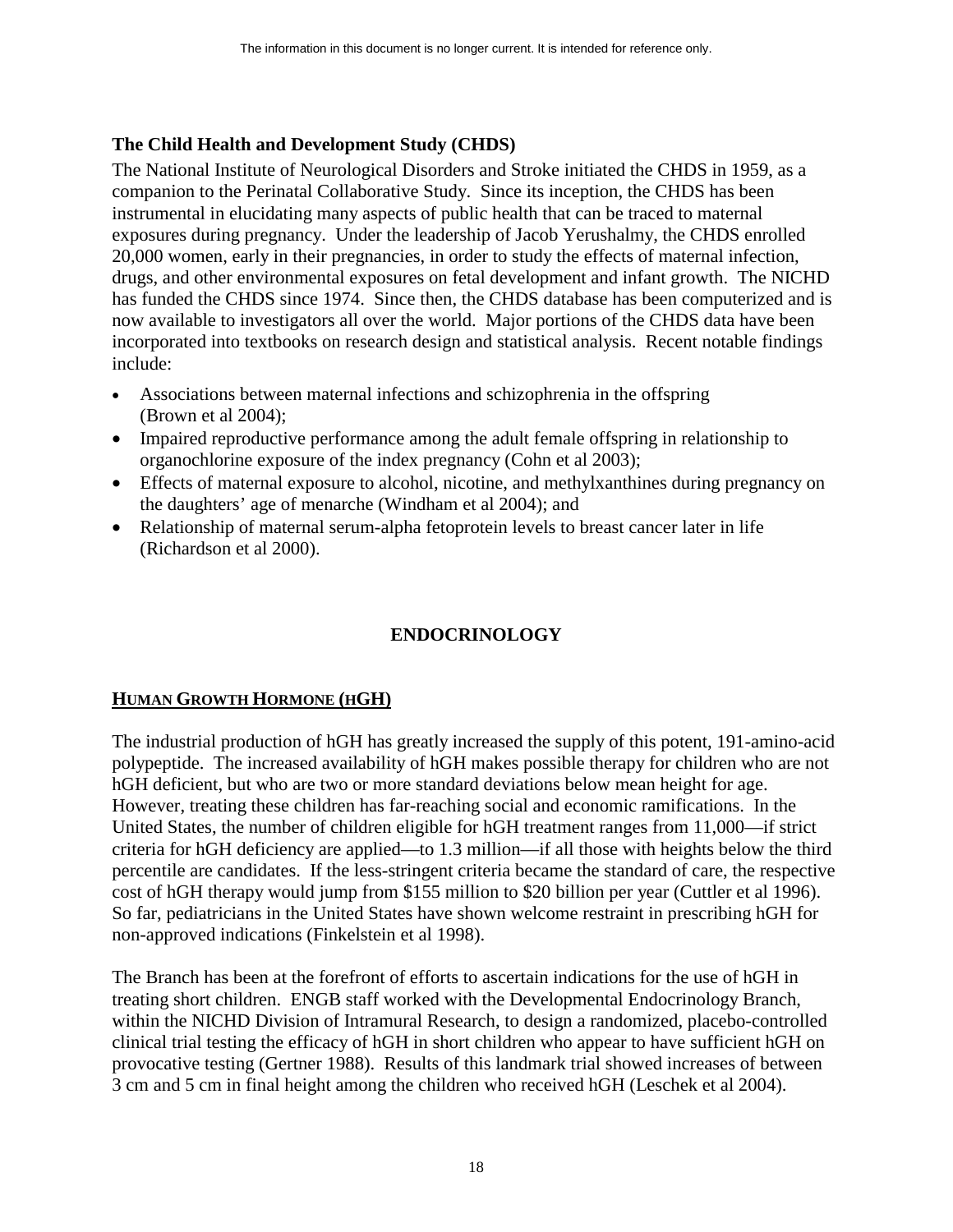#### <span id="page-22-0"></span>**MOLECULAR BIOLOGY OF HGH AND ITS RECEPTOR**

remaining 27,858 unknown genes code for proteins *that have yet to be isolated and described*.<br>These observations indicate that the number of human genes is much lower than previously The ENGB has made a concerted effort to emphasize studies on the molecular basis of growth in order to exploit recent developments in molecular biology and bioinformatics. This programmatic shift has been rewarded by a series of stunning discoveries. In examining the coevolution of hGH and its receptor protein, Li et al (2001) analyzed tens of thousands of nucleic acid sequences in the human genome. They identified 43,195 genetic sequences that contained the elements necessary to transcribe messenger RNA (mRNA) into a template for assembling amino acids into proteins. However, only 15,337 of these genes code for known proteins. The thought; until recently, scientists believed the number to be in the range of 100,000.

In related research, Nekrutenko and Li (2001) examined the function of the more than 4 million long, repetitive sequences of DNA, called transposable elements, in the human genome. Transposable elements possess a protean ability to move around the genome. Most of these moves are inconsequential because they do not affect the small portion of the genome that codes for proteins. However, occasionally transposable elements insinuate themselves within coding regions and cause genetic disease, such as factor VII deficiency hemophilia.

These investigators discovered that about 1,200 human genes contain transposable elements within their coding regions. In some genes, these embedded elements code for portions of proteins that are necessary for proper enzyme function, as is the case for hematopoietic progenitor kinase and for a DNA oxidative repair enzyme. These exceptional findings have evolutionary implications, too. Insertion of transposable elements accelerates the evolution of genes and drives species divergence. Occasionally, insertion of transposable elements increases the functional versatility of genes by providing the code for alternative proteins within the same gene. This illuminating discovery paves the way for the use of transposable elements in genetic medicine, in that researchers may be able to tailor genes to code for novel proteins by inserting transposable elements at specific sites in the gene's coding sequence. Such "designer" proteins may prove useful as therapeutic agents.

#### **CONGENITAL ADRENAL HYPERPLASIA (CAH) AND OTHER DEFECTS OF STEROID METABOLISM IN CHILDREN**

CAH is a family of genetic disorders caused by mutations in the genes that code for adrenal enzymes, which are essential for cortisol biosynthesis. Recent molecular advances have elucidated the genetic basis for the phenotypic variability in CAH and have provided a means for genotyping relatives of index patients. These advances have permitted prenatal genotype ascertainment in fetuses at risk for the disorder and have helped define hormonal criteria for the varying spectrum of CAH disorders. Biochemical advances have simultaneously aided the diagnosis and therapeutic monitoring of CAH patients.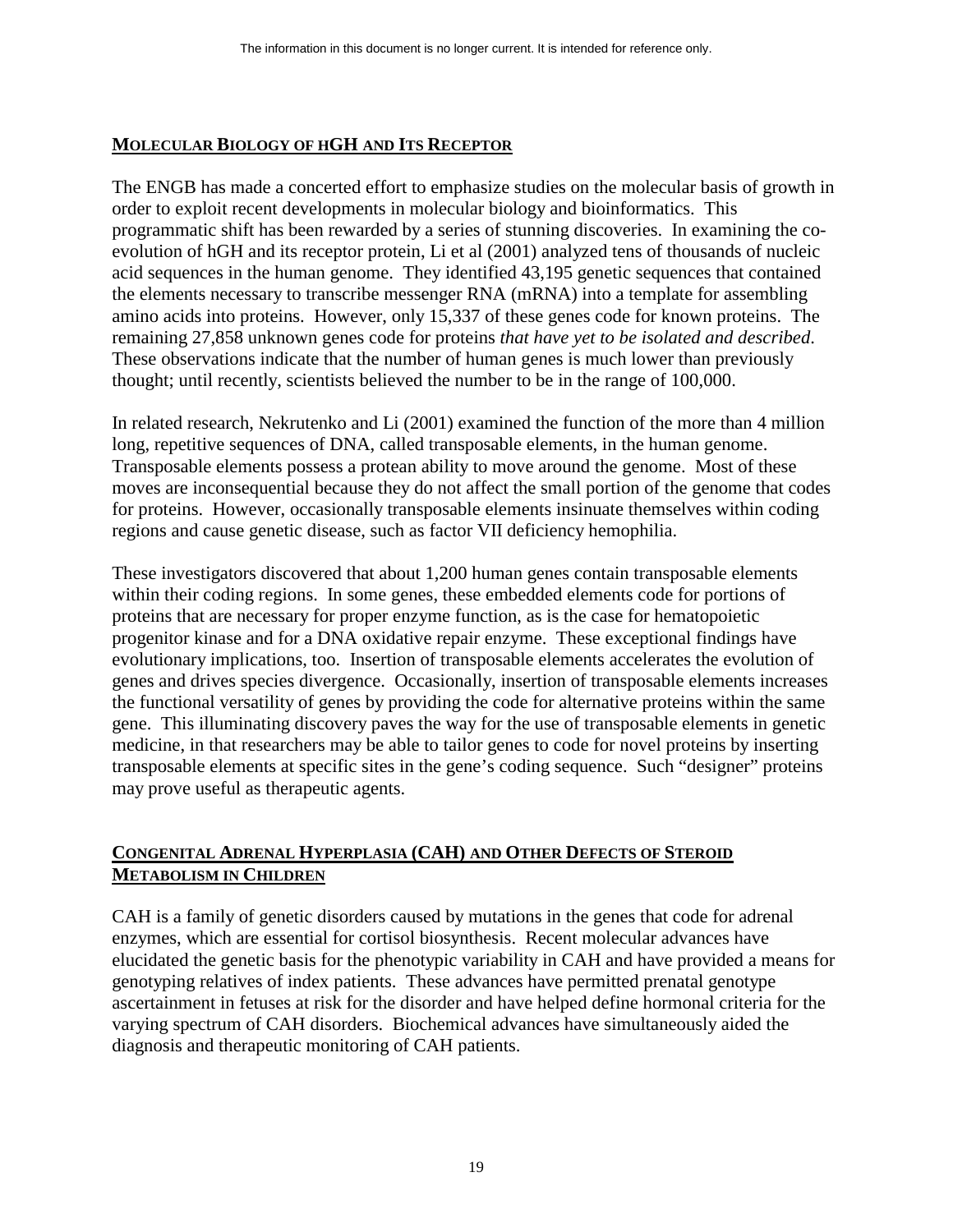New et al (2001) reported on their 15-year experience with prenatal diagnosis in 532 pregnancies, of which 281 were treated for CAH prenatally with dexamethasone. This novel fetal therapy prevents the overproduction of masculinizing steroid precursors by the adrenal gland and results in the birth of girl babies with normal genitalia, despite their defective alleles for genes encoding 21-hydroxylase or 11 beta-hydroxylase. This prenatal therapy prevents or minimizes virilizing sequelae in the majority of affected girls. Thus, prenatal diagnosis and proper prenatal treatment of CAH can reduce or eliminate virilization and decrease the likelihood of genital ambiguity, genital surgery, and sex misassignment.

In more than two-thirds of affected neonates, newborn screening for CAH has also contributed to the prevention of morbidity from delayed diagnosis. Current treatment methods, however, may not be optimal for achieving normal genetic height and appropriate weight in CAH patients; therefore, researchers are exploring more effective approaches to CAH therapy. Severe short stature in adult patients with CAH remains a significant problem. Quintos et al (2001) showed that treatment with hGH alone, or with a combination of hGH and analogues of gonadotropinreleasing hormone (GnRH), improves growth rate and height prediction in CAH patients.

Dr. New and colleagues have also discovered eight functionally important point mutations of the gene that encodes 21-hydroxylase, as well as several gene deletions and gene conversions at the *CYP21* and the *CYP21Pseudogene* loci on the short arm of chromosome 6. These mutated alleles engender various levels of 21-hydroxylase activity in affected individuals and may be present in various combinations, a condition known as compound heterozygosity. CAH-affected individuals may suffer life-threatening degrees of salt loss, virilization with severe hypertension, or obesity, hirsutism, disfiguring acne, and infertility. Combinations of faulty alleles and the variety of enzyme activities associated with these mutations explain the spectrum of clinical CAH phenotypes.

The successful explanation of how a single-gene defect could engender such a wide spectrum of clinical presentations stands as a model of how molecular biology can inform clinical observations. In the course of these genotype-phenotype explorations, Dr. New showed that non-classical CAH is one of the most common autosomal-recessive genetic disorders known, occurring in about one out of every 30 Ashkenazi Jews, and in one in 100 individuals in a mixed Caucasian population. Thus, the non-classical allele of the 21-hydroxylase gene may be the most common autosomal-recessive gene in human populations.

Carbunaru et al (2004) are examining rare forms of CAH, such as inherited 3beta-hydroxysteroid dehydrogenase (3beta-HSD) deficiency, to determine the phenotypic correlates of severe and mild forms of the disease and to explore the potential relationship of 3beta-HSD deficiency to polycystic ovary syndrome, the symptoms of which include hirsutism, menstrual disorders, and infertility. Investigators have recently pursued newly proposed hormonal criteria to accurately predict inherited 3beta-HSD deficiency.

Cerame and New (2000) are also exploring genotype-phenotype correlations in two inherited endocrine disorders responsible for hormonal hypertension in children: a) 11beta-hydroxylase deficiency, a condition that results from an autosomal-recessive defect of the protein-encoding gene *CYP11B1*; and b) apparent mineralocorticoid excess (AME), a potentially fatal genetic disorder that causes juvenile hypertension and prenatal and postnatal growth failure. AME is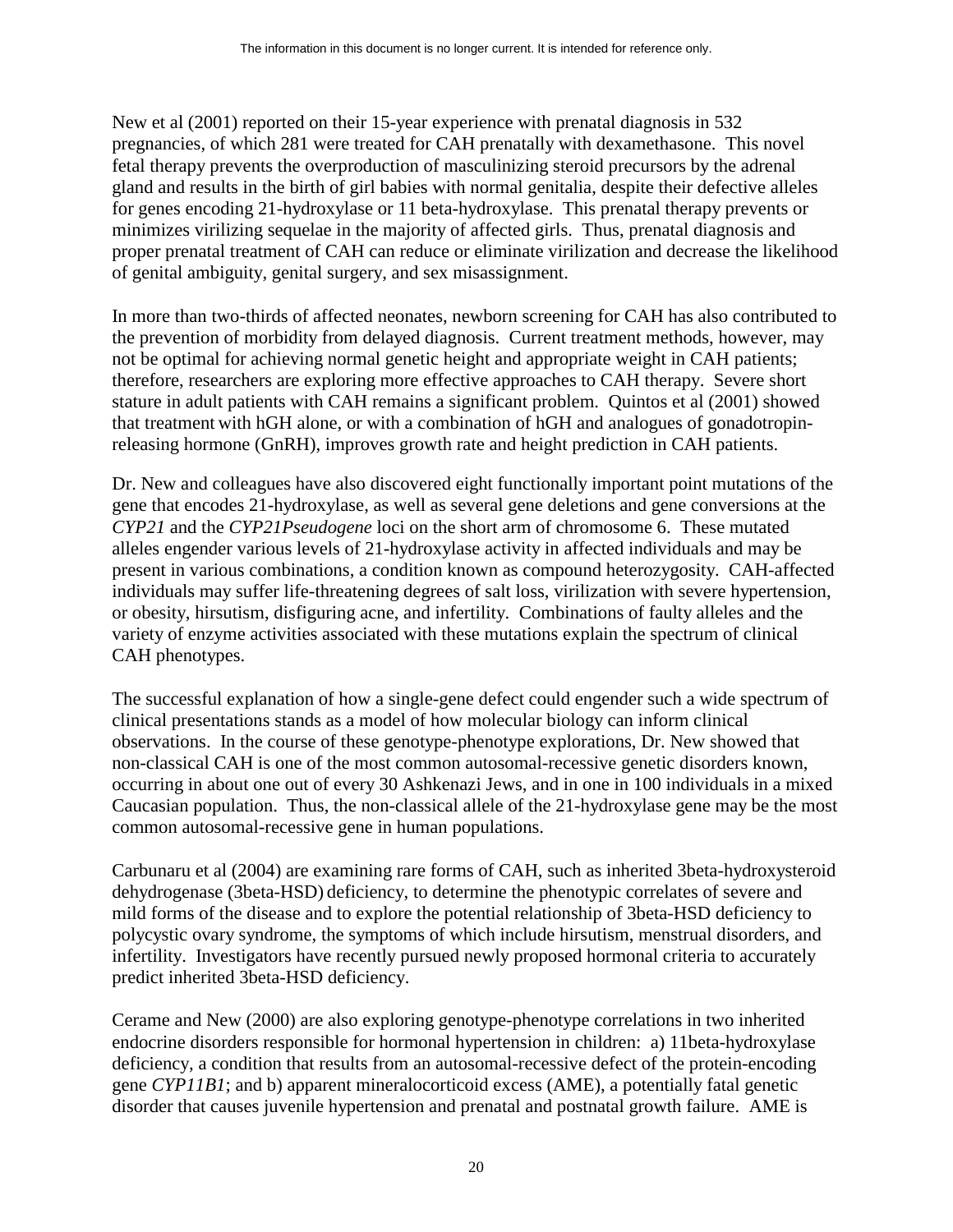<span id="page-24-0"></span>characterized by low to undetectable levels of serum potassium, renin, and aldosterone. Mutations in the coding region of AME cause a deficiency of 11beta-hydroxysteroid dehydrogenase type 2 (HDS11B2), an adrenal enzyme necessary for converting the potent steroid cortisol into its less active form cortisone. This group of investigators discovered AME, elucidated its pathophysiology, and was first to use a mineralocorticoid receptor antagonist to treat the condition.

In evaluating a child with AME, Lin-Su et al (2004) recently reported a novel mutation of the *HSD11B2* gene. The affected nine-year-old girl had a blood pressure of 225/120 mm Hg, which was engendered by excessively high levels of cortisol. These high levels of cortisol, in turn, activated the renal mineralocorticoid receptors, driving her blood pressure to dangerously high levels.

New et al (2001) also discovered a previously unreported condition, which they named multiple steroid resistance syndrome. They made this discovery when evaluating a 14-year-old girl from the Iroquois Nation for possible AME. Despite high cortisol levels and elevated levels of adrenal androgens, the girl exhibited no features typical of excessively high levels of steroids, such as truncal obesity, hyperglycemia, and masculinization. The patient's sister had similar features. Both girls demonstrated resistance to exogenously administered glucocorticoids and mineralocorticoids. The pathogenesis of this unusual condition may involve defects in coactivators that are necessary for proper steroid receptor-gene expression.

#### **NEUROENDOCRINOLOGY**

#### **Intersex Disorders**

Some of the most vexing problems seen by pediatric endocrinologists are intersex conditions, which are characterized by ambiguous genitalia at birth, or by a dissonance between genetic sex and genital appearance. New techniques in molecular biology are shedding light on the genetic and developmental origins of intersex conditions, including an unusual form of sex reversal (Jordan et al 2003). To address this disturbing and psychosocially challenging issue, the ENGB, in conjunction with the NICHD Child Development and Behavior Branch and the North American Task Force on Intersex, organized a research-planning workshop on evidence-based management of intersex conditions. The frank deliberations among the pediatric endocrinologists, psychologists, and pediatric urologists present produced a unique research agenda, recently published in *The Endocrinologist* (Meyer-Bahlburg and Blizzard 2004). One important outcome of the workshop was the establishment of an NICHD Network on Psychosocial Aspects of Sexual Differentiation. In addition, the ENGB is funding new analyses of two, large databases on intersex children. The analyses include evaluations of gender assignment, hormonal therapy, and genital reconstructive surgery. Results of these analyses should be available soon and will be shared with the members of the Network.

#### **The Onset of Puberty**

Precocious puberty is a problem commonly encountered by pediatric endocrinologists. The majority of clinical problems with features of precocious puberty are benign normal variants, with a low incidence of endocrine pathology. Less commonly encountered are disorders of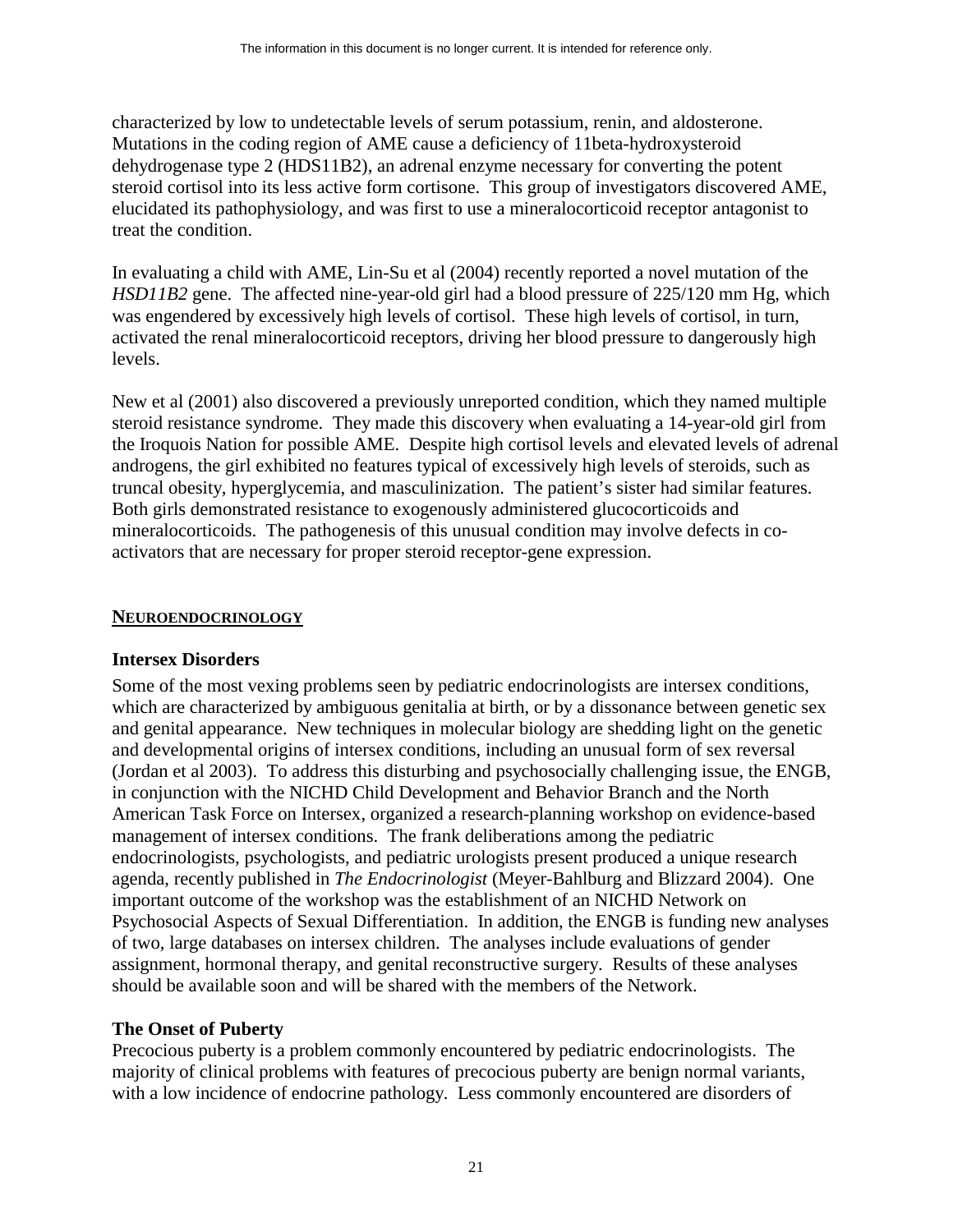delayed puberty. Recently, there has been much controversy over the age of onset of puberty in normal children and the risk of missing pathology if recently proposed, revised-age guidelines for referring patients are put in practice. Ojeda et al (2003) have elucidated the complex neuroendocrine mechanisms involved in the onset of puberty. They have demonstrated that the pubertal activation of GnRH secretion is set in motion by changes in trans-synaptic communication and the activation of glia-to-neuron signaling pathways. The identification of genes that control this cascade, as well as the identification of molecules involved in the rearrangement of neuronal and glial communication during puberty, have provided vital insights into the mechanisms underlying sexual maturation.

Dissen et al (2002) have shown that nerve growth factor, a member of a family of growth factors known as the neurotrophins (NTs), is required for the growth of primordial ovarian follicles, a process that occurs independently of the endocrine system. The presence of intrinsic neurons in the ovary stimulated these investigators to elucidate the functions these neurons may have in the regulation of ovarian physiology. The researchers found that NTs play a role in the regulation of two different maturational periods that are critical for the acquisition of female reproductive function: early follicular development and ovulation. The intrinsic neurons in the ovary appear to regulate common ovarian functions. A greater knowledge of this neuronal regulation should expand understanding of ovarian pathologies.

#### **Basic Fibroblast Growth Factor (bFGF) and Brain Neurogenesis**

Until recently, scientists considered the number of cerebral neurons to be fixed at birth and to be unresponsive to environmental signals later in life. However, Wagner et al (1999) found that bFGF stimulated neurogenesis in the brains of newborn rats. They also found that bFGF stimulated cerebral DNA synthesis in older animals, indicating the persistence of bFGFresponsive cells into adulthood. These observations suggest that bFGF regulates ongoing neurogenesis and may provide a new approach for treating damaged brains during development and into adulthood.

# **Bone Marrow Stem Cells: A Self-Repair Kit?**

Marrow stromal cells (MSCs) are a subclass of bone marrow stem cells. Woodbury et al (2001) found that human-cultured MSCs can be induced to differentiate into neurons by exposing them to antioxidants and bFGF. MSCs offer important advantages over other stem cells because they are readily accessible and provide a renewable cell population. Autologous transplantation overcomes the ethical and immunologic concerns associated with use of fetal tissue transplants.

Recently, Munoz-Elias (2004) successfully transplanted adult rat MSCs into a rat brain embryos *in utero*. After transplantation, MSCs not only differentiated and migrated in the embryonic brain, but also survived and functioned. Importantly, the newly developed neurons expressed the proper morphology and physiology of the brain region to which they migrated. Human MSCs may eventually be used to treat congenital neurologic disorders *in utero*, newborn brain injuries, and neurodegenerative disorders.

#### **Future Directions**

The highly informative exploration of genotypes in the spectrum of CAH phenotypes stands as a model for the elucidation of phenotypes in other conditions with a wide variety of clinical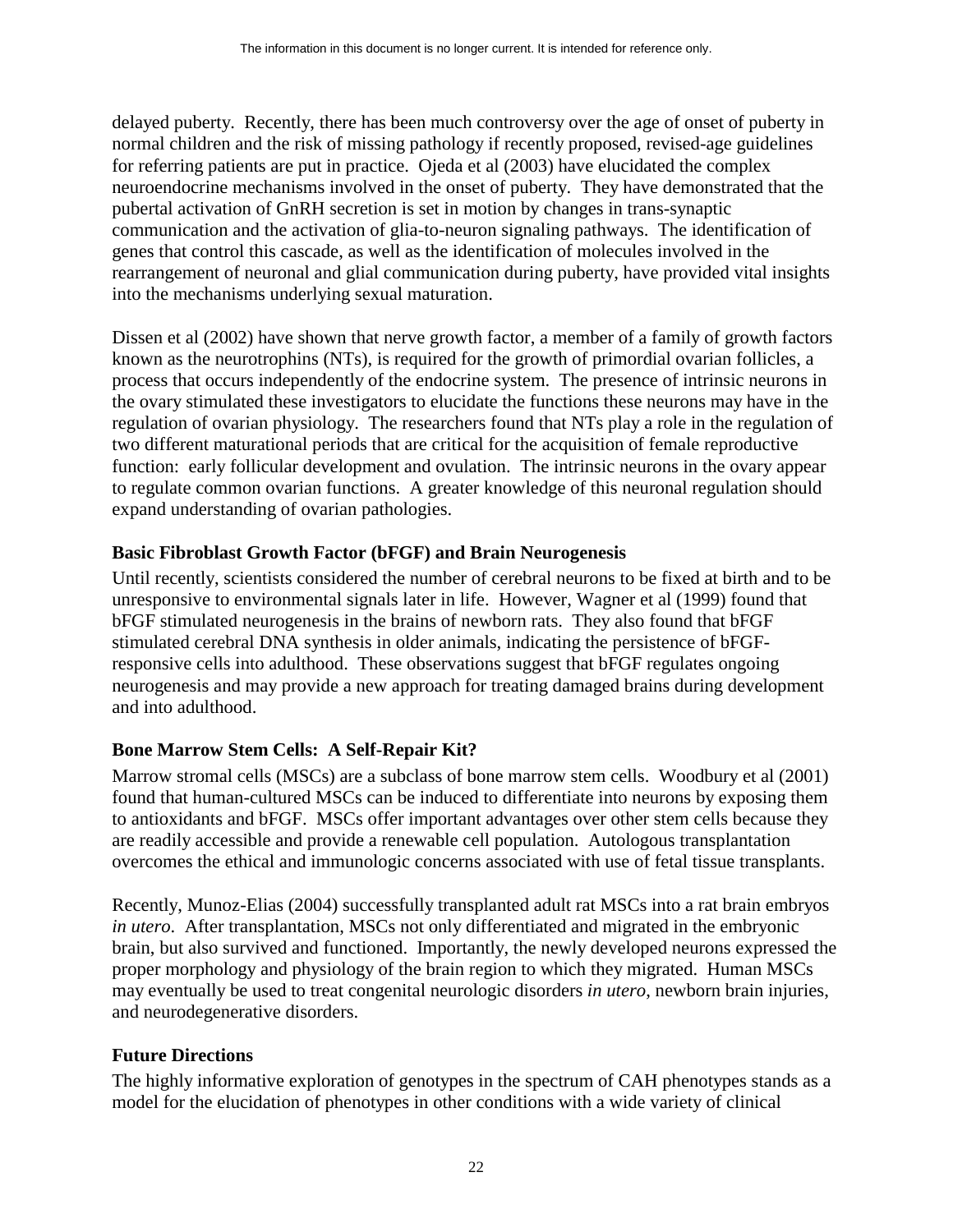<span id="page-26-0"></span>presentations, such as short stature, hypoparathyroidism, and autoimmune polyglandular failure. Techniques of molecular biology can now be applied to improve our understanding of hormonereceptor interactions and the cascade of intracellular events that lead to altered gene expression in such endocrine deficiency syndromes. The development of high-throughput moleculargenetic screening techniques will be encouraged in order to improve diagnostic precision in pediatric endocrine clinics that deal with puzzling cases much of the time.

The development and function of the neuroendocrine system in preterm infants needs to be further explored. The nascent field of neonatal endocrinology needs to address the neuroendocrine system's ability to respond to the stresses of extrauterine life. The converse question of how the stress of extrauterine life permanently alters the developing endocrine system needs to be addressed as well. The functioning of the endocrine system in cases of failure to thrive should also be explored, especially in regard to the development of appropriate hormone replacement in conjunction with nutritional support.

The ENGB will encourage further studies of the interactions of the three great messenger systems of the body: the endocrine, immune, and neural systems. The techniques of molecular biology, when applied to these interactions, should be especially informative in regard to the function of early neural input into the development of the endocrine organs. Advanced techniques of proteomics, such as laser desorption-ionization coupled with mass spectrometry, should elucidate early malfunction of the immune surveillance system in autoimmune endocrinopathies. These techniques can detect the presence of evanescent cytokines and chemokines in femtomolar or even attomolar quantities.

# **NUTRITION**

Nutrition is linked to all aspects of human biology and health. The figure below shows how diet interacts with the environment to determine the health status of women, infants, and children.



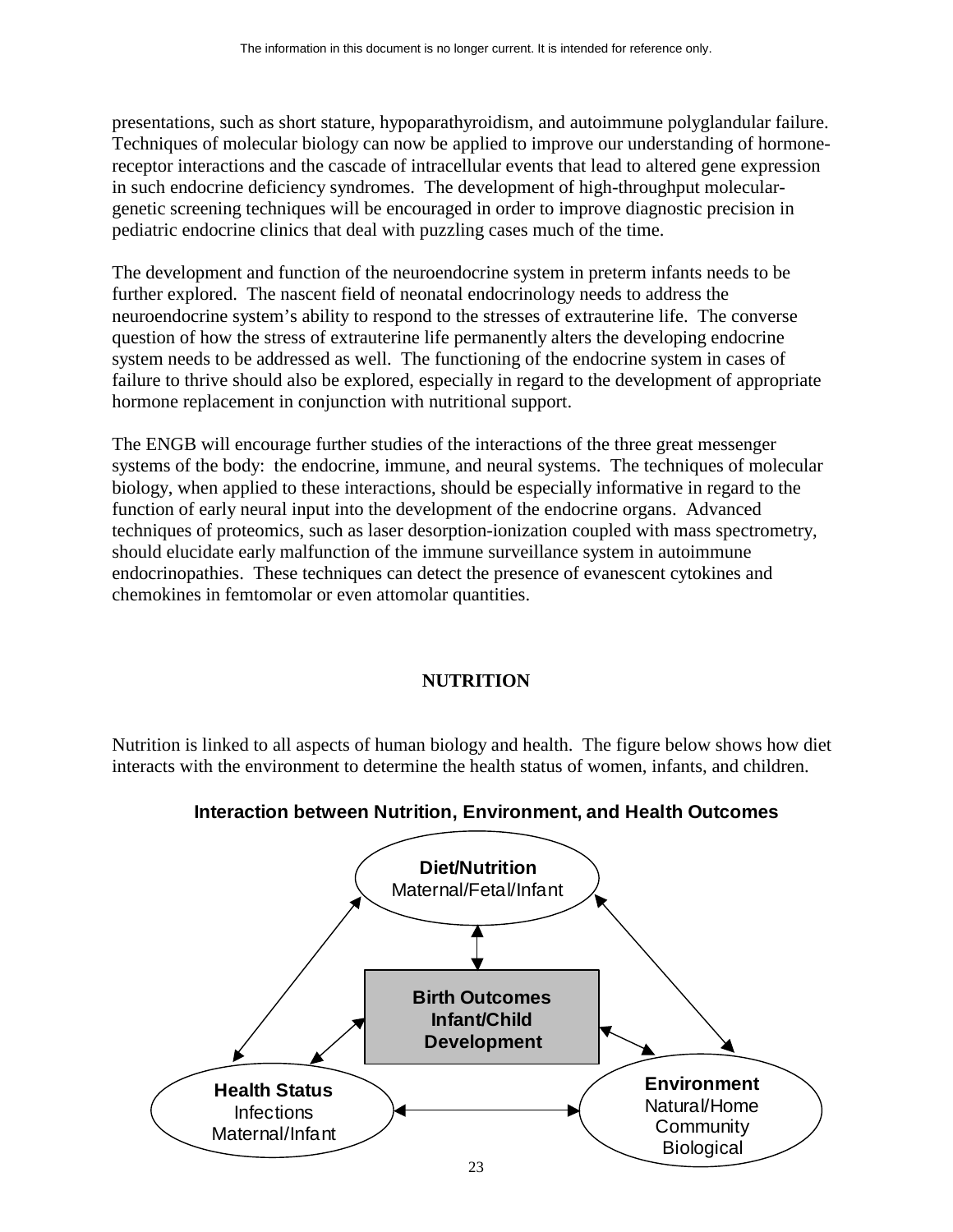<span id="page-27-0"></span>This conceptual framework applies to studies ranging from the identification of bioactive components in human milk, to the impact of micronutrients on growth and development. A strength of the ENGB nutrition research portfolio is that it explores nutritional variables in both domestic and international contexts.

# **MATERNAL-FETAL NUTRITION**

A fruitful area of research activity involves the study of how the fetal environment determines the incidence of obesity, diabetes, and cardiovascular disease in adulthood. Several ENGB projects focus on the impact of fatty-acid metabolism on fetal and postnatal development. Oken et al (2004) examined the effects seafood intake—an indirect measure of maternal dietary longchain polyunsaturated fatty acid (LCPUFA) intake—on fetal growth and birth outcomes. They founded no association between seafood intake and either length of gestation or risk of preterm birth. However, they did find an association between high seafood consumption and IUGR. This finding is of public health significance in light of the growing perception about the need for higher LCPUFA consumption.

The epidemics of obesity and T2DM in adults have also raised concerns about the impact of these conditions on fetal growth and birth outcomes. Shen et al (2002; 2003) have explored the relationship among insulin, insulin-like growth factor-1 (IGF-1), and fetal metabolism and growth in a sheep model. The combination of insulin and IGF-1 enhances growth in this model by inhibiting proteolysis to a greater degree than either hormone acting alone. Understanding these relations may help to prevent some of the untoward effects of maternal obesity and fetal overgrowth.

# **Future Directions**

Among the important aspects of the obesity epidemic is the potential impact of maternal overand under-nutrition on fetal growth and birth outcomes. Worldwide, under-nutrition is known to be a significant contributor to low birth weight (infants born weighing less than 2,500 grams), but recent evidence indicates that over-nutrition and maternal obesity also have a deleterious impact on infant health. The ENGB will explore these and other issues in future programmatic activities.

#### **LACTATION AND MILK COMPOSITION**

The ENGB supports studies on the processes by which the mammary gland changes from a ductal network, to a secretory organ capable of copious milk secretion. Of critical importance is the mechanism(s) by which nutrients get into human milk and the processes by which lipids are formed. This research has made a significant contribution to understanding the physiology of the mammary gland, and to the health of both nursing infants and their mothers (Rudolph et al 2003).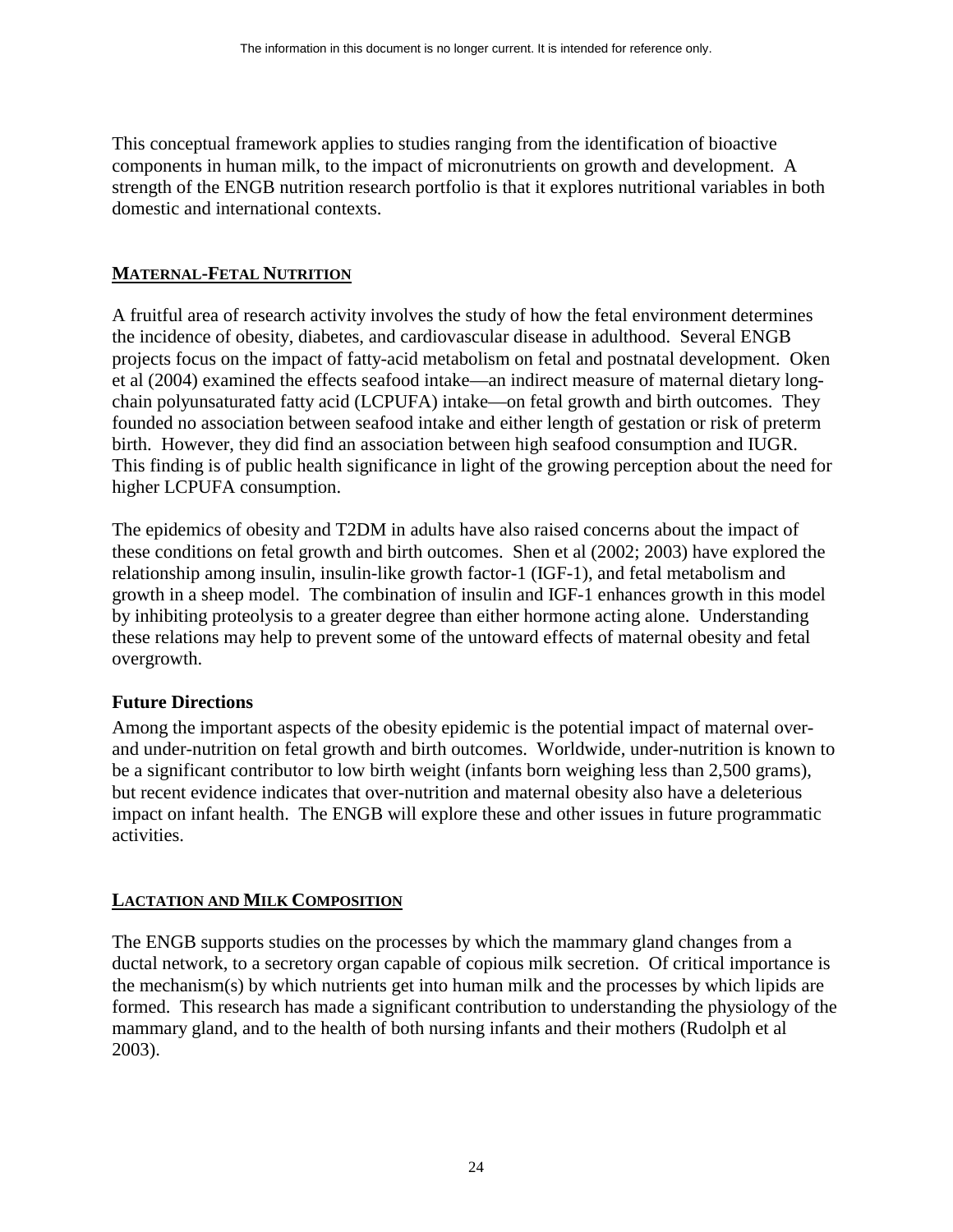In view of global recommendations about the duration of exclusive breastfeeding and the timing of introduction of complementary foods, the ENGB is interested in ascertaining nutrients that might be limiting in human milk. In this regard, the nutrient that has received most attention is iron. ENGB-supported investigators are leading the effort to understand the adequacy of iron for infants during the course of extended breastfeeding. Additional studies are in progress to test the hypothesis that breastfed infants older than six months of age are at risk for iron deficiency in the absence of a supplemental dietary iron source. This work will include a delineation of the extent of iron deficiency and the time course of iron status in breastfed infants.

An important aspect of understanding those factors that contribute to adequate iron status is an appreciation of the factors that contribute to iron balance and subsequent iron requirements, particularly during growth. Fomon et al (in press) reported on stable isotope studies in infants from age four months to 26 months. These investigators found that iron stores were low throughout the study and decreased significantly from 13 months of age to 26 months of age, suggesting that iron absorption from the diet was inadequate to maintain or increase iron nutritional status. These findings are particularly important in the context of extended breastfeeding; they will also help inform the discussion about appropriate complementary foods for infants during extended breastfeeding, i.e., beyond six months.

# **Antimicrobial Agents in Human Milk: A New Class of Antibiotics?**

Throughout the world, the majority of the 10 million children younger than age five who die every year succumb to severe diarrhea and dehydration. Worldwide, rotavirus is the most common cause of diarrhea in infants and young children, and this virus causes 50 percent of gastroenteritis cases in the United States. In this country, the most common cause of bacterial diarrhea is *Campylobacter jejuni,* which initiates disease by binding to intestinal cell surfaces.

In a concerted effort over the past decade, Morrow et al (2004) have elucidated the function of certain non-nutritive components of human milk, called oligosaccharides—the third most abundant constituent of human milk, after lactose and lipids. Investigators found that oligosaccharides bind to enteric bacteria and viruses, thus preventing these pathogens from infecting the cells that line the infant intestine. In a series of landmark studies, these investigators found that oligosaccharides inhibit the toxic effects of enteropathogenic *E. coli*, and inhibit infection by *C. jejuni* (Ruiz-Palacios et al 2003) and by caliciviruses, one of which is the Norwalk virus that incapacitates thousands of cruise-ship voyagers every year (Jiang et al 2004).

These researchers have also shown that lactoferrin significantly decreases the invasiveness of *Shigella flexneri*, another enterobacteria, by degrading bacterial proteins called invasion-plasmid antigens. Further, they found that lactadherin prevents symptomatic rotavirus infection in breastfed infants by binding to rotaviral particles and inhibiting their replication. These results may lead to the use of lactoferrin and lactadherin as antibiotics or as prophylactic agents against intestinal pathogens for both infants and adults.

This ENGB-supported work signals the advent of a new class of antimicrobial agents to prevent and treat bacterial and viral infections. An important advantage of developing synthetic oligosaccharides and glycoproteins as antibiotics is that, because they block receptor binding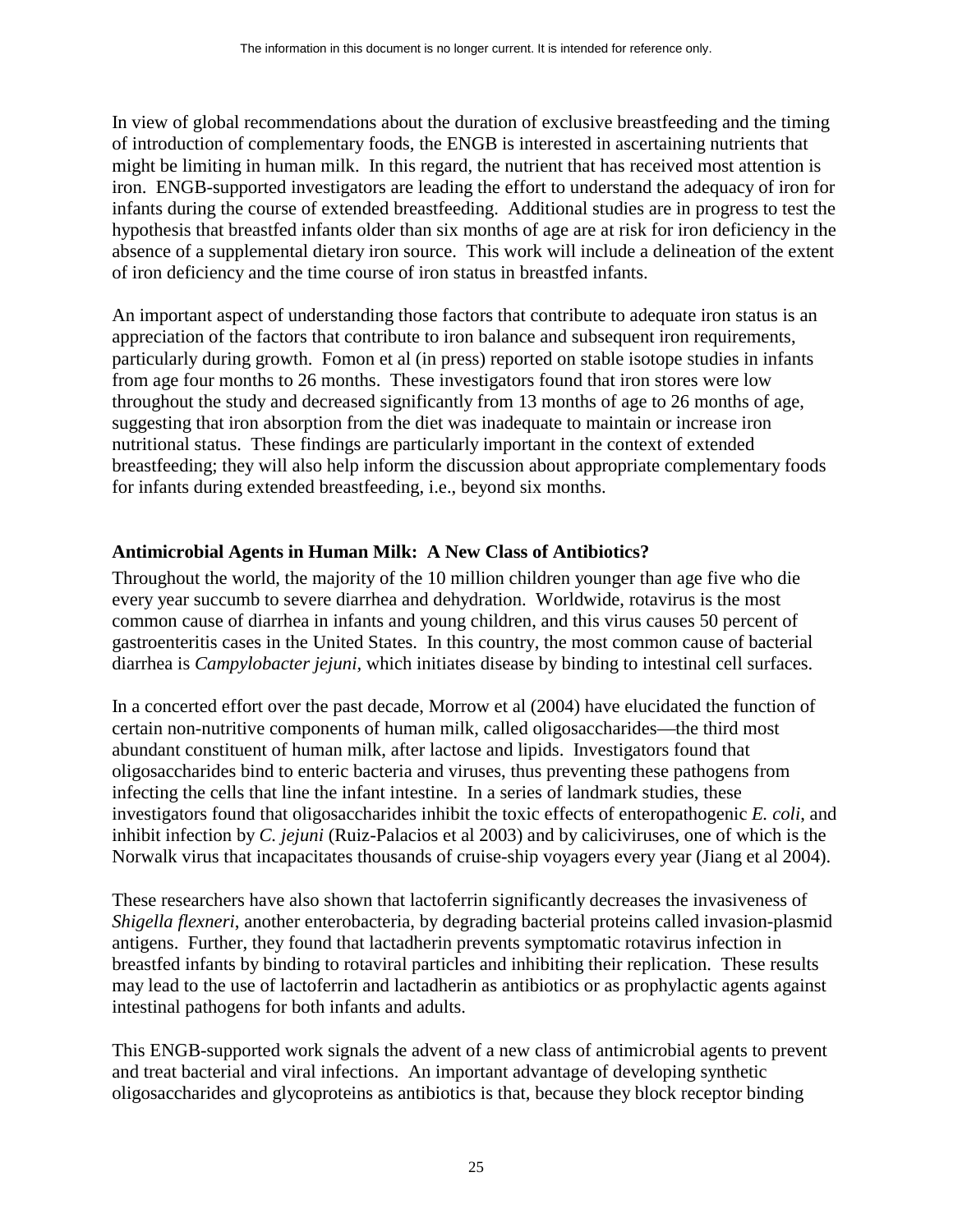<span id="page-29-0"></span>rather than interfering with protein synthesis and bacterial replication, these compounds do not induce bacterial resistance, an increasingly problematic aspect of antibiotic usage.

#### **Future Directions**

- The discovery of the antimicrobial effects of oligosaccharides and glycoproteins in human milk marks a new departure in the development of antibiotics. ENGB staff will encourage investigators to produce these agents synthetically, with the aim of testing them as prophylactic and curative antibiotics.
- Questions persist about how to achieve optimal infant nutrition. A key issue in this area is the timing and composition of complementary feeding. Determining the importance and duration of exclusive breastfeeding is a priority in terms of both the health of the infant and the needs of the mother. The Branch will encourage studies exploring the factors that influence the composition of human milk, particularly during extended breastfeeding. The ENGB will continue to stimulate research in this important area, which has both domestic and global health implications.

# **INFANT NUTRITION: CLINICAL IMPLICATIONS**

The LCPUFAs have emerged as important components of clinical interest for infant nutrition. Birch et al (2002) are exploring the role of docosahexaenoic acid (DHA) in visual development of term infants. These researchers have reported significant positive associations between DHA intake and maturation of visual function. Questions about the source of and requirements for DHA for these infants remain topics of high interest. This research has also stimulated interest in the role of LCPUFAs in normal neurological development and in best practices for feeding term infants throughout the first year of life (Hoffman et al 2003; 2004).

In attempting to explain LCPUFAs' effects on development, Lapillone et al (2004) explored the effect of LCPUFAs on gene expression. They reported that LCPUFAs play an important role in the regulation of genes that affect cell function, development, and maturation.

# **Nutrition in Preterm Infants**

Even though preterm infants need feeding strategies that mimic *in utero* growth rates for both brain and body, researchers have yet to develop optimal feeding strategies for this population. In many cases, feeding strategies are conservative in an attempt to avoid inducing NEC. Many preterm, very low birth weight infants (those weighing less than 1,500 grams) rely on total parenteral nutrition (TPN) to receive nutrients for growth and development. These infants have a large brain-to-body ratio, which increases their glucose demands because glucose is the primary source of energy for the brain. However, neonatologists run a high risk of inducing hyperglycemia simply by increasing the glucose concentration of the TPN solution. Sunehag (2003) has shown that increasing the lipid content of TPN can supply the necessary energy to the brain, while still maintaining normoglycemia in these infants.

Agus and Jaksic (2002) explored infants' protein catabolic response to severe illnesses that dangerously deplete lean body mass. In order to understand the needs of these sick infants, this group of researchers has examined endocrine- and cytokine-mediated responses that contribute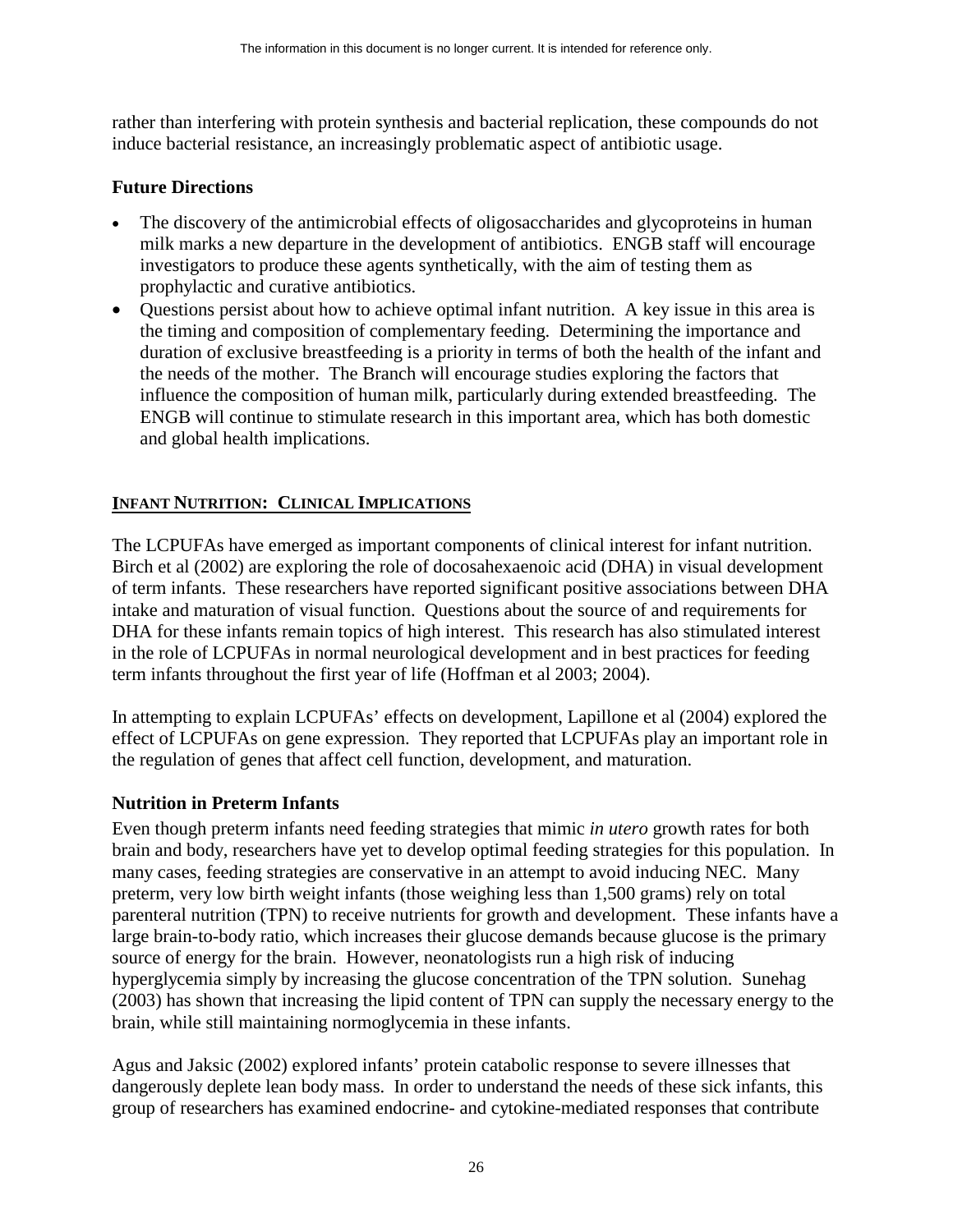<span id="page-30-0"></span>to the adverse effects of severe illness. They observed that infusions of insulin temper this catabolic response, a discovery that has important implications for the care of critically ill infants (Agus et al 2004) and adults.

Poindexter et al (2001) have been evaluating the importance of maintaining nitrogen balance in preterm infants, with a primary focus on factors that affect protein accretion in extremely low birth weight infants (those weighing less than 1,000 grams). This research found that administering large amounts of essential amino acids to preterm infants did not protect their fragile bodies against protein degradation. Results indicate that preterm infants develop an adaptive response leading to long-term changes in protein and energy metabolism, insulin sensitivity, and endothelial function, which affect growth and development and also increase the risk for obesity, diabetes, and cardiovascular disease later in life.

#### **Future Directions**

Preterm birth interrupts the placental supply of nutrients essential for normal growth and neurological development. A central research question is how best to overcome the consequences of that interruption. It appears that there is a critical period of maximal accretion of protein for fetal growth that, if interrupted by preterm birth, has adverse health consequences. The goal of future studies will be to develop feeding strategies for the preterm infant that will protect against these adverse effects, while providing an opportunity for optimal growth and development.

#### **FOOD INTAKE REGULATION AND ANTECEDENTS OF FOOD BEHAVIOR**

The ability to devise interventions that will improve the health of infants and children depends on understanding both biological and the sociocultural contexts of the interventions. Studies of how food intake is regulated, from both biological and environmental perspectives, continue to be a research priority for the ENGB.

From the biological perspective, Tracy et al (2004) conducted a series of studies to explore neural pathways between the brain and the gastrointestinal tract that influence appetitive behavior. One of the hypotheses driving this work is that a degradation of the ability to use certain sensory cues to predict the caloric consequences of intake, and the uncoupling of these signals may contribute to overeating and weight gain. The implications of this research for clinical management of obesity are important.

In an environmental context, evidence suggests that the hedonic response to food is an important component for entraining food preferences and lifetime food habits. Mennella et al (2004) explored the ontogeny of flavor learning in infants. Based on this research, it seems that flavor preference is developed on the basis of timing and exposure and has a significant impact on food acceptability later in life. These studies and their results have important implications for early infant-feeding practices and for palatability of children's medications.

In addition, Shunk and Birch (2004) described behaviors in five-year-old children that predict eating disorders and concerns about weight gain and body image later in life. Health care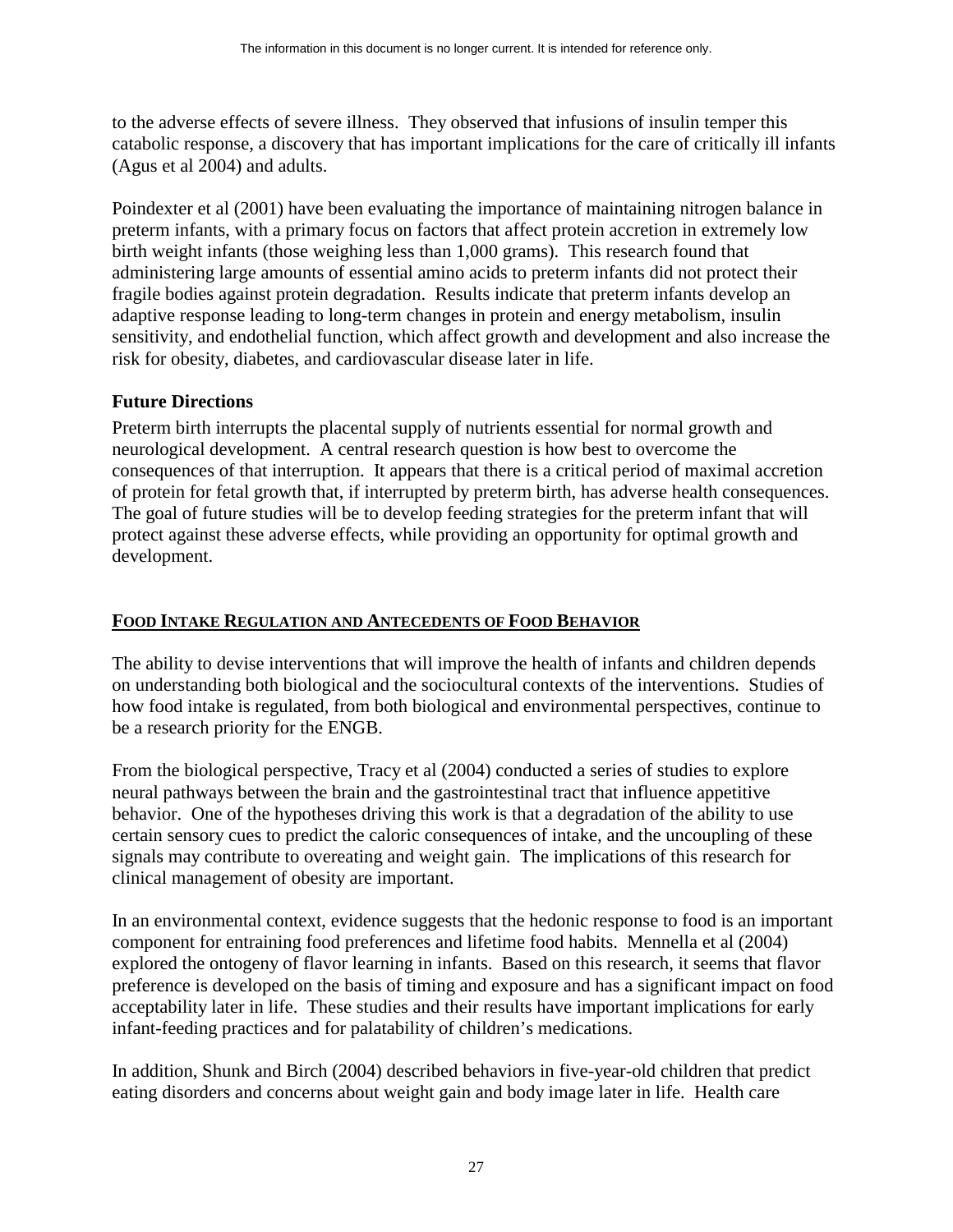<span id="page-31-0"></span>providers can use these results to identify vulnerabilities and outcomes associated with maladaptive eating behavior that begins at an early age.

#### **Future Directions**

Efforts to predict adverse outcomes of maladaptive food behavior are an essential component of evidence-based strategies to address obesity and other diet-related public health concerns. One area that warrants increased attention is understanding the social and cultural factors that contribute to healthful eating habits, particularly within the context of health disparities. The rising use of dietary supplements to enhance physical and mental performance and to improve health of infants and children is also an area of research interest within this portfolio.

#### **IMPACT OF MICRONUTRIENTS ON HEALTH**

The ENGB is actively engaged in projects that examine the importance of micronutrients in maternal and child health. Justifying interventions to ameliorate micronutrient insufficiency requires an evidence base that has a biological basis, and that is couched in the cultural and demographic context of the people these interventions are intended to serve.

In most cases, the impetus for exploring the effects of individual micronutrients in the developing world is an assumption that a given micronutrient plays a role in the etiology of a major public health problem, such as anemia or malaria. Justifying these interventions begins by documenting the impact of the micronutrient on health and establishing that a population-wide deficiency exists. Once that evidence is documented, researchers can design a specific intervention. ENGB-supported investigators have led the efforts to advance appreciation of the functional relevance of micronutrient insufficiency and to conduct clinical trials that assess the efficacy of nutritional interventions in resource-limited settings.

The Institute of Nutrition of Central America and Panama (INCAP) Longitudinal Study, which involves four villages in Guatemala, is a seminal study of the beneficial impact of a simple dietary intervention on child health. Stein et al (2004) reported a positive impact on the linear growth of subsequent generations of infants who were born to supplemented mothers. Li et al (2003; 2004) found improved adult educational achievement consequent to remote nutritional intervention. An encouraging finding is that both maternal and child nutritional supplements were associated with lower fasting glucose concentrations later in life (Conlisk et al 2004). This multi-generational study reinforces the importance of early nutrition in long-term health outcomes.

#### **Iron Supplementation**

Iron deficiency affects more than two billion people worldwide (Ramakrishnan et al 2002a). Investigators identified factors that contribute to the risk for iron deficiency in the U.S. population. These investigators reported that diminished iron stores in women were caused less by low iron intake than by factors that influenced iron bioavailability, such as vitamin C intake.

Data from iron fortification and supplementation programs indicate that iron repletion and increased iron stores may have negative effect on health. Studies have shown an association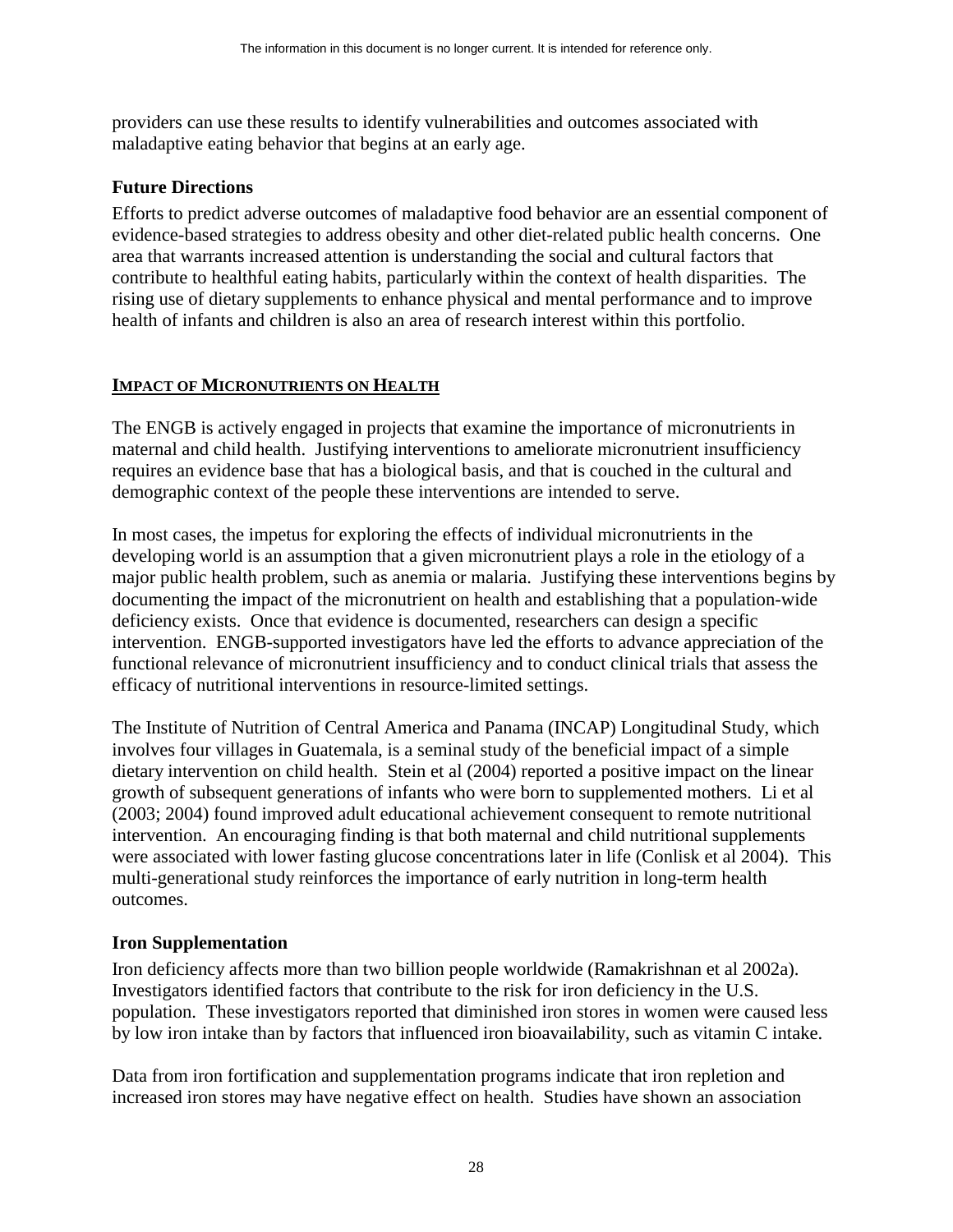between cardiovascular risk and iron stores in men in the industrialized world. To explore the possibility of a similar association in women of reproductive age, Dr. Ramakrishnan analyzed national U.S. data and reported a similar association in these women, especially between aberrant glucose and lipid metabolism and iron status (Ramakrishnan et al 2002b).

#### **Zinc Supplementation**

The understanding of zinc's importance to human nutrition and health has expanded greatly since Prasad first reported hypogonadism and growth stunting in zinc-deficient children in 1963. ENGB-funded investigators have been at the forefront of efforts to determine the biology and the efficacy of zinc supplementation in the context of global health.

Zinc plays key roles in gene expression, immune function, hormonal regulation, and growth. However, approximately 30 percent of pregnant women suffer from inadequate amounts of dietary zinc (Merialdi et al 2004). Researchers examined the effects of 25 mg/day maternal zinc supplementation on fetal bone growth and fetal heart rate. They found a significant increase in fetal femur length among the zinc-supplemented group. They also provided compelling evidence for the critical role of zinc on fetal heart development. Their results showed that zincsupplemented mothers gave birth to babies with lower fetal heart rates and greater heart rate variability, signifying greater adaptability of the newborn heart than was previously thought. The conclusion that long-bone growth *in utero* can be enhanced by maternal zinc supplementation is a novel finding in humans and provides further evidence of the effect of zinc on growth and development.

Researchers also pooled and analyzed data from 10 trials of zinc supplementation ranging from 5 mg per day to 10 mg per day given to children in developing countries. This analysis revealed a 25-percent reduction in the incidence of diarrhea and a 41-percent reduction in the incidence of pneumonia. The effectiveness of zinc as a single-nutrient supplement is striking; its effect on pneumonia prevention accounts for the entire estimated contribution of malnutrition as a risk factor. In normalizing the function of cells in multiple tissues, zinc supplementation enhances a child's ability to combat entire disease states, not just single infectious organisms. These remarkable results imply that zinc supplementation may prove more economical than vaccines when directed against specific organisms (Bhutta et al 1999).

#### **Future Directions**

A growing body of evidence indicates that supplementation with single micronutrients, e.g., vitamin A, vitamin E, and iron, can have deleterious consequences in nutrient-replete subjects, or in those infected with HIV. The ENGB is planning a series of workshops to elucidate the mechanisms and predictors of these potential adverse effects for mothers, infants, and children, particularly those that occur in resource-limited settings. The ENGB is dedicated to developing a credible process for translating research data into evidence-based programs for successful nutritional interventions.

In specific cases, such as with vitamin D, a better understanding of the full range of functions affected by micronutrients and of the long-term impact of early problems with nutrient status is needed before researchers can make recommendations regarding its use. Such questions can be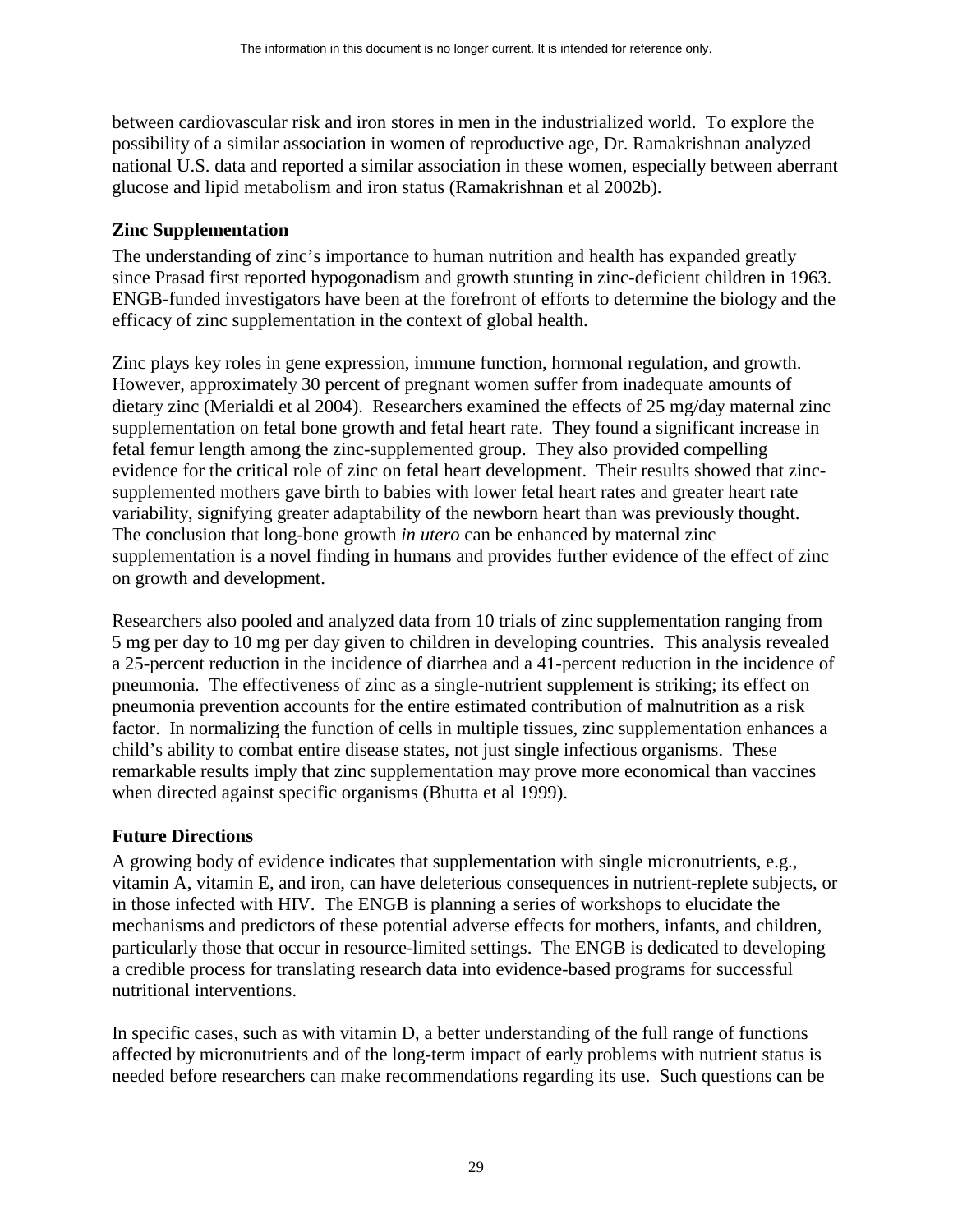<span id="page-33-0"></span>considered not only within the context of the fetal/infant origins of adult disease hypothesis, but also on an individual basis as evidence warrants.

Studies are also needed to evaluate the role of Western diets in predisposing persons to diabetes and the metabolic syndrome, globally, within the context of the nutritional transition that occurs in many countries as an unwelcome consequence of economic development.

The role of nutrition in the susceptibility to and natural history and treatment of HIV/AIDS has emerged as a significant public health concern, especially in resource-limited settings. In response to the growing interest in finding evidence-based strategies to incorporate food and nutrition into all aspects of prevention, care, and treatment of HIV/AIDS, ENGB program staff provides technical input on the membership of the WHO Technical Advisory Group on Nutrition and HIV/AIDS. In addition to a technical report that will provide a comprehensive review of the extant data and guidelines supported by evidence, the Advisory Group will organize a consultation in Durban, South Africa, intended to engage the nations and agencies involved in addressing HIV/AIDS and its impact on people in sub-Saharan Africa. In addition, the ENGB, in partnership with the Pediatric, Adolescent, and Maternal AIDS Branch of the NICHD's CRMC has published a PA specifically focused on studies of the relationship between nutrition and HIV/AIDS in women, infants, and children.

#### **NECROTIZING ENTEROCOLITIS (NEC)**

NEC is a devastating gastrointestinal disease that strikes about one in 10 preterm infants who are born weighing less than 1,500 grams. Affected infants who escape death are often left with morbid sequelae, such as intestinal strictures, short gut syndrome, and malabsorption. The etiology of NEC remains unclear, but two commonly reported risk factors are being born preterm and enteral feeding. Elevated serum levels of factors involved in the inflammatory process may also play a role in the morphological changes seen in NEC.

Claud et al (2004) reported high levels of the inflammatory cytokine IL-8 in NEC. They also found that immature enterocytes have decreased levels of *IκB* gene expression; furthermore, increasing the level of *IκB* expression in the immature enterocytes dampened the over-secretion of IL-8 in the immature intestine. This previously undescribed association of *IκB* to NEC adds to the understanding of the pathogenesis of NEC and may lead to new treatment options for infants afflicted with the disorder. In addition, decreased *IκB* expression could be used as a marker indicating increased risk of NEC.

# **Epidermal Growth Factor (EGF): A New Treatment for NEC?**

Although maternal milk plays a protective role against NEC in both animals and humans, currently no known preventive therapy for NEC exists. To elucidate how maternal milk reduces the risk of NEC, Dvorak et al (2002) hypothesized that EGF, a constituent of milk, might be the preventive factor. These investigators fed milk with and without EGF to newborn rats and then induced NEC by exposing the animals to hypoxia and cold stress. EGF supplementation reduced the incidence of NEC from 81 percent to 30 percent in the animals.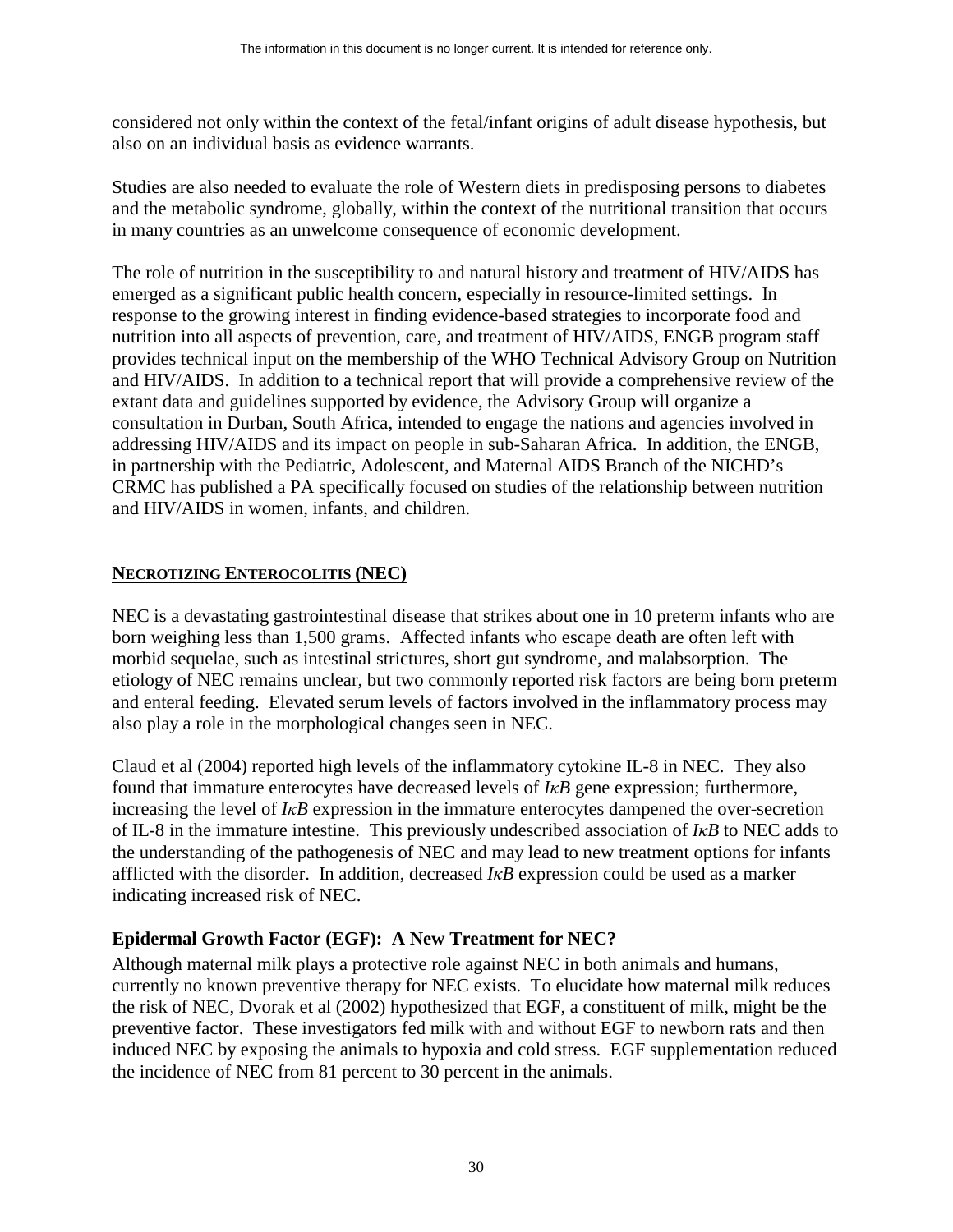<span id="page-34-0"></span>These findings seem to warrant implementing a protocol in preterm human infants, in which they could be randomized to formula with and without EGF in order to ascertain whether the compound similarly reduces the incidence of NEC in humans. These findings also imply that EGF could stimulate intestinal repair processes in other gastrointestinal disorders, such as ulcerative colitis.

# **GROWTH AND DEVELOPMENT**

#### **THE FELS LONGITUDINAL STUDY OF PHYSICAL GROWTH AND DEVELOPMENT**

The Fels Longitudinal Study is the oldest and largest study of growth and body composition in the world. Arthur Morgan, president of Antioch College, initiated the multidisciplinary study in 1929, along with Lester W. Sontag, to find out why people differ from each other in these aspects. The Fels Study includes serial growth data on 1,400 individuals whose height, weight, body composition, bone density, plasma lipids, and lipoproteins have been carefully measured at regular intervals from birth through adulthood.

Data generated by this study form the basis for the North American Standard Tables of Height and Weight, which are used to record and monitor children's physical growth, as well as to predict adult height. With more than 100 million charts already distributed, courtesy of Ross Laboratories, physicians can compare their patients to the Fels population to make judgments about an individual's body size and proportions. The Centers for Disease Control and Prevention recently incorporated Fels Study data into its growth charts; the WHO also adopted these data to monitor children's growth and nutritional status all over the world. Researchers have also used these data to develop additional tables to allow the measured height of a child to be adjusted for parental stature. The pioneering work of the Fels Study investigators established standards for bone growth according to chronological age. These data are now being enhanced by results from the BMDCS, which provide an expanded understanding of bone accretion during the various stages of pubertal development.

correlations between skeletal age estimates across this age range. Scientists have also used Fels Study data to generate charts of normal bone age based on 4-million observations of knee, hand, and wrist radiographs. These charts are in widespread use by pediatric endocrinologists, radiologists, and other health care providers who deal with problems of growth retardation or inappropriate bone age acceleration, as in cases of precocious puberty. These data also allow researchers to estimate the heritability of skeletal age at annual increments, from age three to age 15, and to determine the genetic and environmental

Recently, researchers analyzed serial data on the BMI and blood pressure of the Fels Study participants from birth to adulthood, to prospectively test Barker's hypothesis about fetal origins of adult disease. The data confirmed Barker's observation of higher systolic blood pressure in males of low birth weight. However, a 5-kilogram increase in BMI after age 18, which was seen only in the low-birth-weight group, could account for the blood pressure increment in the low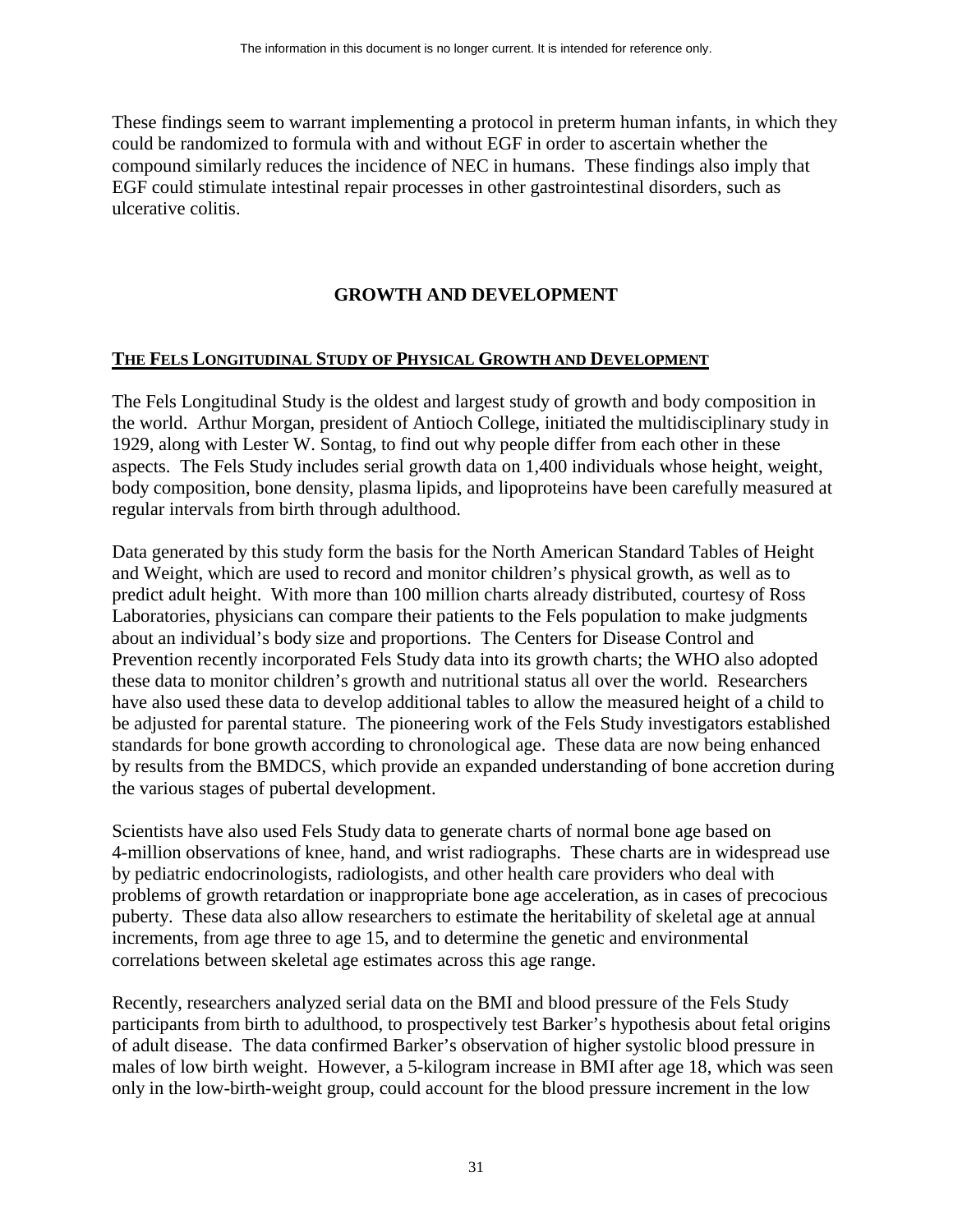<span id="page-35-0"></span>birth weight group (Demerath et al 1999). This observation underscores the statistical power inherent in the Fels Study data set. Fels Study researchers have also used their extensive database to study the onset of cardiovascular risk factors in boys and girls, and to establish criterion values for children that predict the onset of the metabolic syndrome later in life (Sun et al 2004).

# **PEDIATRIC PHARMACOLOGY**

#### **THE PEDIATRIC PHARMACOLOGY RESEARCH UNIT (PPRU) NETWORK**

Dr. Harry Shirkey first called attention to a major public health problem in children in 1968, when he noted that drugs used to treat diseases in children were not being tested in children for safety and efficacy. He coined the term "therapeutic orphans" to describe this population. Because drug companies have little economic incentive to study drugs in children, only one in five drugs prescribed for use in children has ever been tested in that population. When untested drugs are prescribed for children, this "off-label" usage not only puts the child at risk for adverse drug reactions, but it also puts the physician at risk for a medical malpractice suit. In 1995, the Committee on Drugs of the American Academy of Pediatrics noted that every time a physician prescribed an unlabelled drug for a child, he or she was performing an uncontrolled experiment with an enrollment of one and no protocol or outside overview. The Committee emphasized that it was unethical *not* to study drugs in children.

To address this problem, in 1994, the NICHD created the PPRU Network, composed of seven academic institutions, to demonstrate that pediatric drug studies could be performed in children ethically and efficiently. In the ensuing five years, the Network performed more than 100 studies in newborns, children, and adolescents.

To encourage pharmaceutical companies to study drugs in children, in 1997, Congress passed the FDA Modernization Act (FDAMA), which provided for a six-month extension of exclusivity for marketed drugs with remaining patent or any other kind of exclusivity if the pharmaceutical company conducted pediatric testing. In 2002, Congress replaced the FDAMA with the Best Pharmaceuticals for Children Act (BPCA), legislation that reauthorized extension of exclusivity for marketed drugs and also mandated studies of off-patent drugs in children. Another important provision of BPCA was the inclusion of newborns in pediatric drug studies. The Joint Conference Committee of the House and Senate recognized the PPRU Network as a national resource in the process of drafting the BPCA. To complement the BPCA in 2003, Congress passed the Pediatric Equity Research Act, which requires companies to test new molecular entities in children that may benefit pediatric populations.

The impact of FDAMA on Network-sponsored pediatric drug trials is reflected in the increase in the number of studies conducted within the PPRUs before and after the Act was passed. In 1998, the Network had 21 active protocols; by 2003, the number had risen to 92 protocols. From 1994 through June 2004, the total number of children in PPRU studies reached 5,960 in 216 protocols.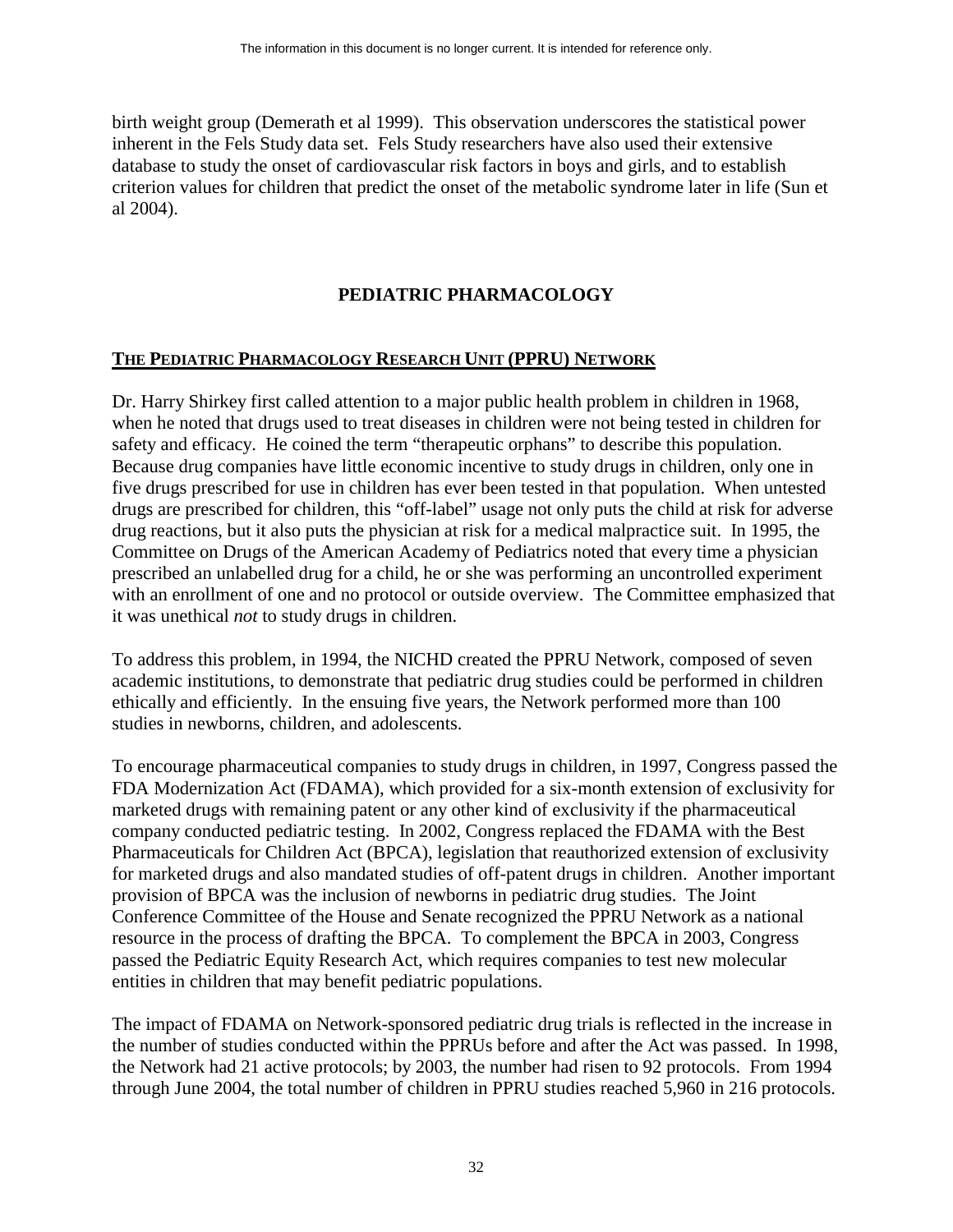The PPRU Network has now performed labeling studies for 54 pharmaceutical sponsors both in the United States and abroad. Table 1 lists the pharmaceutical companies and the number of studies each company supported in the PPRU Network during this time frame. These studies have led to labeling for new pediatric indications for 75 drugs.

To accommodate the increased industrial demand for pediatric drug studies, the NICHD expanded the PPRU Network in January 1999, from seven to 13 units (see Figure 2). The Network has access to approximately 160,000 pediatric inpatient admissions and 2,300,000 outpatient visits annually. Figure 2 displays the current composition of the Network and the location of the Units.

In addition, the BPCA language specifically mentions the PPRU Network as a venue for performing off-patent drug studies. PPRU Network investigators have played prominent roles as expert consultants in the listing process required by the BPCA. For instance, PPRU researchers successfully competed for support to perform studies of the use of the off-patent drug lorazepam in children.

# **PPRU NETWORK RESEARCH IN DEVELOPMENTAL PHARMACOLOGY**

The RFAs for the recompetition of the Units in the PPRU Network in 1998, and 2003, included new research requirements, including:

- Studies on drug metabolizing enzymes;
- Molecular approaches to the treatment of diseases;
- Application of new technology to drug-delivery systems; and
- Development of new pediatric formulations.

The most challenging aspect of performing drug trials in children is conducting efficacy studies in preterm and sick newborn infants. Studies have demonstrated the efficacy of only a few of the 140 drugs currently used in neonatal intensive care units. This population is the most vulnerable to adverse drug effects because of the immaturity of their drug-metabolizing enzymes and the pathophysiologic changes that affect drug disposition in these fragile patients.

Changes in the central pharmacologic paradigm from providing symptomatic relief to targeting the cause or mediators of disease makes understanding of developmental pharmacology mandatory. To address this issue, the ENGB sponsored a workshop on the subject and benefited from the participation of world experts in identifying research priorities. The Branch used the recommendations generated at the workshop to develop an RFA on developmental pharmacology.

Participants noted that the incidence of adverse drug reactions in pediatric populations was particularly understudied, even though such reactions are among the most common causes of death in hospitalized patients. New biomedical technology now permits the study of mechanisms that predispose patients to these reactions. For example, pharmacogenomic screening of patients may lead to the identification of genetic variations that lead to toxic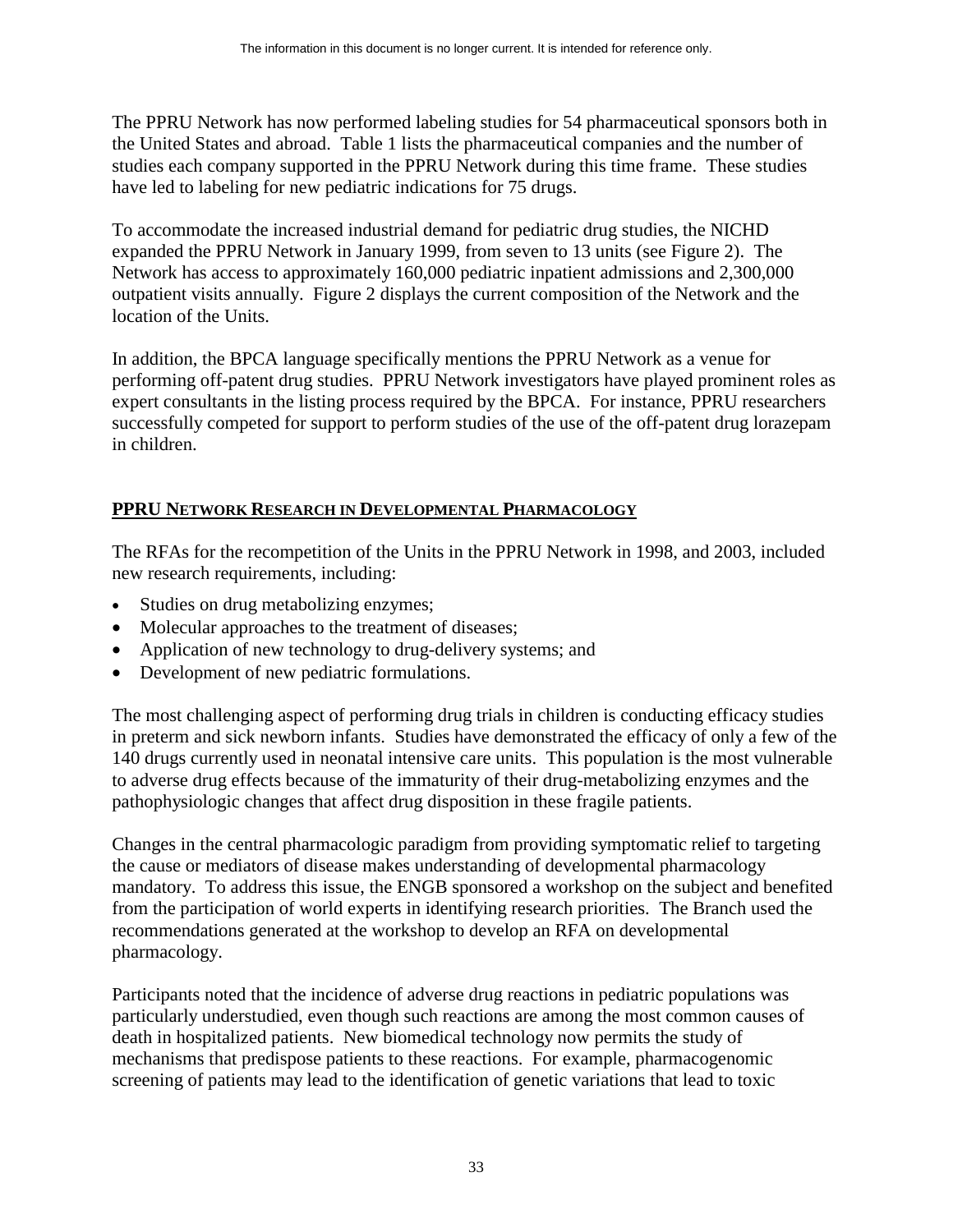reactions. Researchers are now developing proteomic techniques to identify the specific proteins that serve as molecular markers of toxicity.

In 2002, the ENGB published an RFA soliciting projects on the molecular mechanisms involved in the production of adverse drug reactions in children. Projects funded in response to the RFA include studies of drug-induced pancreatitis, and studies of the bioactivation of some drugs into toxic metabolites.

# **TRAINING OPPORTUNITIES RESULTING FROM THE PPRU NETWORK**

Each PPRU offers a teaching environment in which pediatricians, pharmacists, and others gain supervised experience and training in the methodology of pediatric clinical trials. Most PPRUs have arrangements with schools of pharmacy to offer training for both undergraduate and graduate pharmacy students in pediatric clinical pharmacology and drug trial methodology.

Implementation of pediatric drug trials also requires adequately trained study coordinators and research nurses. Currently, nurses learn special skills by trial and error because this type of training is not available in nursing degree programs. The PPRU Network is working with professional nursing organizations to plan formal training that teaches nurses the necessary skills for these studies.

There is also a dearth of pediatric clinical pharmacologists, and training opportunities for these professionals are scarce. To remedy this situation, the ENGB developed the Mentored Specialized Clinical Investigator Development Award in 1999. The objective of this fellowship is to provide skills in the design, execution, and interpretation of pediatric drug clinical trials, with emphasis in pharmacokinetic modeling, pharmacokinetic-pharmacodynamic correlations, and drug metabolism. So far, the Branch has funded six clinical pharmacologists with these awards. Their work focuses on studies related to the ontogeny of drug-metabolizing enzymes and the pharmacodynamics of antimicrobial agents.

# **THE NEWBORN DRUG DEVELOPMENT INITIATIVE**

As part of the effort to implement provisions of the BPCA, the ENGB is collaborating with the FDA on the Newborn Drug Development Initiative. This initiative is exploring innovative approaches to improve clinical trial design for preterm and full-term neonatal populations, with the goal of having more drug therapies studied and appropriately labeled for safe and effective use in these vulnerable populations.

The first phase of the initiative began with the formation of work groups in February 2003, and culminated in the first workshop held in Baltimore in March 2004. This first phase addressed ethics and drug prioritization, as well as the therapeutic areas of pain control and pulmonary, cardiovascular, and neurological diseases or conditions. The next phases will include studies of drugs used to treat infectious and gastrointestinal disorders in the pediatric population, as well as studies of developmental toxicology.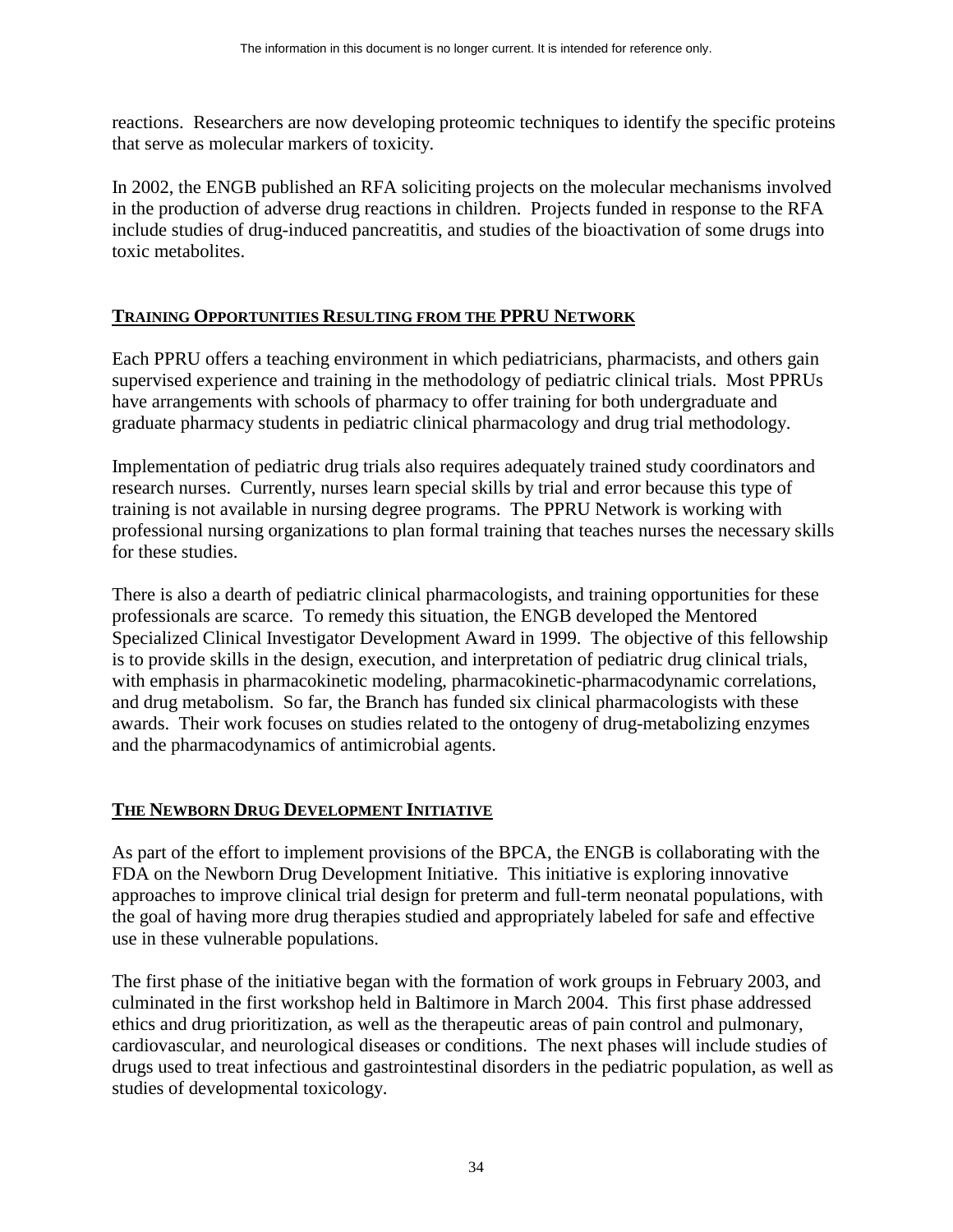### **OBSTETRIC-FETAL PHARMACOLOGY RESEARCH UNIT (OPRU) NETWORK**

The study of drugs used during pregnancy is one of the most neglected areas in the fields of clinical pharmacology and drug research. Implementation of legislation has enabled researchers to make great strides in solving the problem of children as therapeutic orphans; pregnant women now constitute the only remaining group to which the label of therapeutic orphans can be meaningfully applied. To address this problem, the NICHD issued an RFA in July 2003, to initiate the OPRU Network, an effort modeled after the PPRU Network that will explore the safety and efficacy of obstetric drug therapies.

# **CREATION OF THE OBSTETRIC AND PEDIATRIC PHARMACOLOGY BRANCH (OPPB)**

To focus on the burgeoning research agendas in the fields of obstetric, fetal, neonatal, and pediatric pharmacology, and to address the legislative mandates embodied in the BPCA, the NICHD established the OPPB in June 2004. The new Branch now encompasses the PPRU Network and the newly created OPRU Network, as well as all BPCA-related activities and the research programs devoted to developmental pharmacology and adverse drug reactions.

# **THE CHILD HEALTH RESEARCH CAREER DEVELOPMENT AWARD (CHRCDA) PROGRAM**

The CHRCDA Program, now beginning its fifteenth year, emerged through congressional action stimulated by efforts of the National Association of Children's Hospitals and the Pediatric Research Societies. The goal of the Program is to establish Centers of Excellence in pediatric research. When the Program began in 1990, the NICHD funded six pediatric departments and children's hospitals. By 1992, the number increased to 19 centers, and an additional center was added in 1997. The current 20 centers in the Program (see Figure 5) are funded by K12 awards, which provide five-year funding for new research projects conducted by nascent pediatric investigators, as well as core support for laboratory and administrative resources.

The CHRCDA Program divides its resources between the support of well-funded existing pediatric departments and the development and stimulation of new centers that demonstrate potential. Program funds provide an ideal environment for learning, while nurturing young scientists into the forefront of pediatric research. In each center, established investigators make available their expertise and laboratory facilities to junior investigators to help hone research skills. This experience also enables junior researchers to generate preliminary data that they can include in grant applications for independent funding. The Program functions as the Institute's investment in the future of pediatric research and physician-scientist development.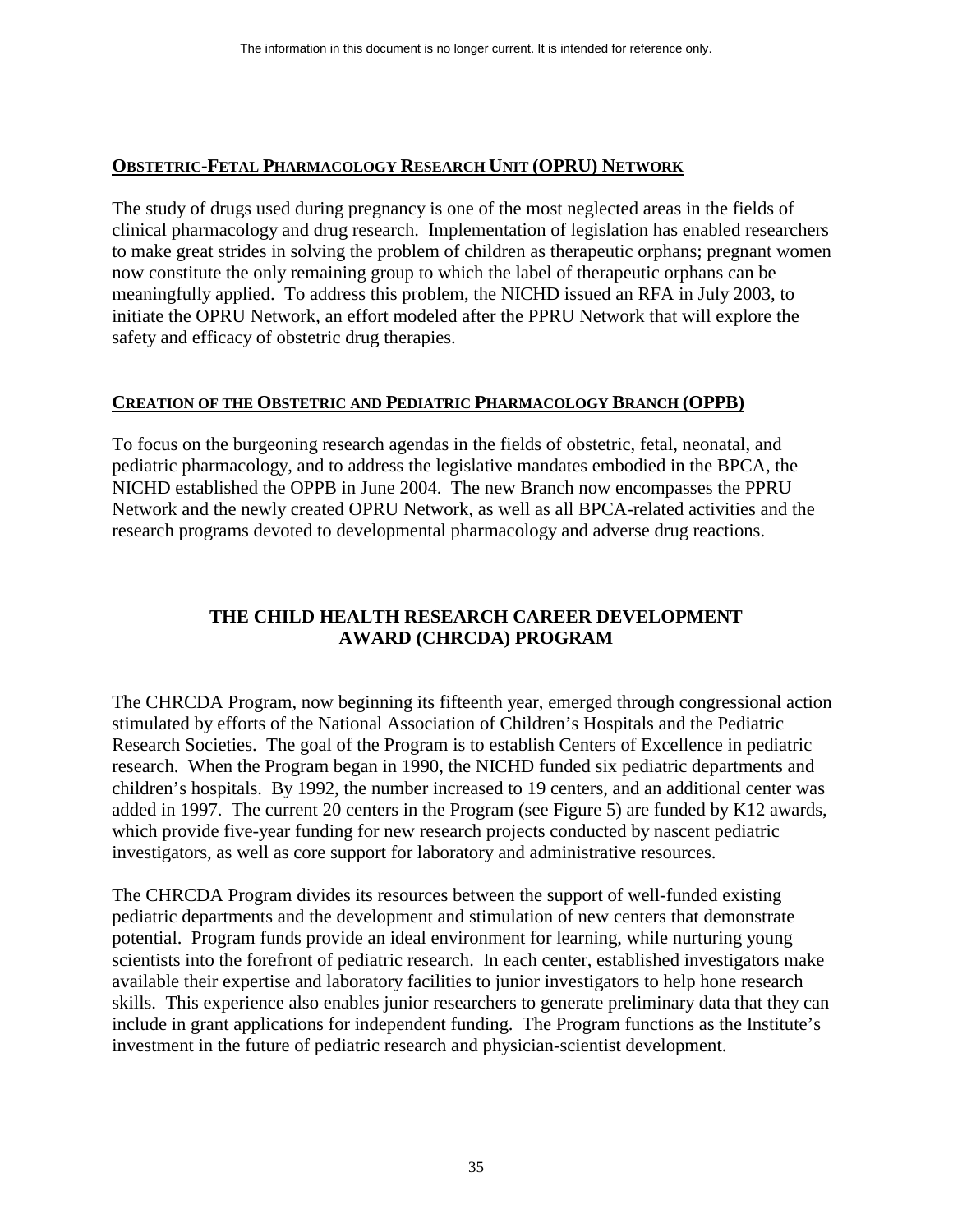Since its inception, the Program has supported 28 pediatric departments and 485 pediatric investigators in 14 different subspecialty areas. The areas of greatest concentration include hematology/oncology, neonatology, genetics, and infectious diseases. This elite group includes two department heads, 20 tenured professors, and 75 tenure-track associate professors; in addition, 36 percent of these investigators are women, and 16 percent belong to minority groups. Only 11 percent of this group reports spending less than 10 percent of their time in research.

One measure of the Program's success is attaining competitive NIH research grants. Some 40 percent of Program scholars have succeeded in obtaining NIH grant support. The most successful centers, as measured by their ability to produce investigators who obtain independent NIH funding, include Yale University, the University of Michigan, Children's Hospital of Philadelphia, and the Children's Hospital Medical Center in Cincinnati. Subspecialty areas that yielded the highest NIH funding success rates include infectious diseases, endocrinology, and hematology/oncology (Winer et al 2002).

# **NATIONAL RESEARCH SERVICE AWARD TRAINING PROGRAM**

Since the Institute's founding, a principal objective of the NICHD has been to support the training of junior investigators and to promote interdisciplinary training opportunities through individual postdoctoral fellowships, institutional training grants, and career awards. The Institute awards individual postdoctoral fellowships (F32s) to newly trained scientists for up to three years, enabling them to work full-time with a qualified mentor to develop expertise in research. The NICHD also awards institutional training grants (T32s) to outstanding institutions that show potential to establish or maintain an exceptional environment for research training. The purpose of the National Research Service Awards Training Program is to enhance postdoctoral research training in both basic and clinical research. The Institute initiated a new T32 program in September 2001, in response to the Children's Health Act of 2000, which encouraged the initiation of subspecialty programs to train pediatricians. The Program began in 2002, supporting six centers, and more than doubled in size in 2003, to support 13 centers (see Figure 4).

# **CONCLUSION**

The past four years have witnessed remarkable discoveries in the areas of single-gene defects, transposable elements, genomics, and high-throughput screening techniques for CAH and T1DM. These advances will be exploited with the aim of developing gene rescue therapy for single-gene defects, such as CAH and some disorders of sex reversal. Advances in understanding how bone MSCs can be stimulated to differentiate into functioning neurons will be expanded with the ultimate aim of reversing neurological diseases. The discovery of the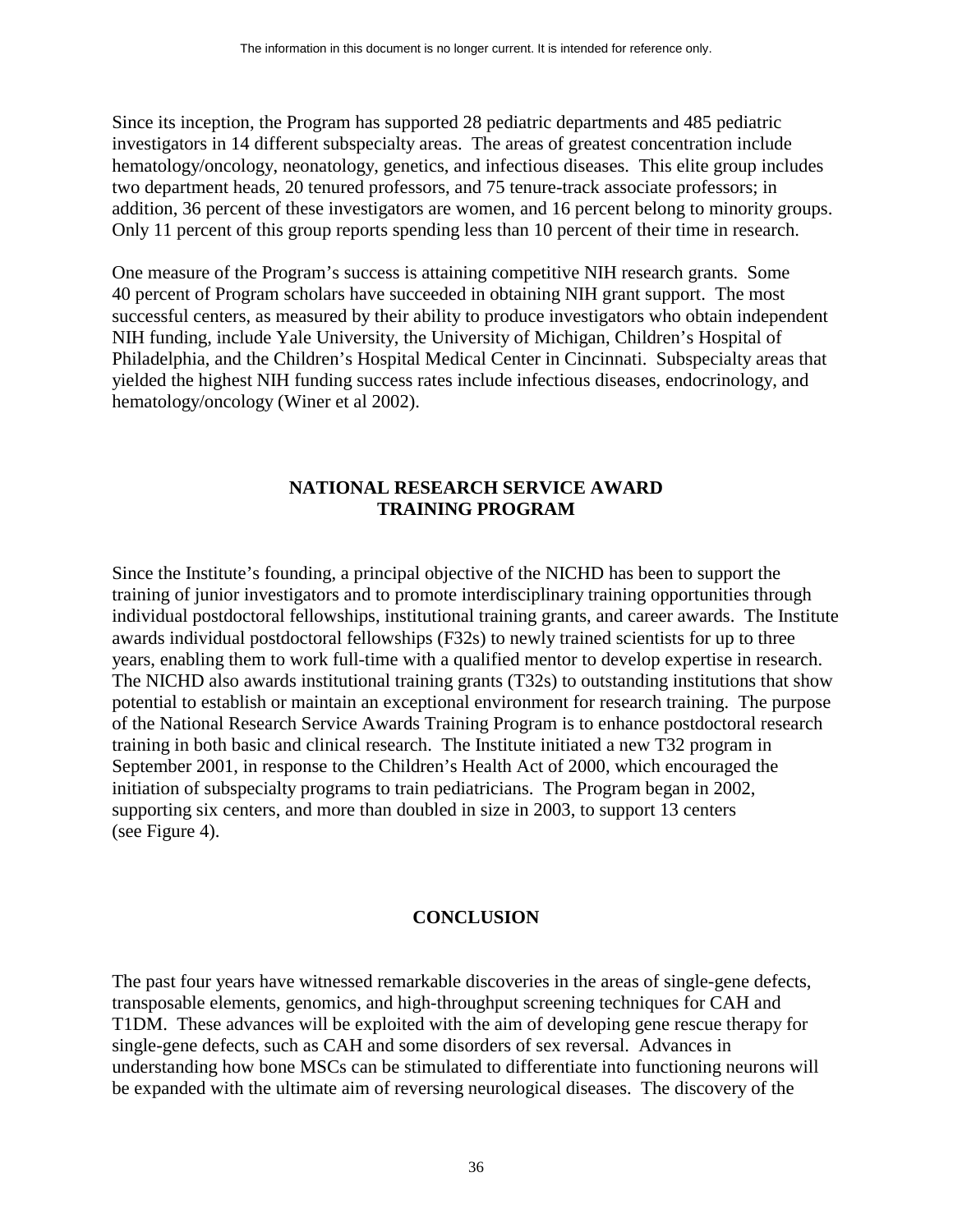antimicrobial activity of oligosaccharides in human breast milk will also be exploited to develop a new class of antibiotics.

The research encouraged and supported by the ENGB has contributed to the health of children in the United States and abroad by establishing standards of growth and of nutrient requirements during development. The ENGB plans to continue this work by establishing standards of skeletal accretion during childhood and adolescence, and by defining nutrient requirements for IUGR infants and for babies born preterm.

The Branch also supported pioneering research that establishes criteria for the use of hGH in various kinds of growth retardation; it will continue to elucidate the genetic-environmental interactions involved in the pathogenesis of retarded growth, and in the phenomenon of catch-up growth. The Branch will also focus on establishing the most effective and appropriate hormonal treatments for a wide variety of growth-retarding conditions.

The ENGB also pioneered methods in ascertaining genotype-phenotype correlations in disorders caused by single-gene mutations. The Branch will expand this work to encompass polygenic disorders, such as obesity and diabetes. The Branch has also developed immunogenetic biomarkers for T1DM that are now in use all over the world. This landmark work will form the basis of future diagnostic programs that utilize high-throughput genomic and proteomic techniques.

The Branch has also led the expansion of the field of the fetal origins of adult disease and will continue this research by focusing on the effects of excess adiposity during pregnancy on the metabolic and developmental health of the offspring of such pregnancies. The Branch will also encourage research on the intergenerational transmission of metabolic disease from mother to daughter, in both animals and humans.

The Branch currently supports several large, international research projects on T1DM, GDM, and the effects of micronutrient supplementation on health and development. ENGB staff will encourage the expansion of these international research endeavors in the coming years.

The ENGB remains committed to ascertaining the earliest origins of disease and to developing effective interventions to assure the healthiest possible future for children in the United States and abroad.

# **REFERENCES**

- Agus MS & Jaksic T. (2002). Nutritional support of the critically ill child. *Current Opinion in Pediatrics, 14*: 470-481.
- Agus MS, Javid PJ, Ryan DP, & Jaksic T. (2004). Intravenous insulin decreases protein breakdown in infants on extracorporeal membrane oxygenation. *Journal of Pediatric Surgery, 39*: 839-844.
- American Heart Association. (2004). *Heart Disease and Stroke Statistics—2004 Update*. Dallas, Texas: American Heart Association.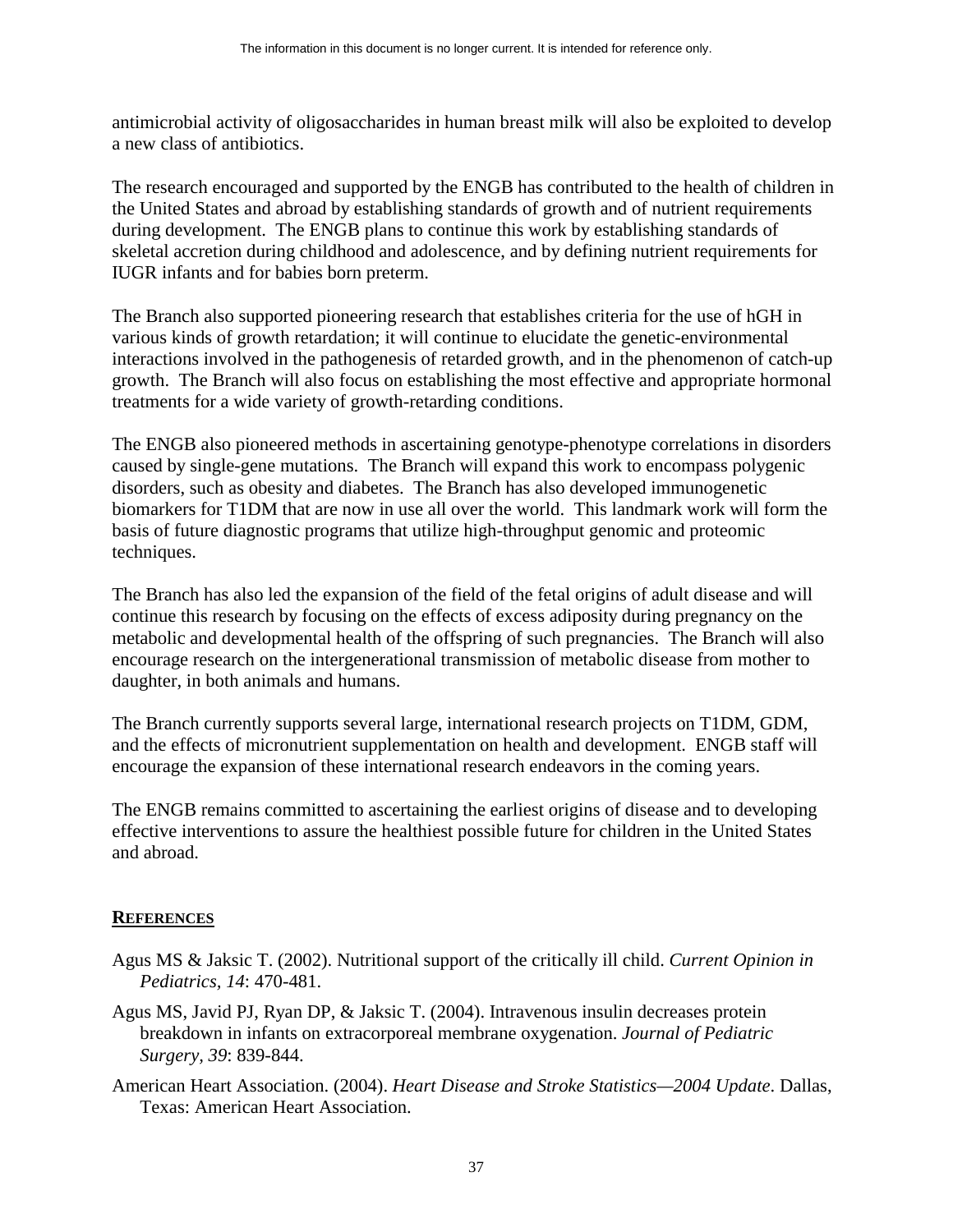- Bacha F, Saad R, Gungor N, & Arslanian SA. (2004). Adiponectin in youth: relationship to visceral adiposity, insulin sensitivity, and beta cell function. *Diabetes Care, 27*: 547-552.
- Berenson GS, Srinivasan SR, Bao W, Newman WP, Tracy RE, & Wattigney WA. (1998). Association between multiple cardiovascular risk factors and atherosclerosis in children and young adults. *New England Journal of Medicine, 338*: 1650-1656.
- Bhargava SK, Sachdev HS, Fall CH, Osmond C, Lakshmy R, Barker DJ, Biswas SK, Rmaji S, Prabhakaran D, & Reddy KS. (2004). Relation of serial changes in childhood body mass index to impaired glucose tolerance in young adulthood. *New England Journal of Medicine, 350*: 865-875.
- Bhutta ZA, Black RE, Brown KH, Meeks Gardner J, Hidayat A, Khatun F, Martorell R, Nih NX, Penny ME, Rosado JL, Roy SK, Ruel M, Sazawal R, & Shankar A. (1999). Prevention of diarrhea and pneumonia by zinc supplementation in children in developing countries: pooled analysis of randomized controlled trials. *Journal of Pediatrics, 135*: 689-697.
- Birch EE, Hoffman DR, Castaneda YS, Fawcett SL, Birch DG, & Uauy RD. (2002). A randomized controlled trial of long-chain polyunsaturated fatty acid supplementation of formula in term infants after weaning at six weeks of age. *American Journal of Clinical Nutrition, 75*: 570-580.
- Brown AS, Begg MD, Gravenstein S, et al. (2004). Serologic evidence of prenatal influenza in the etiology of schizophrenia. *Archives of General Psychiatry, 61*: 774-780.
- Brown AS, Hooton J, Schaefer CA, et al. (2004). Elevated maternal interleukin-8 levels and risk of schizophrenia in adult offspring. *American Journal of Psychiatry, 161*: 889-895.
- Brown AS, Schaefer C, Quesenberry CP, Liu L, Babulas VP, & Susser ES. (In press). Maternal exposure to toxoplasmosis and risk of schizophrenia in adult offspring. *American Journal of Psychiatry*.
- Carbunaru G, Prasad P, Scoccia B, Shea P, Hopwood N, Ziai F, Chang YT, Myers SE, Mason JI, & Pang S. (2004). The hormonal phenotype of non-classic 3beta-hydroxysteroid dehydrogenase (HSD3B) deficiency in hyperandrogenic females is associated with insulinresistant polycystic ovary syndrome and is not a variant of inherited HSD3B2 deficiency. *Journal of Clinical Endocrinology and Metabolism, 89*: 783-794.
- Cerame BI & New MI. (2000). Hormonal hypertension in children: 11beta-hydroxylase deficiency and apparent mineralocorticoid excess. *Journal of Pediatric Endocrinology and Metabolism*, *13*: 1537-1547.
- Claud EC, Lu L, Anton PM, Savidge T, Walker WA, & Cherayil BJ. (2004). Developmentally regulated IκB expression in intestinal epithelium and susceptibility to flagellin-induced inflammation. *Proceedings of the National Academies of Sciences, 101*: 7404-7408.
- Cohn BA, Cirillo PM, Wolff MS, et al. (2003). DDT and DDE exposure in mothers and time to pregnancy in daughters. *The Lancet, 361*: 2205-2206.
- Committee on Drugs, American Academy of Pediatrics. (1995). Guidelines for the ethical conduct of studies to evaluate drugs in pediatric populations. *Pediatrics 95*: 286-294.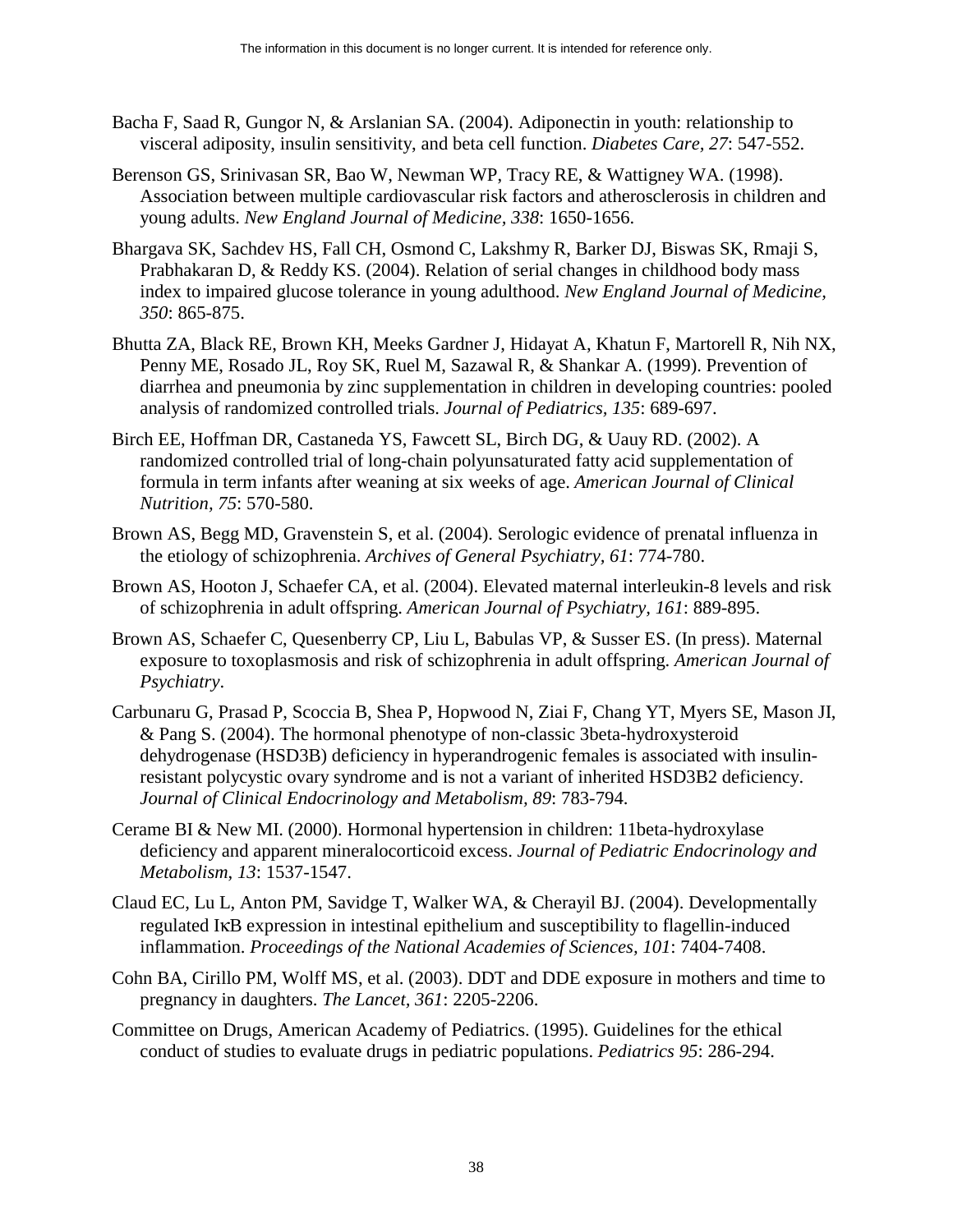- Conlisk AJ, Barnhart HX, Martorell R, Grajeda R, & Stein AD. (2004). Maternal and child nutritional supplementation are inversely associated with fasting plasma glucose concentration in young Guatemalan adults. *Journal of Nutrition, 134*: 890-897.
- Cooke RE. (1966). Anticipatory pediatrics. *American Journal of Diseases in Children, 112*: 27327-27329.
- Cuttler L, Silvers TB, Singh J, Marrero U, Finkelstein B, Tannin G, & Neuhauser D. (1996). Short stature and growth hormone therapy: a national study of physician recommendation patterns. *Journal of the American Medical Association, 276*: 531-537.
- Demerath EW, Towne B, Guo SS, Chumlea WC, & Siervogel RM. (1999). Birth weight and blood pressure: the Fels Longitudinal Study. *Circulation, 99*: 1105.
- Diabetes Working Group. (1999). *Conquering diabetes: a strategic plan for the 21st century.*  (99-4398). Washington, DC: U.S. Government Printing Office.
- Dissen GA, Romero C, Paredes A, Ojeda SR. (2002). Neurotrophic control of ovarian development. *Microscopy Research and Technique, 59*: 509-515.
- Dvorak B, Halpern M, Holubec H, et al. (2002). Epidermal growth factor reduces the development of necrotizing enterocolitis in a neonatal rat model. *American Journal of Physiology: Gastrointestinal and Liver Physiology, 282*: G156-G164.
- Epstein LH, Paluch RA, Consalvi A, Riordan K, & Scholl T. (2002). Effects of manipulating sedentary behavior on physical activity and food intake. *Journal of Pediatrics, 140*: 334-349.
- Finkelstein BS, Silvers JB, Marrero U, Neuhauser D, & Cuttler L. (1998). Insurance coverage, physician recommendations, and access to emerging treatments: growth hormone therapy for childhood short stature. *Journal of the American Medical Association, 279*: 663-668.
- Fomon SJ, Nelson SE, Serfass RE, & Ziegler EE. (In press). Absorption and loss of iron during the second year of life. *Journal of Nutrition.*
- French SA, Fulkerson JA, & Story M. (2000). Increasing weight-bearing physical activity and calcium intake for bone mass growth in children and adolescents. *Preventive Medicine, 31*: 722-731.
- Gertner JM. (1988). Growth hormone in non-GH-deficient short stature: objectives of a clinical trial. Cutler, Jr., GB. Discussion. In GD Grave and G Cassorla (Eds.) *Disorders of Human Growth (*pp. 205-217). Springfield, Illinois: C.C. Thomas.
- Gillman MW, Rich-Edwards JW, Riffas-Shiman SL, Lieberman ES, Kleinman KP, & Lipshultz SE. (2004). Maternal age and predictors of newborn blood pressure. *Journal of Pediatrics, 144*: 240-245.
- Goodman E, Daniels SR, Morrison JA, et al. (2004). Contracting prevalence of and demographic disparities in the WHO and NCEP definitions of metabolic syndrome among adolescents*. Journal of Pediatrics, 145*: 445-451.
- Gortmaker SL, Peterson K, Wiecha J, et al. (1999). Reducing obesity via a school-based interdisciplinary intervention among youth. *Archives of Pediatrics and Adolescent Medicine*, *153*: 409-418.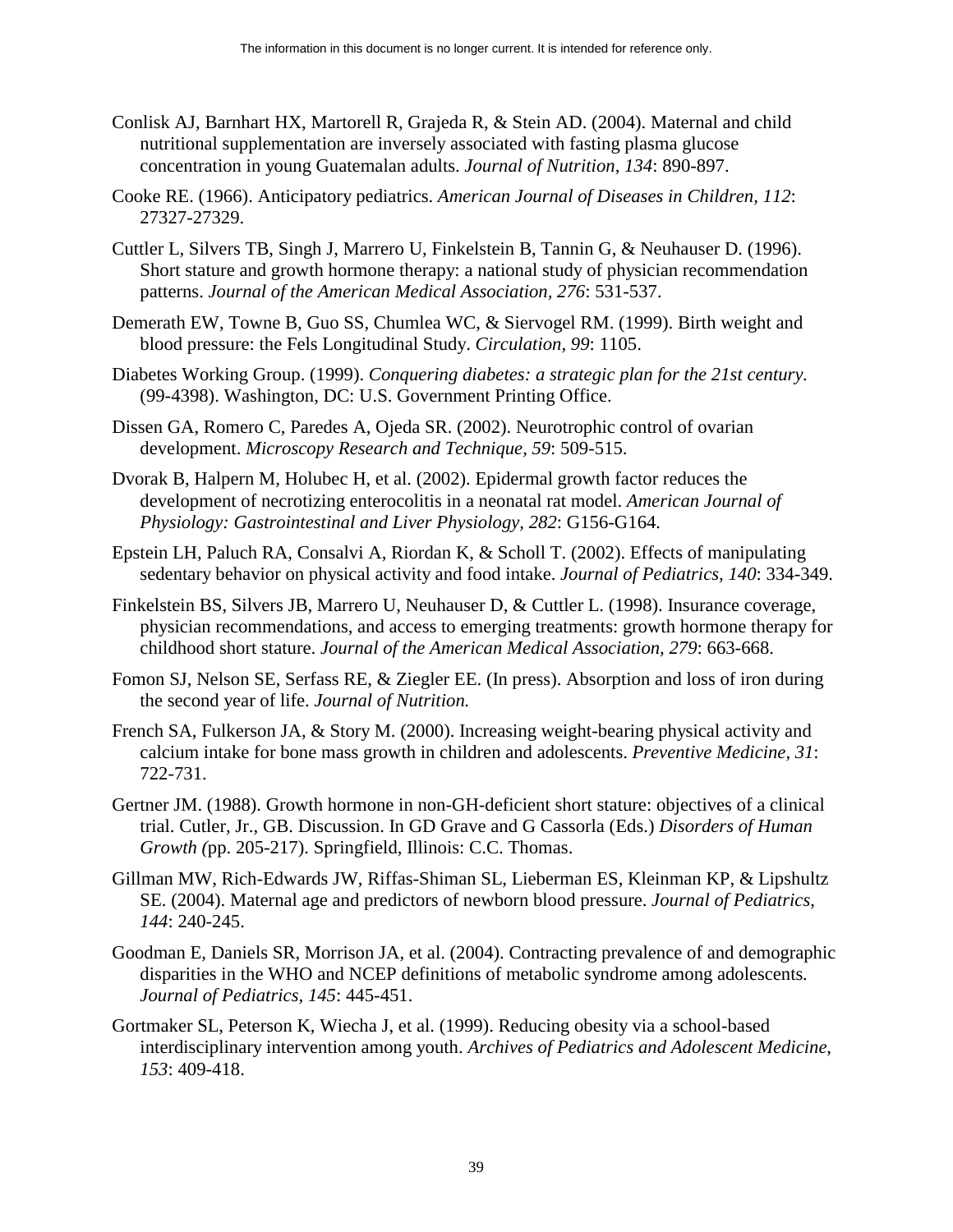- Gower BA, Fernandez JR, Beasley TM, Shriver MD, & Goran MI. (2003). Using genetic admixture to explain racial differences in insulin-related phenotypes. *Diabetes, 52*: 1047 1051.
- Greenlund KJ, Srinivasan SR, Xu JH, Dalferes, Jr., E, Myers L, Pickoff A, & Berenson GS. (1999). Plasma homocysteine distribution and its association with parental history of coronary artery disease in black and white children: the Bogalusa Heart Study. *Circulation, 99*: 2144-2149.
- Guo D, Li M, Zhangy, et al. (2004). A functional variant of SUMO 4, a new IkappaBalpha modifier, is associated with type 1 diabetes. *Nature Genetics, 36*(8): 837-841. Epub 2004, Jul 11. Erratum in: *Nature Genetics, 36*: 1024.
- Harris MI, Flegal KM, Cowie CC, et al. (1998). Prevalence of diabetes, impaired fasting glucose, and impaired glucose tolerance in U.S. adults: Third National Health and Nutrition Examination Survey. *Diabetes Care, 28*: 518-534.
- Heo M, Leibel RL, Boyer BB, et al. (2001). Pooling analysis of genetic data: the association of leptin receptor (LEPR) polymorphisms with variables related to human adiposity. *Genetics, 159*: 1163-1178.
- Herrick K, Phillips DI, Haselden S, Shiell AW, Campbell-Brown M, & Godfrey KM. (2003). Maternal consumption of a high-meat, low-carbohydrate diet in late pregnancy: relation to adult cortisol concentrations in the offspring. *Journal of Clinical Endocrinology and Metabolism, 88*: 3554-3560.
- Hoffman DR, Birch EE, Castaneda YS, Fawcett SL, Wheaton DH, Birch DG, & Uauy R. (2003). Visual function in breastfed term infants weaned to formula with or without long-chain polyunsaturates at four to six months: a randomized clinical trial. *Journal of Pediatrics, 142*: 669-677.
- Hoffman DR, Theuer RC, Castaneda YS, Wheaton DH, Bosworth RG, O'Connor AR, Morale SE, Wiedemann LE, & Birch EE. (2004). Maturation of visual acuity is accelerated in breastfed term infants fed baby food containing DHA-enriched egg yolk. *Journal of Nutrition, 134*: 2307-2313.
- Huang H-P, Liu M, El-Hodiri HM, et al. (2000). Regulation of the pancreatic islet-specific gene BETA2 (neuroD) by neurogenin 3. *Molecular and Cellular Biology, 20:* 3292-3307.
- Jamner MS. (2004). A controlled evaluation of a school based intervention to promote physical activity among sedentary adolescent females: Project FAB. *Journal of Adolescent Health, 34*: 279-289.
- role of television commercials. Health Education Quarterly, 9: 174-189. Jeffrey DB, McLellarn RW, & Fox DT. (1982). The development of children's eating habits: the
- Jiang X, Huang P, Zhong W, Tan M, Farkas T, Morrow AL, Newburg DS, Ruiz-Palacios GM, & Pickering LK. (2004). Human milk contains elements that block binding of noroviruses to human histo-blood group antigens in saliva. *Journal of Infectious Diseases, 190*: 1850-1859.
- Jordan BK, Shen JH-C, Olaso R, Ingraham HA, & Vilain E. (2003). Wnt4 overexpression disrupts normal testicular vasculature and inhibits testosterone synthesis by repressing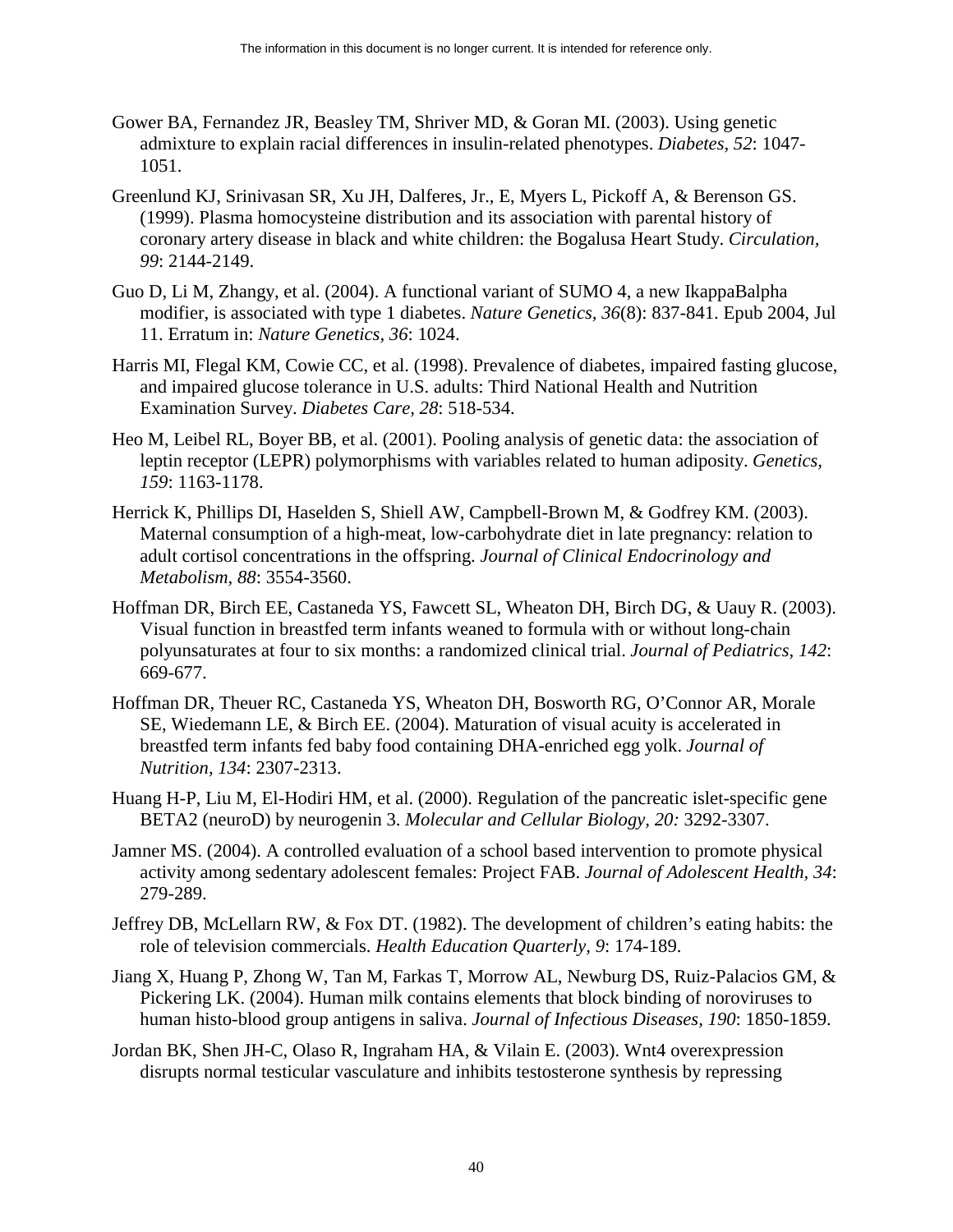steroidogenic factor 1 beta-catenin synergy. *Proceedings of the National Academies of Sciences, 100*: 10866-10871.

- Kimm SYS, Glynn NW, Krisk AM, et al. (2002). Decline in physical activity in black girls and white girls during adolescence. *New England Journal of Medicine, 347*: 709-715.
- Knowler WC, Barrett-Connor E, Fowler SE, et al. (2002). Reduction in the incidence of type 2 diabetes with lifestyle intervention or metformin. *New England Journal of Medicine, 364*: 393-403.
- Kritzik MR, Krahl T, Good A, et al. (2000). Transcription factor expression during pancreatic islet regeneration. *Molecular and Cellular Endocrinology, 164*: 99-107.
- Kodama S, Kuhtreiber W, Fujimura S, Dale EA, & Faustman DL. (2003). Islet regeneration during the reversal of autoimmune diabetes in NOD mice. *Science, 302*: 1223-1227.
- Lapillonne A, Clarke SD, & Heird WH. (2004). Polyunsaturated fatty acids and gene expression. *Current Opinion in Clinical Nutrition and Metabolic Care, 7*: 151-156.
- Leschek EW, et al. (2004). Effect of growth hormone treatment on adult height in peripubertal children with idiopathic short stature. *Journal of Clinical Endocrinology and Metabolism, 89*: 3140-3148.
- Li H, Barnhart HX, Stein AD, & Martorell R. (2003). Effects of early childhood supplementation on the educational achievement of women. *Pediatrics, 112*: 1156-1162.
- Li H, DiGirolamo AM, Barnhart HX, Stein AD, & Martorell R. (2004). Relative importance of birth size and postnatal growth for women's educational achievement. *Early Human Development, 76*: 1-16.
- Li W-H, Gu A, Wang H, & Nekrutenko A. (2001). Evolutionary analysis of the human genome. *Nature, 409*: 847-849.
- Lin-Su K, Zhou P, Arora N, Betensky BP, New MI, & Wilson RC. (2004). *In vitro* expression studies of a novel mutation delta299 in a patient affected with apparent mineralocorticoid excess. *Journal of Clinical Endocrinology and Metabolism, 89*: 2024-2027.
- Magee MS, Walden CE, Benedetti TJ, & Knopp RH. (1993). Influence of diagnostic criteria on the incidence of gestational diabetes and perinatal morbidity. *Journal of the American Medical Association, 269*: 609-615.
- Mennella JA, Griffin CE, & Beauchamp GK. (2004). Flavor programming during infancy. *Pediatrics, 113*: 840-845.
- Merialdi M, Caulfield LE, Zavaleta N, Figueroa A, Costigan KA, Dominici F, & Dipietro JA. (2004). Randomized controlled trial of prenatal zinc supplementation and fetal bone growth. *American Journal of Clinical Nutrition, 79*: 826-830.
- Merialdi M, Caulfield LE, Zavaleta N, Figueroa A, Dominici F, & Dipietro JA. (2004). Randomized controlled trial of prenatal zinc supplementation and the development of fetal heart rate. *American Journal of Obstetrics and Gynecology, 190*: 1106-1012.
- Meyer-Bahlburg HF & Blizzard RM. (2004). Conference proceedings: research on intersex: summary of a planning workshop. *The Endocrinologist, 14*: 59.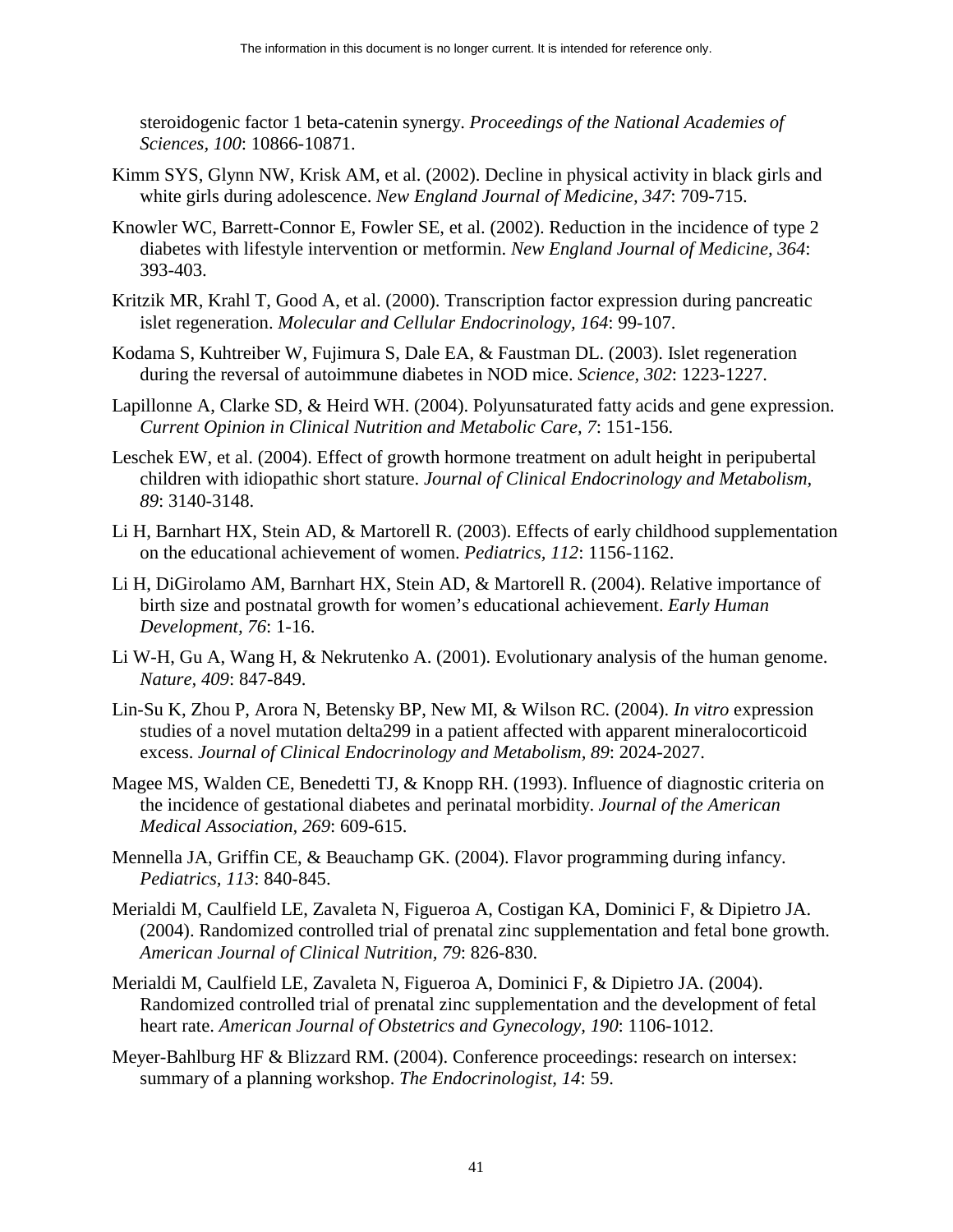- Morrow AL, Ruiz-Palacios GM, Altaye M, Jiang X, Guerrero ML, Meinzen-Derr JK, Farkas T, Chaturvedi P, Pickering LK, & Newburg DS. (2004). Human milk oligosaccharides are associated with protection against diarrhea in breastfed infants. *Journal of Pediatrics, 145*: 297-303.
- Munoz-Elias G, Marcus AJ, Coyne TM, Woodbury D, & Black IB. (2004). Adult bone marrow stromal cells in the embryonic brain: engraftment, migration, differentiation, and long-term survival. *The Journal of Neuroscience, 24*: 4585-4595.
- Nekrutenko A & Li WH. (2001). Transposable elements are found in a large number of human protein-coding genes. *Trends in Genetics, 17*: 619-621.
- New M, Carlson A, Obeid J, Marshall I, Cabrera M, Goseco A, Lin-Su K, Putman A, Wei J, & Wilson C. (2001). Extensive personal experience: prenatal diagnosis for congenital adrenal hyperplasia in 532 pregnancies. *Journal of Clinical Endocrinology and Metabolism, 86*: 5651-5657.
- New M, Nimkarn S, Brandon DD, Cunningham-Rundles S, Wilson RC, Newfield RS, Vandermeulen J, Barron N, Russo C, Loriaux DL, & O'Malley B. (2001). Resistance to multiple steroids in two sisters. *Journal of Steroid Biochemistry and Molecular Biology, 76*: 161-166.
- Ojeda SR, Prevot V, Heger S, Lomniczi A, Dziedzic B, Mungenast A. (2003). The neurobiology of female puberty. *Hormone Research, 60 (Supplement 3*): 15-20.
- Oken E, Kleinman KP, Olsen SF, et al. (2004). Associations of seafood and elongated n-3 fatty acid intake with fetal growth and length of gestation: results from a U.S. pregnancy cohort. *American Journal of Epidemiology, 160*: 774-783.
- Petit MA, Beck TJ, Lin HM, Bentley C, Legro RS, & Lloyd T. (2004). Femoral bone structural geometry adapts to mechanical loading and is influenced by sex steroids: the Pennsylvania State University Young Women's Health Study. *Bone, 35*: 750-759.
- Pinhas-Hamiel O, Dolan LM, Daniels SR, et al. (1996). Increased incidence of non-insulindependent mellitus among adolescents. *Journal of Pediatrics, 128*: 608-615.
- Poindexter BB, Karn CA, Leitch CA, Liechty EA, & Denne SC. (2001). Amino acids do not suppress proteolysis in premature neonates. *American Journal of Physiology: Endocrinology and Metabolism, 281*: 472-478.
- Quintos JB, Vogiatzi MG, Harbison MD, & New MI. (2001). Growth hormone therapy alone or in combination with gonadotropin-releasing hormone analog therapy to improve the height deficit in children with congenital adrenal hyperplasia. *Journal of Clinical Endocrinology and Metabolism*, *Apr;86*(4): 1511-1517.
- Ramakrishnan U, Frith-Terhune A, Cogswell M, & Kettel Khan L. (2002). Dietary intake does not account for differences in low iron stores among Mexican American and non-Hispanic white women: Third National Health and Nutrition Examination Survey, 1988-1994. *Journal of Nutrition, 132*: 996-1001.
- Ramakrishnan U, Kuklina E, & Stein AD. (2002). Iron stores and cardiovascular disease risk factors in women of reproductive age in the United States. *American Journal of Clinical Nutrition, 76*: 1256-1260.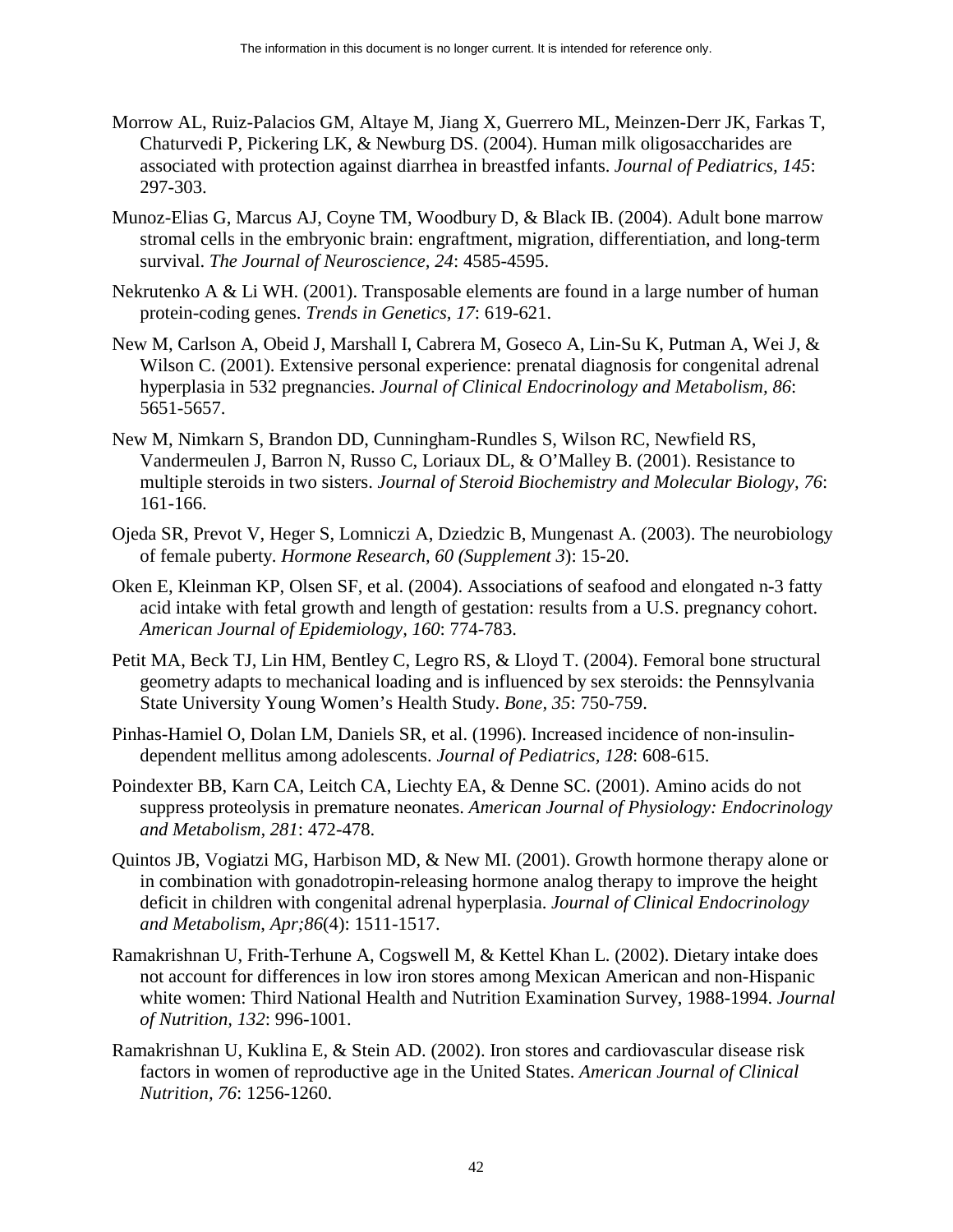- Richardson BE, Peck JD, & Wormuth JK. (2000). Mean arterial pressure, pregnancy-induced hypertension, and preeclampsia: evaluation as independent risk factors and as surrogates for high maternal serum alpha-fetoprotein in estimating breast cancer risk. *Cancer Epidemiology, Biomarkers, and Prevention, 9*: 1349-1355.
- Rocchini AP. (2002). Childhood obesity and a diabetes epidemic. *New England Journal of Medicine, 346*: 854-855.
- Rudolph MC, McManaman JL, Hunter L, Phang T, & Neville MC. (2003). Functional development of the mammary gland: use of expression profiling and trajectory clustering to reveal changes in gene expression during pregnancy, lactation, and involution. *Journal of Mammary Gland Biology and Neoplasia, 8*: 287-307.
- Ruiz-Palacios GM, Cervantes LE, Romos P, Chavez-Munguia B, & Newburg D. (2003). *Campylobacter jejuni* binds intestinal H(O) antigen (Fuc alpha 1, 2 Gal beta 1, 4GlcNAc), and fucosyloligosaccharides of human milk inhibit its binding and infection. *Journal of Biological Chemistry, 278*: 14112-14120.
- Shea S, Isasi CR, Couch R, Starc IT, Tracy RP, Deckelbaum R, Talmud P, Berglund L, & Humphries SE. (1999). Relations of plasma fibrinogen level in children to measures of obesity, the  $(G_{455} \rightarrow A)$  mutation in the plasma-fibrinogen promoter gene, and family history of ischemic heart disease: the Columbia University BioMarkers Study. *American Journal of Epidemiology, 150*: 737-746.
- Shen W, Mallon D, Boyle DW, & Liechty EA. (2002). IGF-I and insulin regulate eIF4F formation by different mechanisms in muscle and liver in the ovine fetus. *American Journal of Physiology: Endocrinology and Metabolism, 283*: 593-603.
- *Endocrinology and Metabolism, 284*: 748-756. Shen W, Wisniowski P, Ahmed L, Boyle DW, Denne SC, & Liechty EA. (2003). Protein anabolic effects of insulin and IGF-I in the ovine fetus. *American Journal of Physiology:*
- Shirkey H. (1968). Editorial comment: therapeutic orphans. *Journal of Pediatrics, 72*: 119-120.
- Shunk JA & Birch LL. (2004). Girls at risk for overweight at age five are at risk for dietary restraint, disinhibited overeating, weight concerns, and greater weight gain from five to nine years. *Journal of the American Dietetic Association, 104*: 1120-1126.
- Silverman BL, Rizzo TA, Cho NH, & Metzger BE. (1998). Long-term effects of the intrauterine environment. *Diabetes Care, Supplement 2*: B142-B149.
- Sinha R, Fisch G, Teague B, et al. (2002). Prevalence of impaired glucose tolerance among children and adolescents with marked obesity. *New England Journal of Medicine, 346*: 802 810.
- Stein AD, Barnhart HX, Wang M, Hoshen MB, Ologoudou K, Ramakrishnan U, Grajeda R, Ramirez-Zea M, & Martorell R. (2004). Comparison of linear growth patterns in the first three years of life across two generations in Guatemala. *Pediatrics, 113*: 270-275.
- Sun SS, Wu R, Chumlea WC, et al. (2004). Childhood precursors for adulthood metabolic syndrome. *Circulation, 109*: 14A.
- Sunehag AL. (2003). The role of parenteral lipids in supporting gluconeogenesis in very premature infants. *Pediatric Research, 54*: 480-486.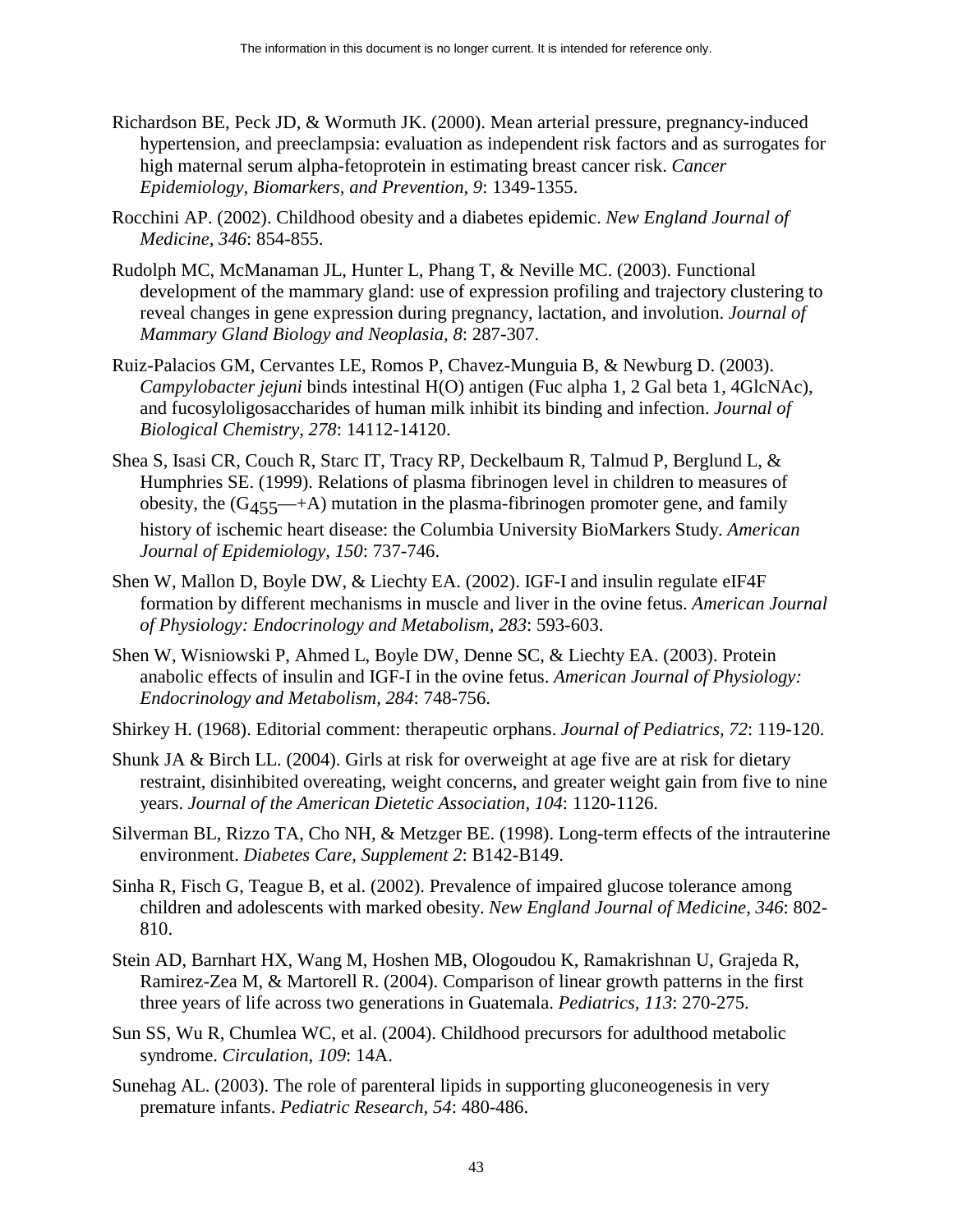- Tansey MJ, Hoffman RP, & Donohue PA. (2000). Prevalence and effect of the N363S glucocorticoid receptor polymorphism in body mass index in an obese pediatric population. *Journal of Investigative Medicine, 4*8: 251A.
- Tao YX, Collings M, Donohoue PA, et al. (2003). Deletion of codons 88-92 of the melanocortin receptor gene: a novel deleterious mutation in an obese female. *Journal of Clinical Endocrinology and Metabolism, 88*: 5841-5845.
- Tracy AL, Phillips RJ, Chi MM, Powley TL, & Davidson TL. (2004). The gastrointestinal tract "tastes" nutrients: evidence from the intestinal taste aversion paradigm. *American Journal of Physiology: Regulatory, Integrative, and Comparative Physiology, 287*: 1086-1100.
- Wagner IP, Black IB, & DiCicco-Bloom E. (1999). Stimulation of neonatal and adult brain neurogenesis by subcutaneous injection of basic fibroblast growth factor. *Neuroscience, 19*: 6006-6016.
- Ward AM, Syddel HE, et al. (2004). Fetal programming of the hypothalamio-pituitary-adrenal (HPA) axis: low birth weight and central HPA regulation*. Journal of Clinical Endocrinology and Metabolism, 89*: 1227-1233.
- Weiss R, Dziura J, Burgert TS, et al. (2004). Obesity and the metabolic syndrome in children and adolescents. *New England Journal of Medicine, 350*: 2362-2374.
- Windham GC, Bottomley C, Birner C, & Fenster L. (2004). Age at menarche in relation to maternal use of tobacco, alcohol, coffee, and tea during pregnancy. *American Journal of Epidemiology, 159*: 862-871.
- Winer K, Levin E, Grave G, & Alexander D. (2001). The Child Health Research Centers Program: 1990-2000. *Journal of Pediatrics, 139*: 767-768.
- Woodbury D, Schwarz EJ, Prockop DJ, & Black IB. (2001). Adult rat and human bone marrow stromal cells differentiate into neurons. *Journal of Neuroscience Research, 61*: 364-370.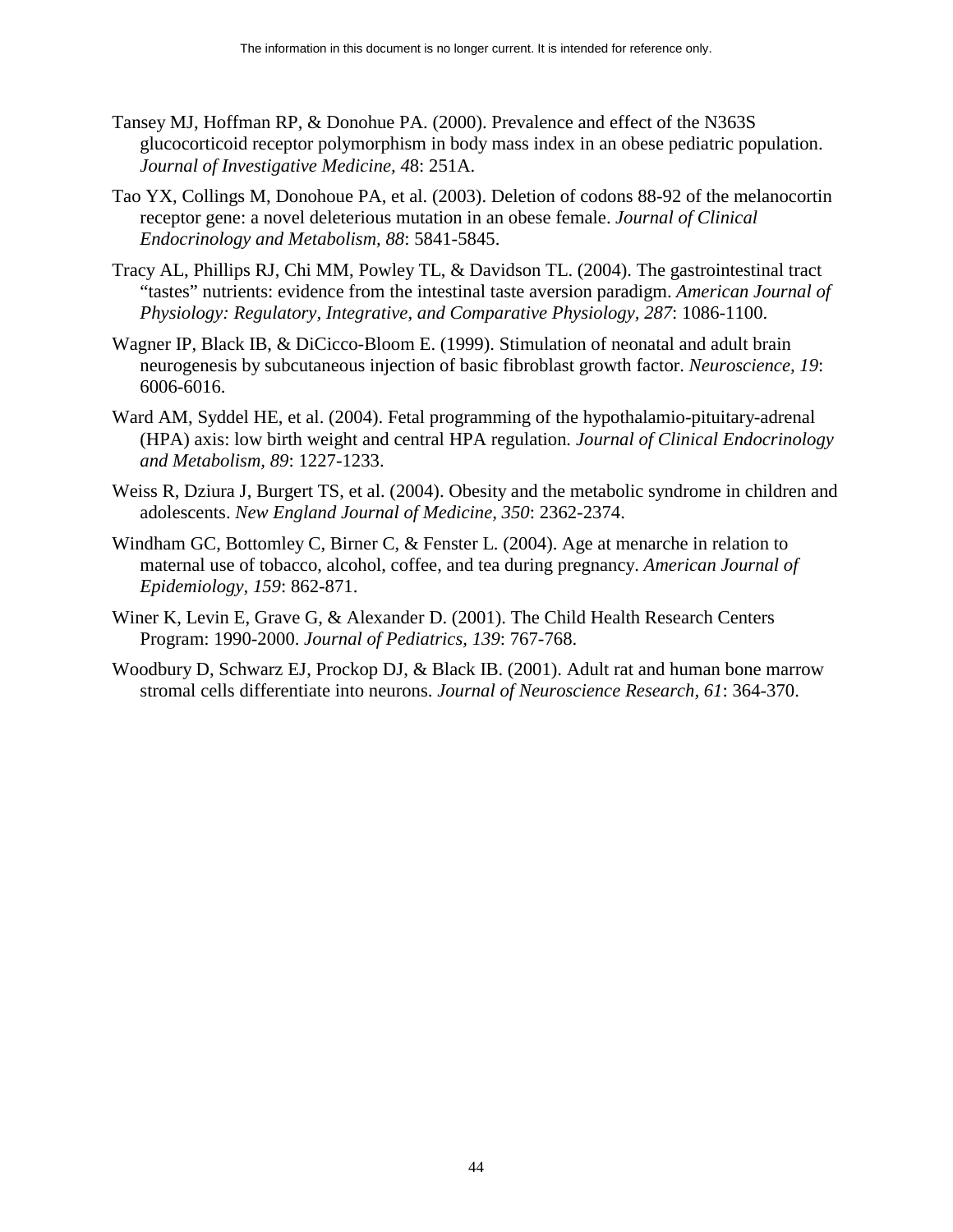# **FIGURES AND TABLES**

# **FIGURE 1: BRANCH-SUPPORTED PROJECTS, FISCAL YEAR 2003**

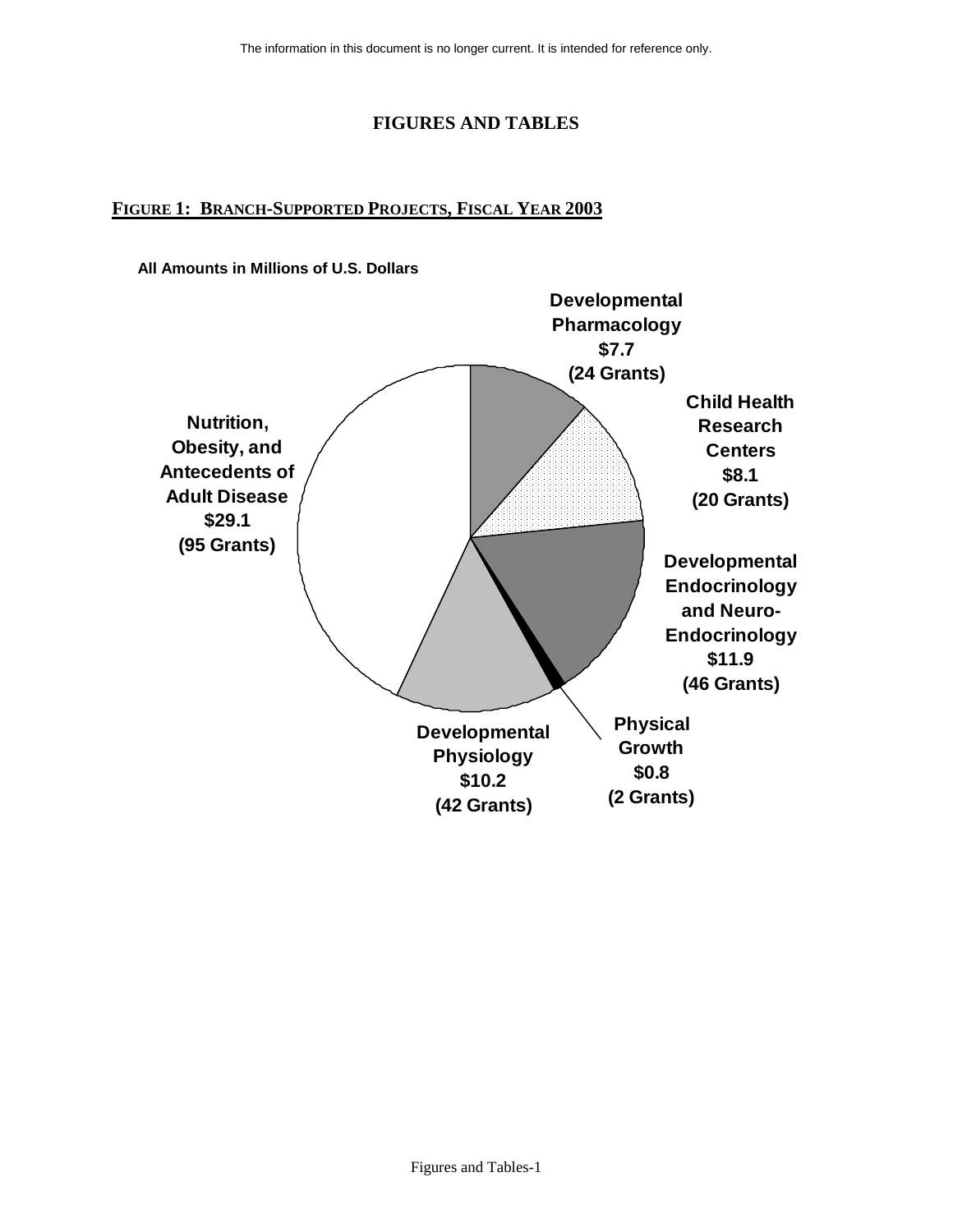### **FIGURE 2: PEDIATRIC PHARMACOLOGY RESEARCH UNIT (PPRU) NETWORK**



### **TABLE 1: PHARMACEUTICAL COMPANIES AND STUDIES DONE IN THE PPRU NETWORK**

| <b>Pharmaceutical Company</b>     | <b>Number of Studies</b> |
|-----------------------------------|--------------------------|
| <b>3M Pharmaceuticals</b>         |                          |
| Abbott Laboratories               | 3                        |
| Alcon Research, Ltd.              |                          |
| Amgen, Inc.                       | 4                        |
| <b>Aronex Pharmaceuticals</b>     |                          |
| lAstraZeneca LP                   |                          |
| Aventis Behring L.L.C.            |                          |
| <b>Aventis Pharmaceuticals</b>    | 8                        |
| Baxter Pharmaceutical             | $\overline{2}$           |
| Becton Dickinson, Inc.            |                          |
| Boehringer Ingelheim              |                          |
| Bristol-Myers Squibb Co.          | 13                       |
| <b>Byk Gulden Pharmaceuticals</b> |                          |
| Centocor Inc                      | $\overline{2}$           |
| Eisai Medical Research Inc        |                          |
| Eli Lilly                         |                          |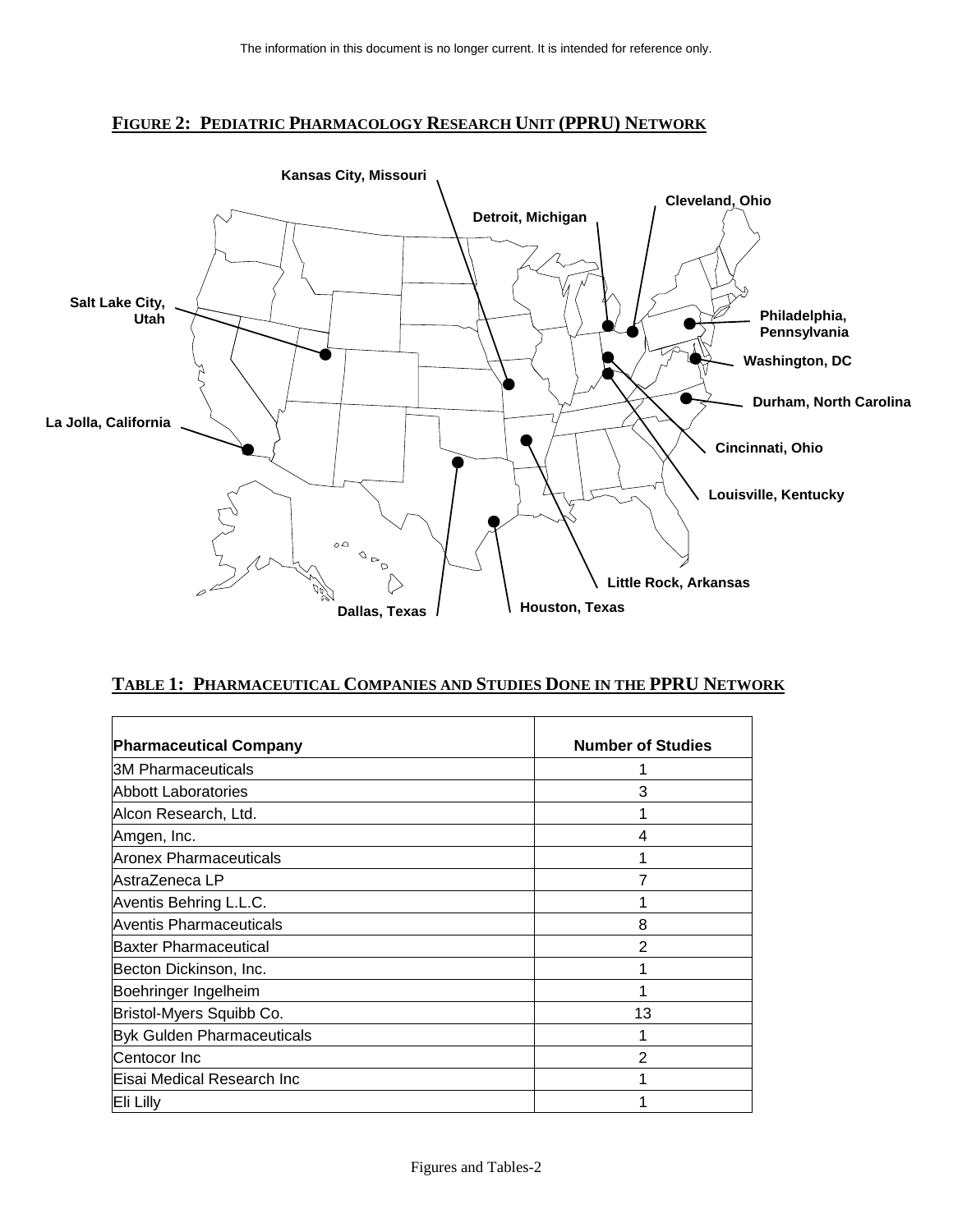| <b>Pharmaceutical Company</b>                  | <b>Number of Studies</b> |
|------------------------------------------------|--------------------------|
| Farmacon                                       | 1                        |
| Ferndale Laboratories, Inc.                    | 1                        |
| Fujisawa Health Care, Inc.                     | 2                        |
| <b>Gate Pharmaceuticals</b>                    | 1                        |
| Gilead                                         | 1                        |
| GlaxoSmithKline                                | 12                       |
| Hoffmann-LaRoche, Inc.                         | $\overline{2}$           |
| <b>ICN Pharmaceuticals</b>                     | 1                        |
| ILEX Oncology, Inc.                            | $\overline{2}$           |
| <b>Janssen Pharmaceutical</b>                  | 5                        |
| Johnson & Johnson                              | 1                        |
| King Pharmaceuticals, Inc.                     | $\overline{2}$           |
| Laboratories UPSA                              | 1                        |
| Luitpold Pharmaceuticals, Inc.                 | 1                        |
| Mallinckrodt                                   | 1                        |
| MedImmune, Inc.                                | 3                        |
| Merck & Co., Inc.                              | 17                       |
| MiniMed                                        | 2                        |
| Novartis Pharmaceuticals Corporation           | 7                        |
| Novo Nordisk Pharmaceuticals, Inc.             | 1                        |
| <b>Parke Davis</b>                             | 2                        |
| Pfizer, Inc.                                   | 6                        |
| Pharmacia & Upjohn, Inc.                       | 9                        |
| Purdue Pharma, L.P.                            | 3                        |
| R.W. Johnson Pharmaceutical Research Institute | 11                       |
| Reliant Pharmaceuticals                        | 1                        |
| Sage Pharmaceutical                            | 1                        |
| Sanofi-Synthelabo                              | $\overline{2}$           |
| Schering-Plough Research Institute             | 1                        |
| Sepracor, Inc                                  | $\overline{2}$           |
| Takeda Pharmaceuticals America, Inc.           | 1                        |
| <b>TAP Pharmaceuticals</b>                     | 1                        |
| Triangle Pharmaceuticals Inc.                  | 1                        |
| <b>UCB Pharma Inc</b>                          | 1                        |
| <b>Unimed Pharmaceuticals</b>                  | 1                        |
| ViroPharma                                     | 3                        |
| <b>Whitehall Robbins Healthcare</b>            | $\overline{2}$           |
| <b>Wyeth Ayerst</b>                            | 6                        |
| Zars, Inc.                                     | 1                        |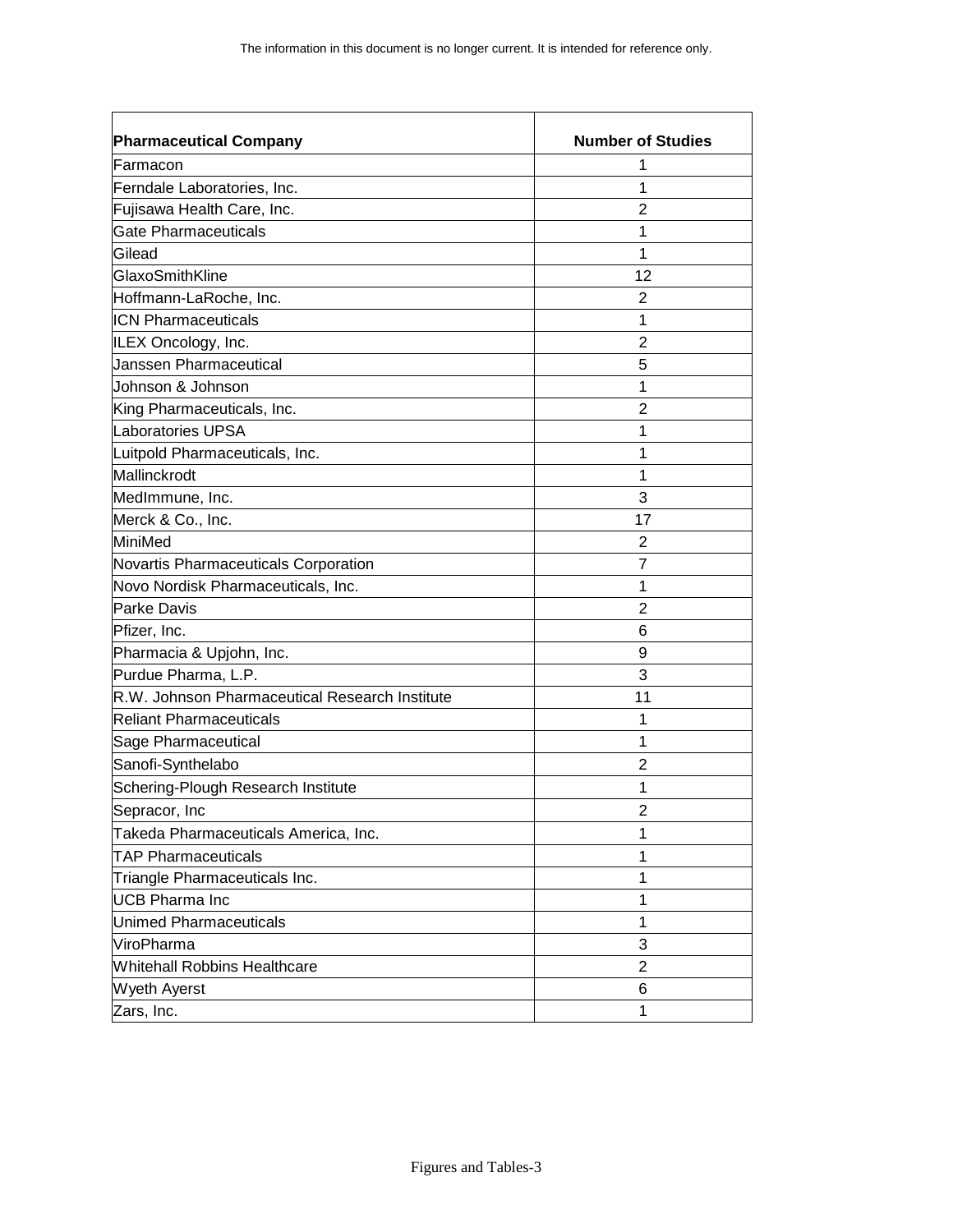



\* Note: 2004 data span 01/01/2004 through 10/31/2004.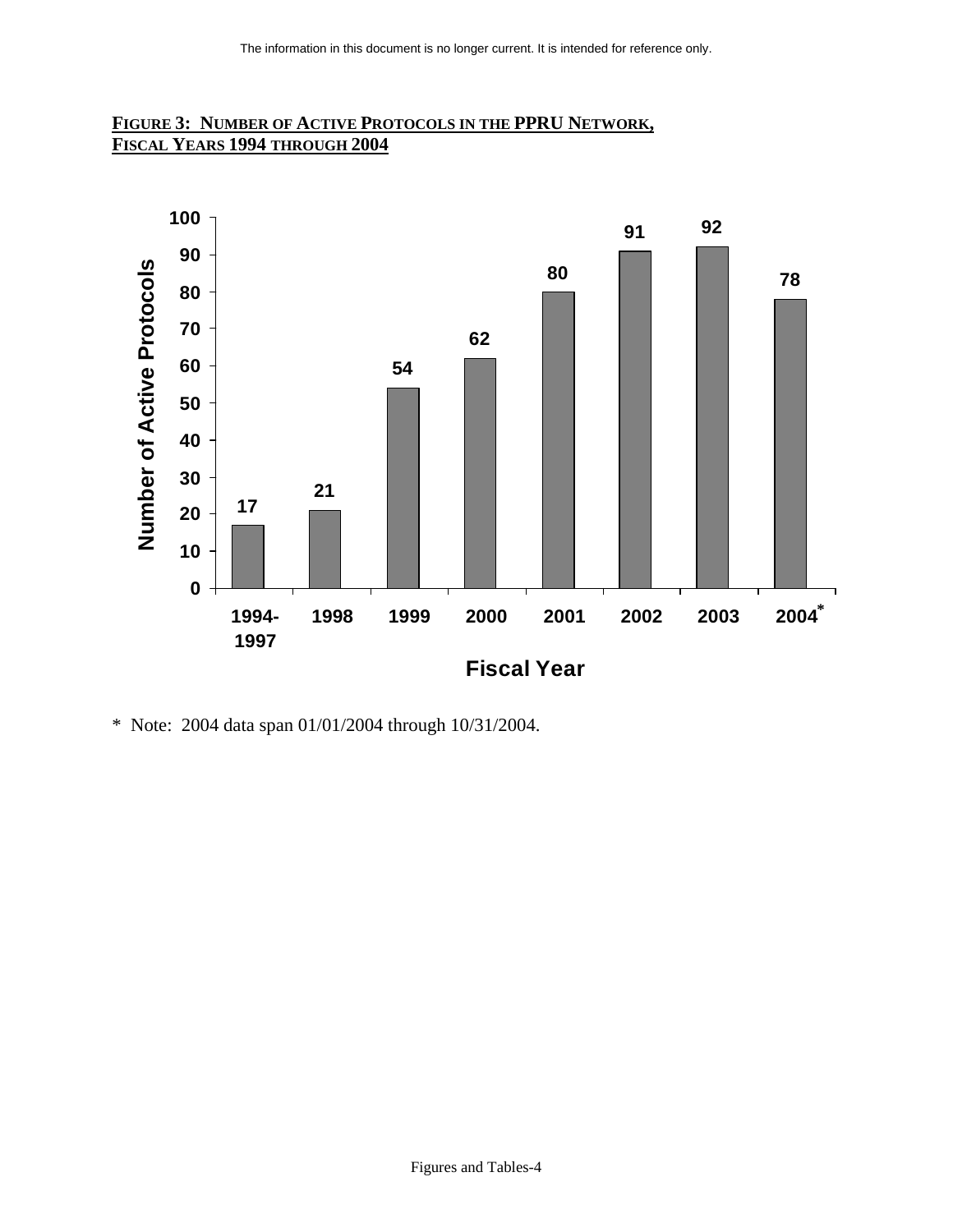

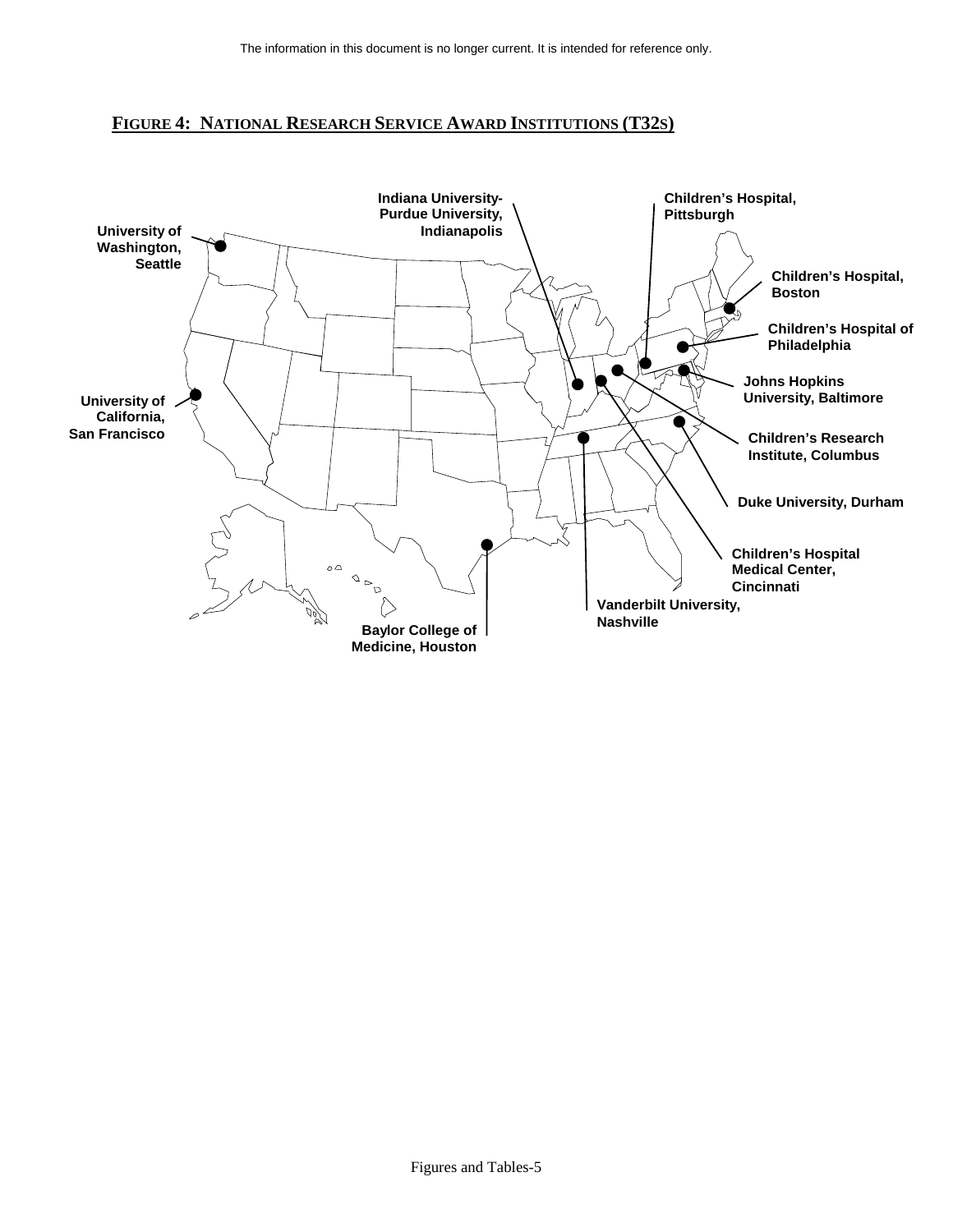## **FIGURE 5: CHILD HEALTH RESEARCH CENTERS (CHRCS), FISCAL YEAR 2003**

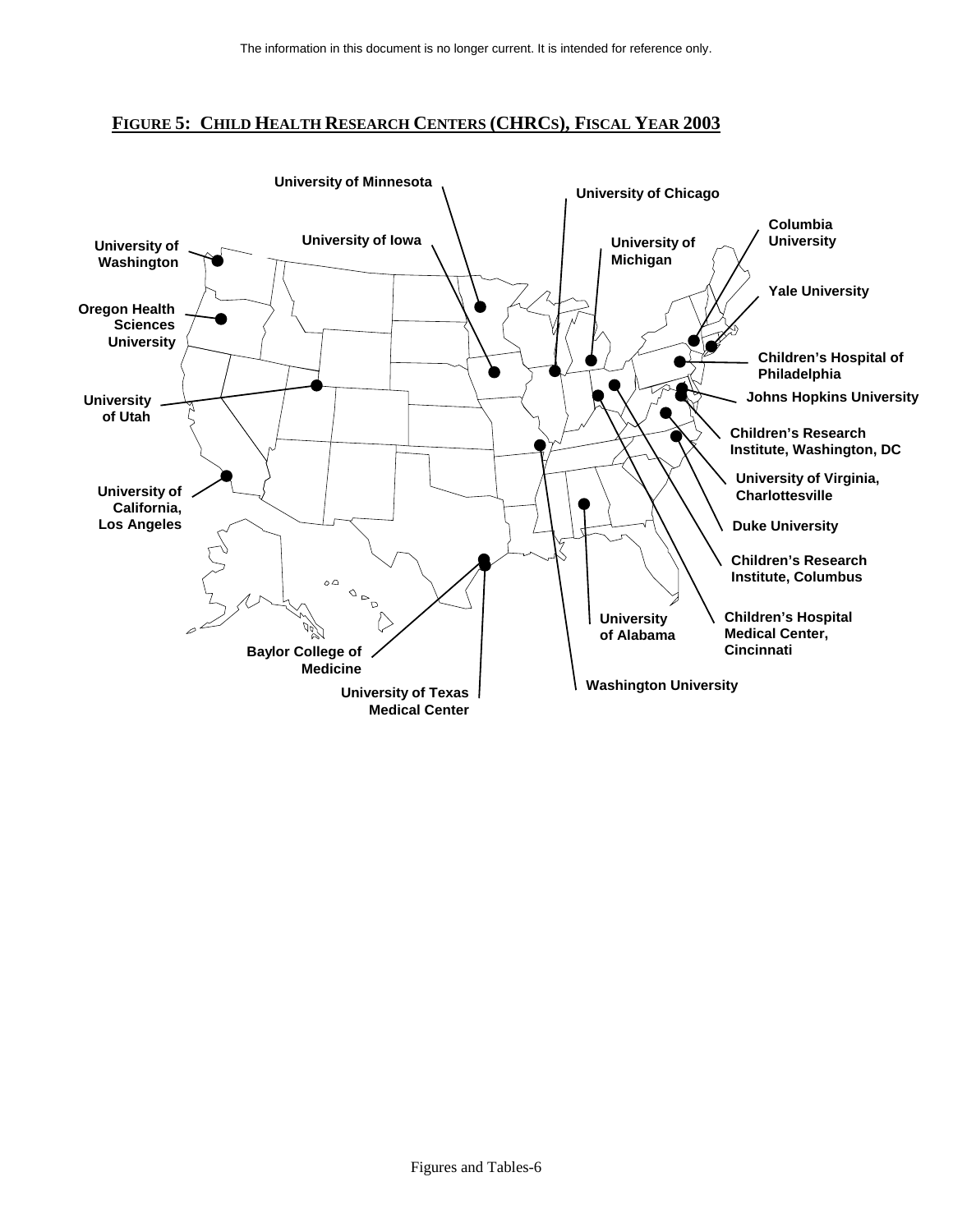### **APPENDIX A: BRANCH-SUPPORTED CONFERENCES AND WORKSHOPS**  (Includes Sponsored and Co-Sponsored Events)

- Annual Child Health Research Centers (CHRC) Meeting, University of Utah, September 12-14, 2005
- *Pharmacological Agents and Their Effects on the Pediatric Skeleton*, April 14, 2005
- *Current Topics in Neonatal and Infant Nutrition: Methionine Metabolism and Epigenetics*, January 11-12, 2005
- *Islet Cell Transplant: Prelude to the Future*, December 1-2, 2004
- *NIH State-of-the-Science Conference on the Role of Multivitamin/Multimineral Supplements in Chronic Disease Prevention Planning Meeting*, October 19-20, 2004
- *Annual CHRC Meeting*, University of Michigan, October 15-17, 2004
- *Rare Diseases in Pediatrics: Definition and Relationship to Orphan Drugs*, September 27-28, 2004
- Site-Specific Approaches: Prevention on Management of Pediatric Obesity, July 14-15, 2004
- *NIH Consensus Development Conference on Celiac Disease*, June 28-30, 2004
- Modifiable Environmental and Behavioral Determinants of Overweight Among Children *and Adolescents*, June 22-23, 2004
- Robert Wood Johnson Foundation Conference: Health Care Strategies for Addressing *Childhood Obesity*, June 10, 2004
- *Extrapolation of Non-Clinical Data to Pediatric Clinical Studies*, June 4-6, 2004
- Advances in Skeletal Anabolic Agents for the Treatment of Osteoporosis, May 24-25, 2004
- *Lipids and the Pathophysiology of Obesity*, May 10-11, 2004
- *Neonatology Initiative Workshop*, March 29-30, 2004
- *Vitamin D and Health in the 21st Century: Bone and Beyond, October 11-12, 2003*
- *Maternal and Child Health in the America, Fifth Annual Lawton Chiles Lecture*, October 3, 2003
- *Annual CHRC Meeting*, Oregon Health Science Center, September 12-14, 2003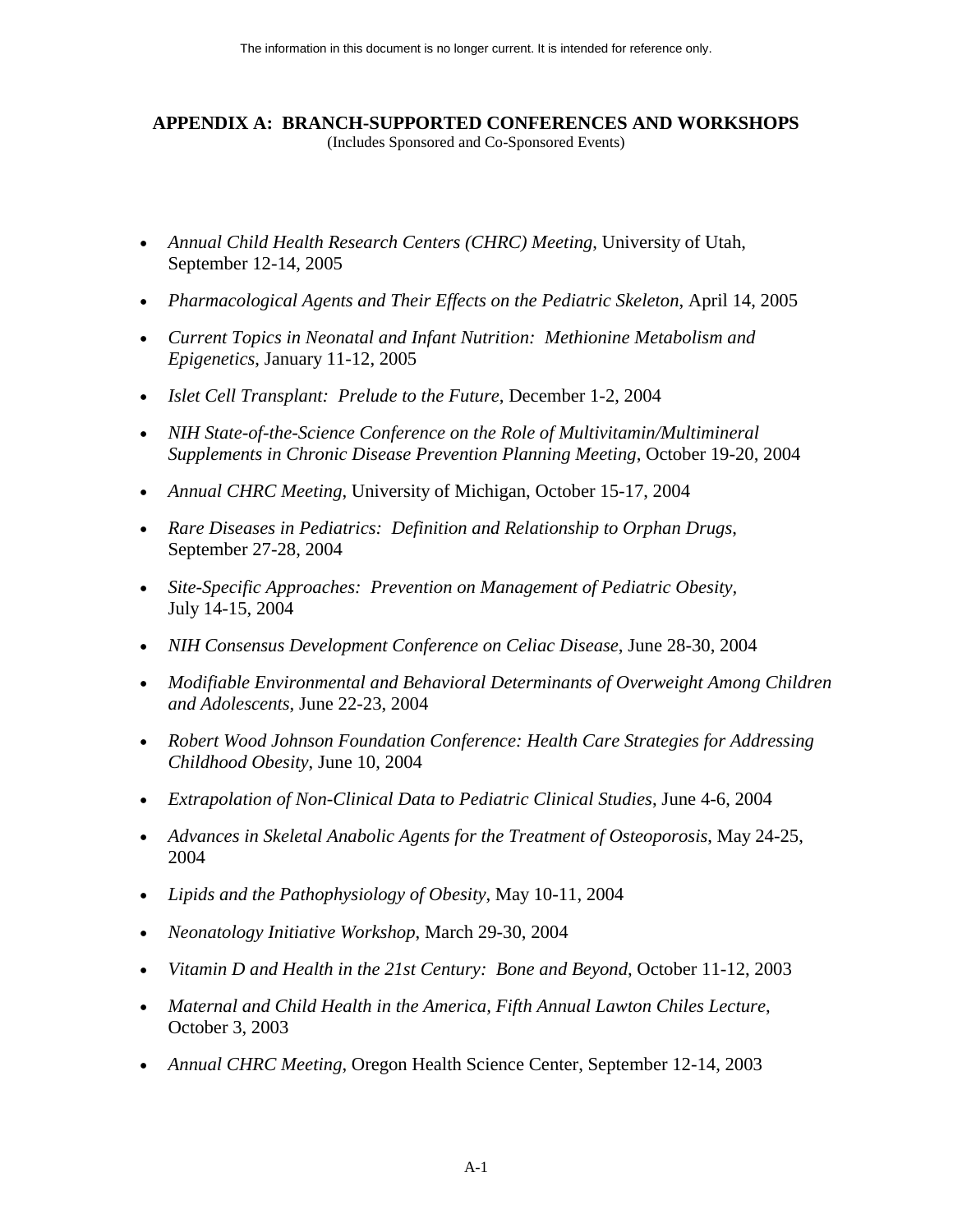- Establishing the Precursors of the Metabolic Syndrome in Childhood, June 30-July 1, 2003
- *The Menstrual Cycle and Bone Health Meeting*, May 22, 2003
- *Newborn Initiatives for Neonatal Drug Development*, February 10, 2003
- *Current Topics in Neonatal and Infant Nutrition: Evidence-Based Nutrient Supplementation*, January 14-15, 2003
- *Annual CHRC Meeting*, Washington University, October 25-27, 2002
- *Research-Planning Workshop on Intersex*, May 19-20, 2002
- *Hormonal and Genetic Basic of Sexual Differentiation Disorder*, May 18-21, 2002
- *Drugs in Breast Milk*, April 24-26, 2002
- *Dietary Supplement Use in Women: Current Status and Future Directions*, January 28-29, 2002
- *Fat Metabolism in Fetal and Neonatal Nutrition*, January 8-9, 2002
- *Annual CHRC Meeting*, Columbia University, November 9-11, 2001
- *Dietary Supplement use in Children: Who, What, Why and Where Do We Go from Here*? February 12-13, 2001
- *Glucose/Carbohydrate Metabolism in the Newborn Infant*, December 12-13, 2000
- *Clinical Pharmacology During Pregnancy: Addressing Clinical Needs Through Science*, December 4-5, 2000
- *Annual CHRC Meeting*, Johns Hopkins University, November 2000
- *Risk Factors in Childhood for Atherosclerosis Later in Life*, September 27-29, 2000
- *The Use of Drugs in Pregnancy*, September 23-24, 2000
- *Nutrition and Health of Women, Infants and Children in India*, February 10-12, 2000
- *Bioavailability of Nutrients and Other Bioactive Components of Dietary Supplements*, January 5-6, 2000
- *Protein/Nitrogen Metabolism and Accretion in Very Low Birth Weight Infants*, November 18-19, 1999
- *Developmental Pharmacology*, October 25-26, 1999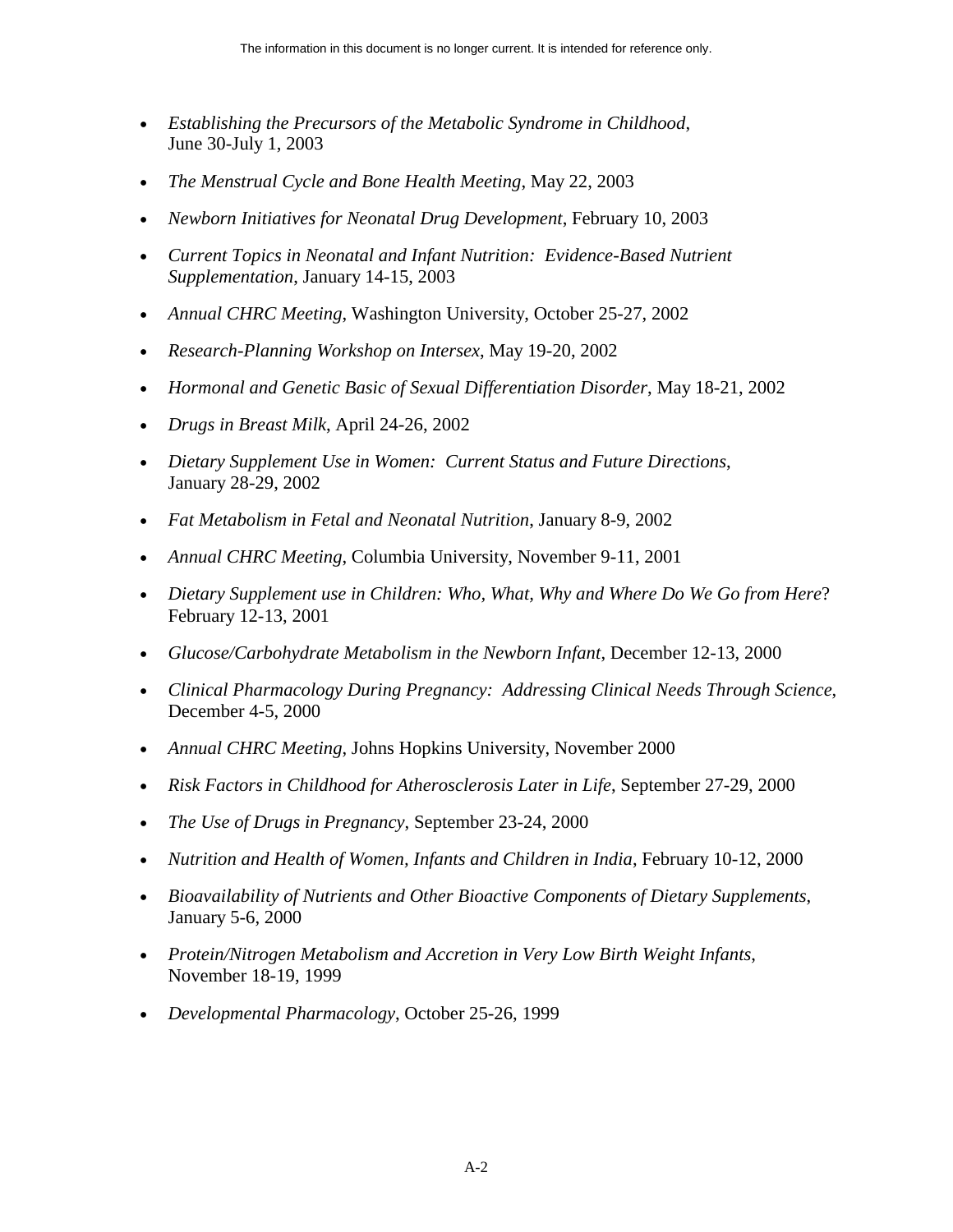# **APPENDIX B: DIRECNET PUBLICATIONS**

- DirecNet Study Group. (2003). The accuracy of the Continuous Glucose Monitoring System (CGMS®) in children with type 1 diabetes: results of the Diabetes Research in Children Network (DirecNet) Accuracy Study. *Diabetes Technology and Therapeutics, 5*(5): 781-789.
- DirecNet Study Group. (2003). The accuracy of the GlucoWatch® G2TM biographer in children with type 1 diabetes: results of the Diabetes Research in Children Network (DirecNet) Accuracy Study. *Diabetes Technology and Therapeutics, 5*(5): 791-800.
- DirecNet Study Group. (2003). A multi-center study of the accuracy of the One Touch® Ultra® home glucose meter in children with type 1 diabetes. *Diabetes Technology and Therapeutics, 5*(6): 933-941.
- DirecNet Study Group. (2004). Accuracy of the GlucoWatch<sup>®</sup> G2<sup>™</sup> Biographer (GW2B) and the Continuous Glucose Monitoring System (CGMS®) during hypoglycemia: experience of the Diabetes Research in Children Network (DirecNet). *Diabetes Care, 27*(3): 722-726.
- DirecNet Study Group. (2004). Lack of accuracy of continuous glucose sensors in healthy, nondiabetic children: results of the Diabetes Research in Children Network (DirecNet) Accuracy Study. *Journal of Pediatrics, 144*(6): 770-775.
- DirecNet Study Group. (2004). GlucoWatch® G2<sup>™</sup> Biographer (GW2B) alarm reliability during hypoglycemia in children. *Diabetes Technology and Therapeutics, Aug;6*(4): 559-566.
- DirecNet Study Group. (In press). Comparison of finger-stick hemoglobin  $A_{1c}$  levels assayed by DCA 2000 with the DCCT/EDIC central laboratory assay: results of a Diabetes Research in Children Network (DirecNet) Study. *Pediatric Diabetes*.
- DirecNet Study Group. (In press). Accuracy of the modified Continuous Glucose Monitoring System (CGMS®) sensor in an outpatient setting: results from a Diabetes Research in Children Network (DirecNet) Study. *Diabetes Technology and Therapeutics*.
- DirecNet Study Group. (In press). A randomized multicenter trial comparing a real-time continuous glucose monitor with standard glucose monitoring in children with type 1 diabetes. *Journal of the American Medical Association.*
- DirecNet Study Group. (In press). Diabetes self-management profiles for flexible regimens: cross-sectional and longitudinal analysis of psychometric properties in a pediatric sample.
- DirecNet Study Group. (In press). Youth and parent satisfaction with clinical use of the GlucoWatch<sup>®</sup> G2<sup>™</sup> Biographer (GW2B) in the management of pediatric type 1 diabetes.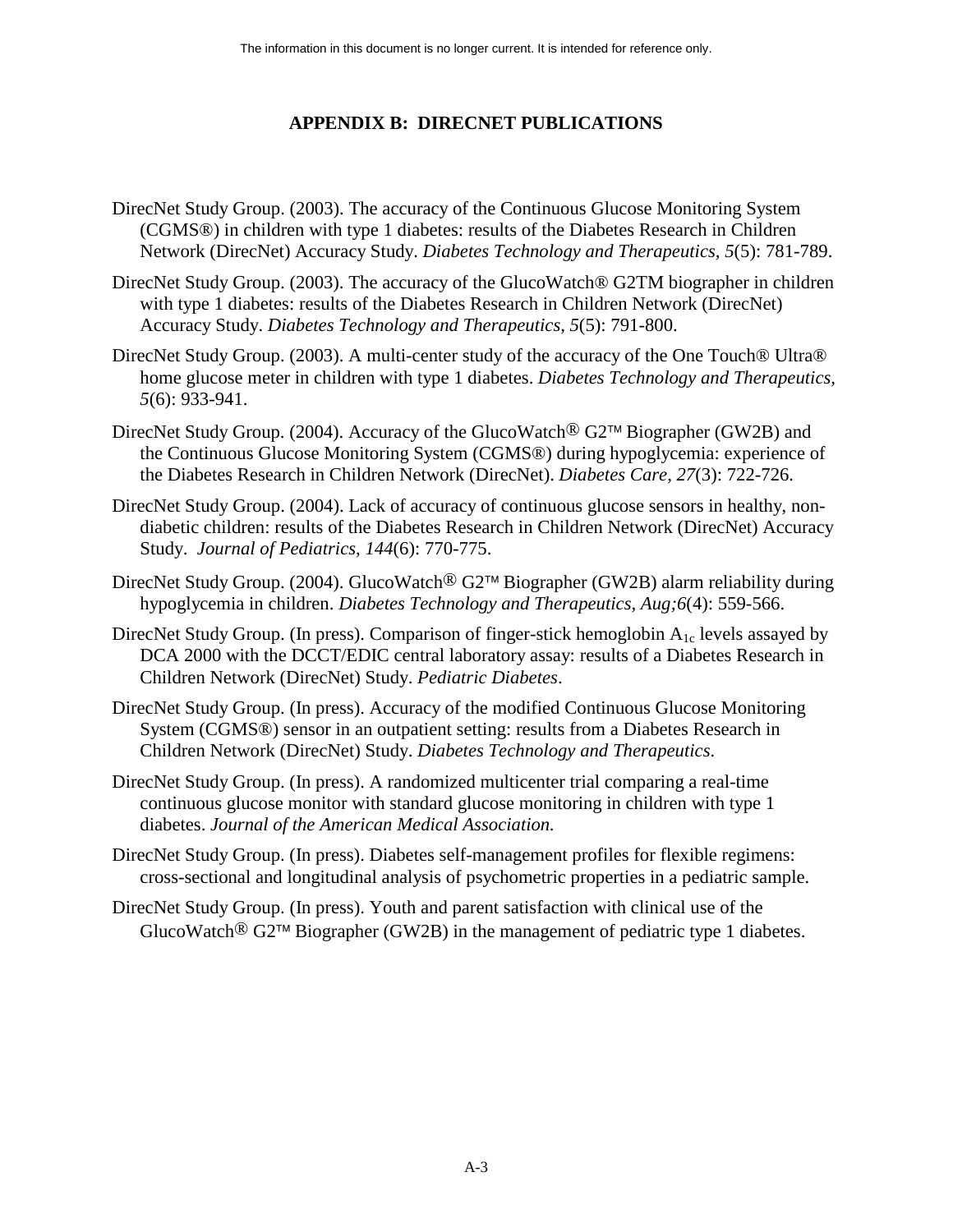# **ABSTRACTS, POSTERS, AND PRESENTATIONS**

- Boland E, Weinzimer S, Beck R, Ruedy K, Kollman C, Buckingham B, Chase P, Tansey M, Mauras N, and the DirecNet Study Group. (2003). Performance of the Medtronic MiniMed Continuous Glucose Monitoring System (CGMS®) in children with T1DM in the DirecNet accuracy study. Poster session presented at the 63rd Scientific Sessions of the American Diabetes Association, New Orleans, LA. Included in *Diabetes, 2003;52*(Supplement 1): A90.
- Buckingham B, Beck R, Tamborlane W, Ruedy K, Boland E, Chase P, Wysocki T, Tsalikian E, Wilson D, Mauras N, Weinzimer S, Tansey M, Fiallo-Scharer R, Booth A, Kollman C, & the DirecNet Study Group. (2003 June). Diabetes Research in Children Network (DirecNet) accuracy study of the Continuous Glucose Monitoring System (CGMS®) and GlucoWatch® G2™ Biographer (GWB) in children with type 1 diabetes: a CRC-based study. Oral Presentation given at the 63rd Scientific Sessions of the American Diabetes Association, New Orleans, LA. Included in *Diabetes, 2003;52*(Supplement 1): A36.
- Chase P, Xing D, Weinzimer S, Buckingham B, Mauras N, Tansey M, Beck R, Ruedy K, Kollman C, Tamborlane W, and the DirecNet Study Group. (2004). Comparison of eightpoint glucose testing with glycemic control in children with type 1 diabetes (T1DM). *Diabetes, 53*(Supplement 2): A600.
- Chase HP, Beck R, Tamborlane W, Buckingham B, Mauras N, Tsalikian E, Wysocki T, Weinzimer S, Ruedy K, Xing D, and the DirecNet Study Group. (2004 October). Lack of effectiveness of the GlucoWatch<sup>®</sup> G2<sup>TM</sup> Biographer (GW2B) in altering glycemic control in children with type 1 diabetes. Poster session presented at the Diabetes Technology Meeting in Philadelphia, PA.
- Fiallo-Scharer R, Chase P, Beck R, Ruedy K, Booth A, Wysocki T, Boland E, Buckingham B, Tsalikian E, and the DirecNet Study Group. (2003). Performance of the One Touch® Ultra® at different glucose levels in three age groups of children with T1DM in the CRC-DirecNet accuracy study. Poster session presented at the 63rd Scientific Sessions of the American Diabetes Association, New Orleans, LA. Included in *Diabetes, 2003;52*(Supplement 1): A562.
- Fiallo-Scharer R, Xing D, Weinzimer S, Buckingham B, Mauras N, Tansey M, Beck R, Ruedy K, Kollman C, Tamborlane W, and the DirecNet Study Group. (2004 June). Utility of Continuous Glucose Monitoring System (CGMS®) as a measure of glycemic control in children with type 1 diabetes (T1DM). Oral presentation given at the 64th Scientific Sessions of the American Diabetes Association. Included in *Diabetes, 2004;53*(Supplement 2): A67.
- Kollman C, Wilson D, Wysocki T, Fiallo-Scharer R, Tsalikian E, Tamborlane W, Beck R, Ruedy K, and the DirecNet Study Group. (2003 November). Limitations of statistical measures of error in assessing the accuracy of glucose sensors. Oral presentation and poster session presented at the Third Annual Diabetes Technology Meeting in San Francisco, CA. Included in *Diabetes Technology and Therapeutics, 2004;6*(2): 254.
- Mauras N, Beck R, Ruedy K, Booth A, Weinzimer S, & the DirecNet Study Group. (2003 May). The physiological variations of plasma glucose concentrations in healthy, non-diabetic children: use of continuous glucose sensors. Oral Presentation given at the Pediatric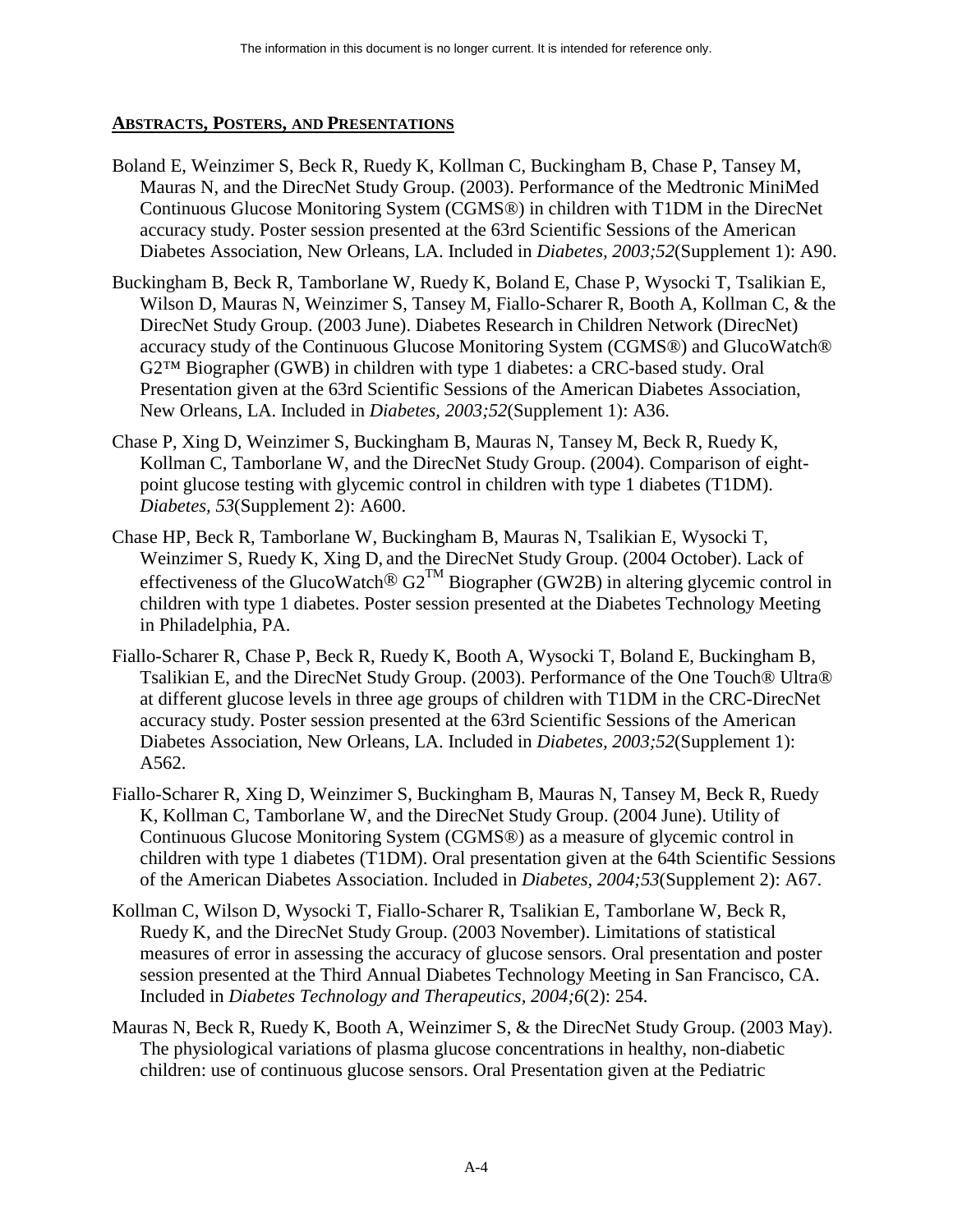Academic Societies' Annual Meeting, Seattle, WA. Included in *Pediatric Research, 2003 Apr;53*(4 pt 2): 1A-669A.

- Tamborlane W, Xing D, Steffes M, Kollman C, Ruedy K, Beck R, Fiallo-Scharer R, Fox L, Wilson D, Tsalikian E, and the DirecNet Study Group. (2004 May). Performance of the DCA2000 for measurement of hemoglobin a1c levels in children with T1DM in a DirecNet outpatient clinical trial. Presented at the Pediatric Academic Societies' Annual Meeting in San Francisco, CA.
- Tansey M, Beck R, Buckingham B, Mauras N, Fiallo-Scharer R, Xing D, Tamborlane W, Ruedy K, and the DirecNet Study Group. (2003 November). A comparison of the original vs. modified Continuous Glucose Monitoring System (CGMS®) sensor during hypoglycemia in the DirecNet accuracy study. Poster session presented at the Third Annual Diabetes Technology Meeting in San Francisco, CA. Included in *Diabetes Technology and Therapeutics, 2004;6*(2): 275.
- Tansey M, Beck R, Buckingham B, Mauras N, Fiallo-Scharer R, Xing D, Kollman C, Tamborlane W, Ruedy K, and the DirecNet Study Group. (2004). A comparison of the original vs. modified Continuous Glucose Monitoring System (CGMS®) sensor during using data from two DirecNet studies. *Diabetes, 53*(Supplement 2): A465.
- Tsalikian E, Beck R, Ruedy K, Booth A, Tansey M, & the DirecNet Study Group. (2003). Glycemic pattern of insulin induced hypoglycemia in pediatric subjects with type 1 diabetes mellitus (T1DM): the DirecNet experience. Poster session presented at the Pediatric Academic Societies' Annual Meeting, Seattle, WA. Included in *Pediatric Research, 2003 Apr;53*(4 pt 2): 1A-669A.
- Tsalikian E, Kollman C, Fiallo-Scharer R, Beck R, Buckingham B, Mauras N, Weinzimer S, Tamborlane W, Ruedy K, and the DirecNet Study Group. (2003 November). Down alert function of the GlucoWatch<sup>®</sup> G2<sup>TM</sup> Biographer (GW2B) during insulin-induced hypoglycemia in children. Poster session presented at the Third Annual Diabetes Technology Meeting in San Francisco, CA. Included in *Diabetes Technology and Therapeutics, 2004;6*(2): 276.
- Weinzimer S, Beck R, Ruedy K, Booth A, Boland E, & the DirecNet Study Group. (2003 May). Mealtime glycemic excursions in pediatric subjects with type 1 diabetes mellitus (T1DM): the DirecNet experience. Poster session presented at the Pediatric Academic Societies' Annual Meeting, Seattle, WA. Included in *Pediatric Research, 2003 Apr;53*(4 pt 2): 1A-669A.
- Weinzimer S, Ruedy K, Fisher J, Larson L, Block J, Boland E, Bird K, and the DirecNet Study Group. (2003 November). Diabetes Research in Children Network (DirecNet) outpatient pilot study to evaluate the GlucoWatch®  $G2^{TM}$  Biographer (GW2B) in the management of type 1 diabetes (T1DM) in children. Poster session presented at the Third Annual Diabetes Technology Meeting in San Francisco, CA. Included in *Diabetes Technology and Therapeutics, 2004;6*(2): 280.
- Weinzimer S, Ruedy K, Larson L, Block J, Fisher J, Doyle E, Bird K, and the DirecNet Study Group. (2004 May). DirecNet outpatient pilot study to evaluate the feasibility of computerbased data acquisition and transmission. Presented at the Pediatric Academic Societies' Annual Meeting in San Francisco, CA.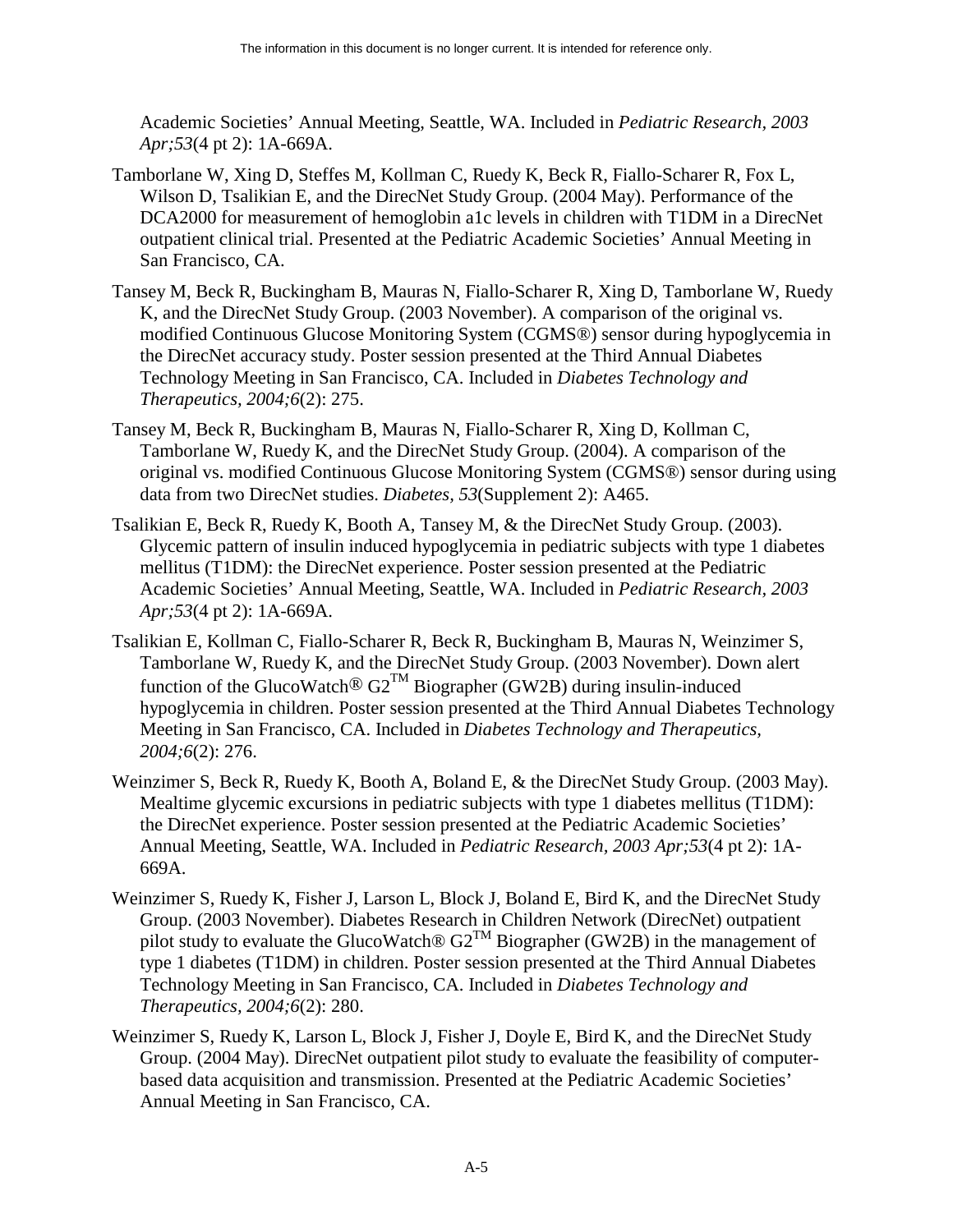- Wilson D, Buckingham B, Beck R, Ruedy K, Kollman C, Tsalikian E, Wysocki T, Weinzimer S, Chase P, and the DirecNet Study Group. (2003). A five-center CRC-based study of the accuracy of the GlucoWatch® G2™ Biographer (GWB) in children and adolescents with type 1 diabetes. Poster session presented at the 63rd Scientific Sessions of the American Diabetes Association, New Orleans, LA. Included in *Diabetes, 2003;52*(Supplement 1): A101.
- Wysocki T, Xing D, Fiallo-Scharer R, Doyle E, Block J, Tsalikian E, Beck R, Ruedy K, Kollman C, Tamborlane W, and the DirecNet Study Group. (2004 June). Diabetes self-management profile-revised for conventional and flexible insulin regimens. Poster session presented at 64th Scientific Sessions of the American Diabetes Association. Included in *Diabetes, 2004;53*(Supplement 2): A436.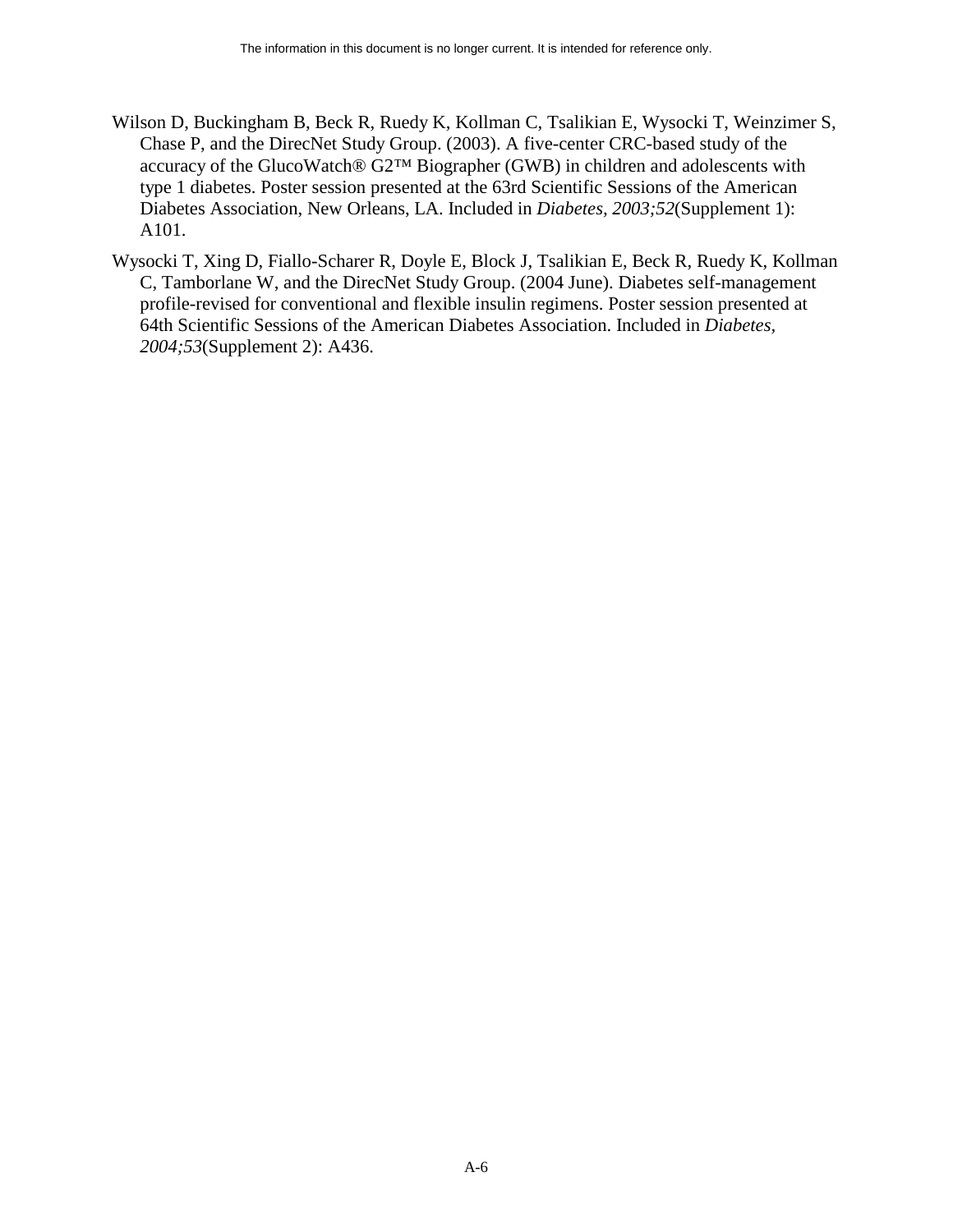# **APPENDIX C: BONE MINERAL DENSITY IN CHILDHOOD STUDY (BMDCS) PRESENTATIONS**

- Horlick M, Lappe JM, Gilsanz V, Kalkwarf HJ, Zemel BS, Mahboubi S, Shepherd JA, Frederick MM, Winer K. (2004 October). The Bone Mineral Density in Childhood Study (BMDCS): Baseline Results for 1554 Healthy Pediatric Volunteers. Presented at the 26th Annual Meeting of the American Society of Bone and Mineral Research in Seattle, WA.
- Shepherd J, Fan B, Sherman M, Winer K. (2004 June). Precision for Pediatric DXA Scan Modes. Presented at the 16th International Bone Densitometry Workshop in Annecy, France.
- Shepherd J. (2004 October). Invited plenary lecture: bone densitometry in children. Presented at the International Osteoporosis Conference in Beijing, China.
- Shepherd JA, Fan B, Sherman M, Gilsanz V, Horlick M, Kalkwarf H, Lappe J, Mahboubi S, Zemel B, Frederick M, Winer K. (2004 October). Pediatric DXA precision varies with age. Presented at the 26th Annual Meeting of the American Society of Bone and Mineral Research in Seattle, WA.
- Wren TAL, Gilsanz V, Pitukcheewanont P, Liu X, Horlick M, Lappe JM, Kalkwarf H, Zemel BS, Mahboubi S, Shepherd JA, Frederick MM, Winer K. (2004 October). The Bone Mineral Density in Childhood Study (BMDCS): substudy comparing DXA and CT vertebral bone measurements in healthy children and adolescents. Presented at the 26th Annual Meeting of the American Society of Bone and Mineral Research in Seattle, WA.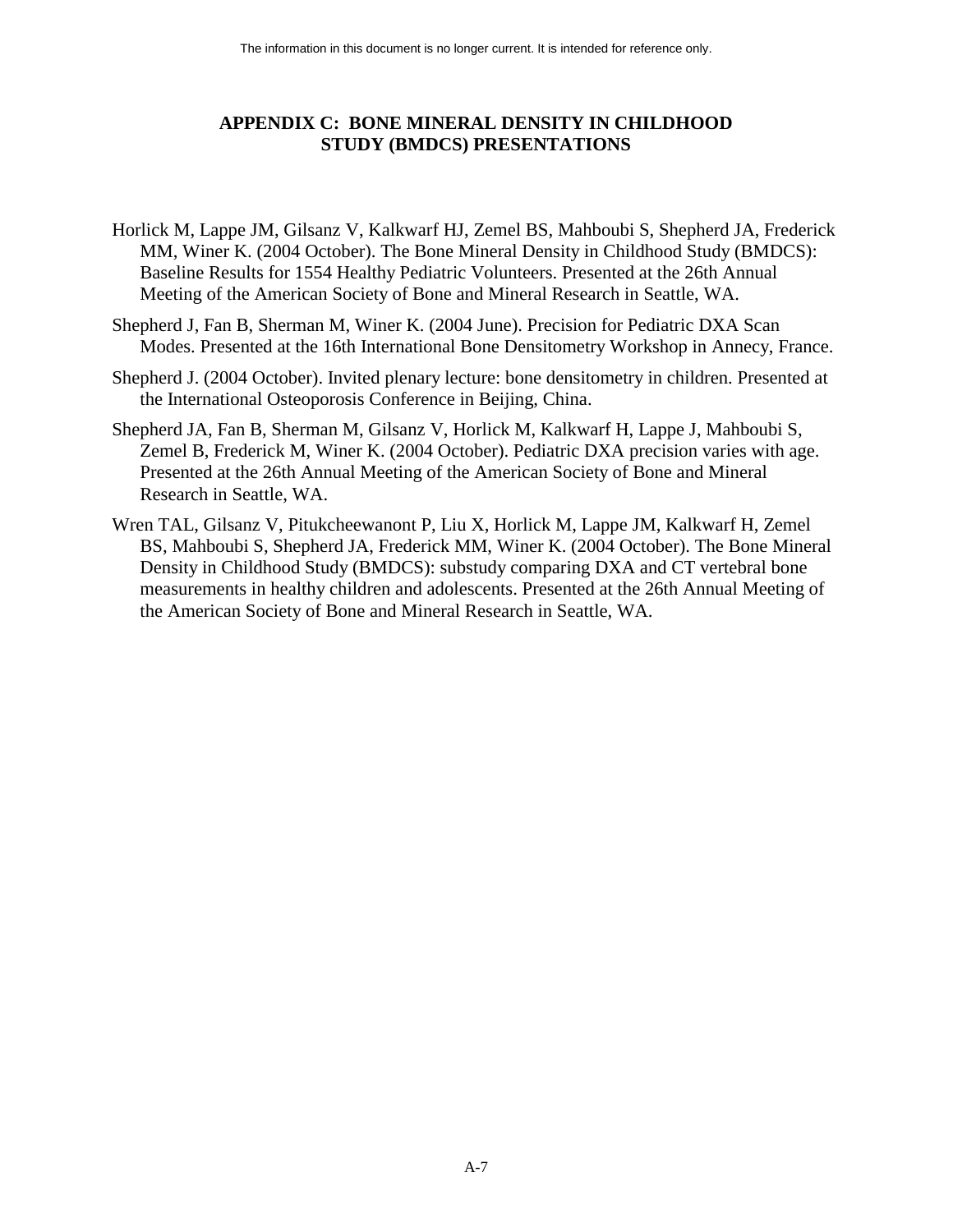# **APPENDIX D: HISTORY OF RESEARCH ON EPIDERMAL GROWTH FACTOR (EGF): R01 HD 00070-35**

EGF is a polypeptide of 53 amino-acid residues that was isolated, purified, and sequenced by Dr. Stanley Cohen of Vanderbilt University between 1963 and 1974. He attained a major conceptual milestone when he found that a tyrosine kinase co-purifies with the EGF receptor protein. This key observation led to the discovery that the intracellular domain of the EGF receptor is a tyrosine kinase. With this finding, the growth factor field took on much broader significance because the protein product of the Rous avian sarcoma virus was also known to be a protein kinase. Eventually, this work led to a union of the fields of oncogenes and growth factors; this union, in turn, and helped to explain how both sets of effectors work.

In 1984, the fields of oncogenes and growth factors were shown to be even more closely related, when a striking sequence homology was noted between the tyrosine-kinase domain of the EGF receptor protein and the transforming gene product of the avian erythroblastosis virus. In fact, the oncogene product resembles a truncated EGF receptor protein that lacks the extracellular EGF binding domain, which governs the activity of the intracellular tyrosine kinase. Without its governing extracellular receptor domain, the intracellular protein kinase operates constitutively and causes cellular neoplastic transformation. The EGF receptor is activated by several of the ligands involved in normal breast development and lactation and is aberrantly expressed in breast cancers, especially in those with poor prognoses. As a result of this observation, health care providers use the EGF family of receptors in planning treatment regimens for women with breast cancer.

Research conducted over a 35-year period of NICHD funding, from 1964 through 1999, led to many biomedical advances, including:

- The discovery of 20 other structurally related growth factors, such as heregulin and amphiregulin, that are involved in mammary gland neoplasia;
- The use of EGF to treat corneal ulcers by accelerating epithelial regeneration;
- The use of EGF to treat severe burns by augmenting epithelial growth;
- Prevention of the onset of NEC in a newborn rat model; these findings were promising enough to consider implementing a trial of EGF in preterm babies at risk for NEC; and
- The understanding of the mechanism of receptor action for insulin and platelet-derived growth factor; this productive research was recognized internationally in 1986, when the Nobel Prize for Physiology or Medicine was awarded to Stanley Cohen of Vanderbilt University.

Cohen S. (1997). EGF and its receptor: Historical perspective. *Journal of Mammary Gland Biology and Neoplasia, 2*: 93-96.

Carpenter G & Cohen S. (1990). Epidermal growth factor. *Journal of Biological Chemistry, 265*: 7709-7712.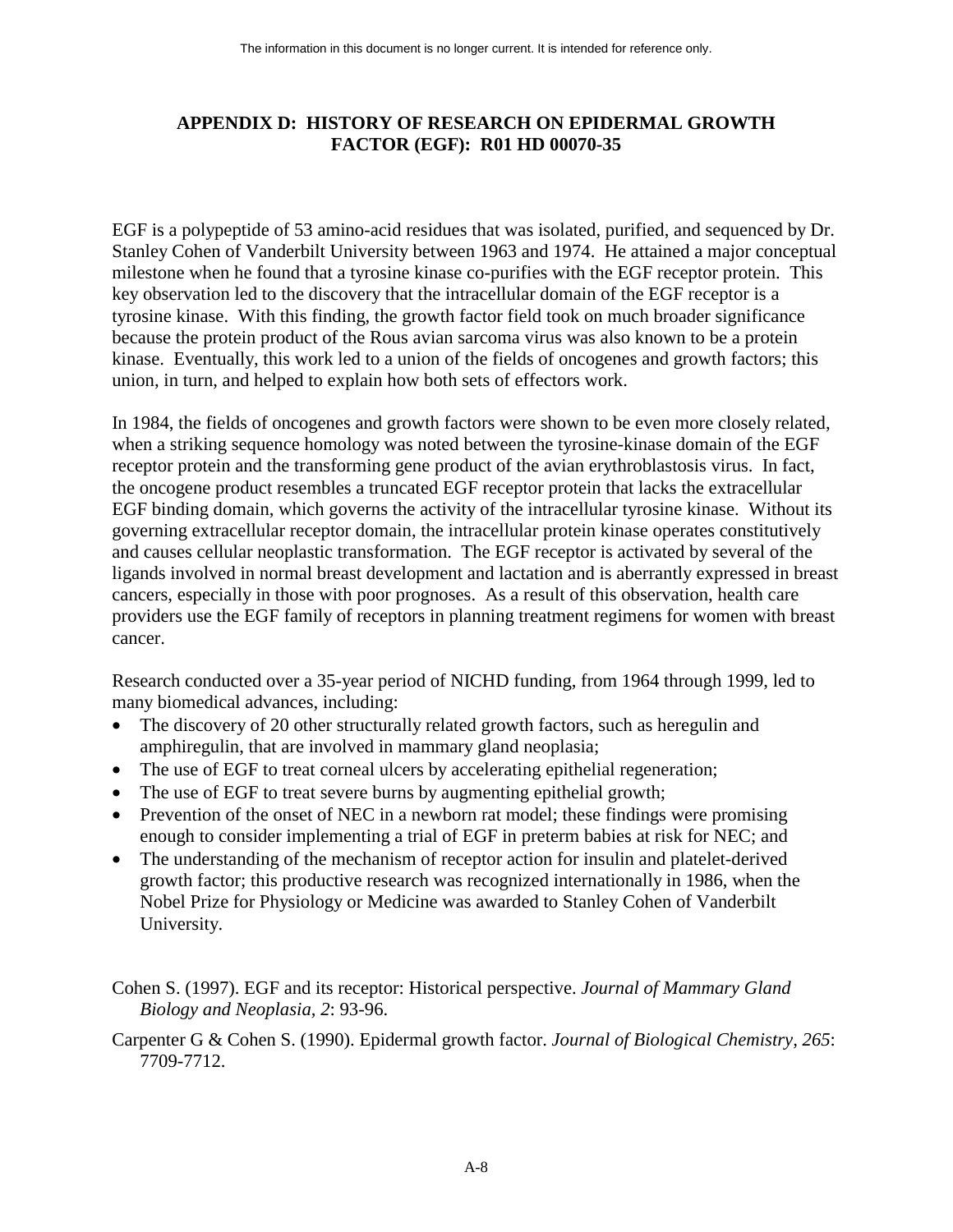- Savage, Jr., CR, Inagai T, & Cohen S. (1972). The primary structure of epidermal growth factor. *Journal of Biological Chemistry, 247:* 7612-7621.
- Ullrich A, Coussens L, Hayflick JS, et al. (1984). Human epidermal growth factor receptor cDNA sequence and aberrant expression of the amplified gene in A431 epidermoid carcinoma cells. *Nature, 309:* 418-425.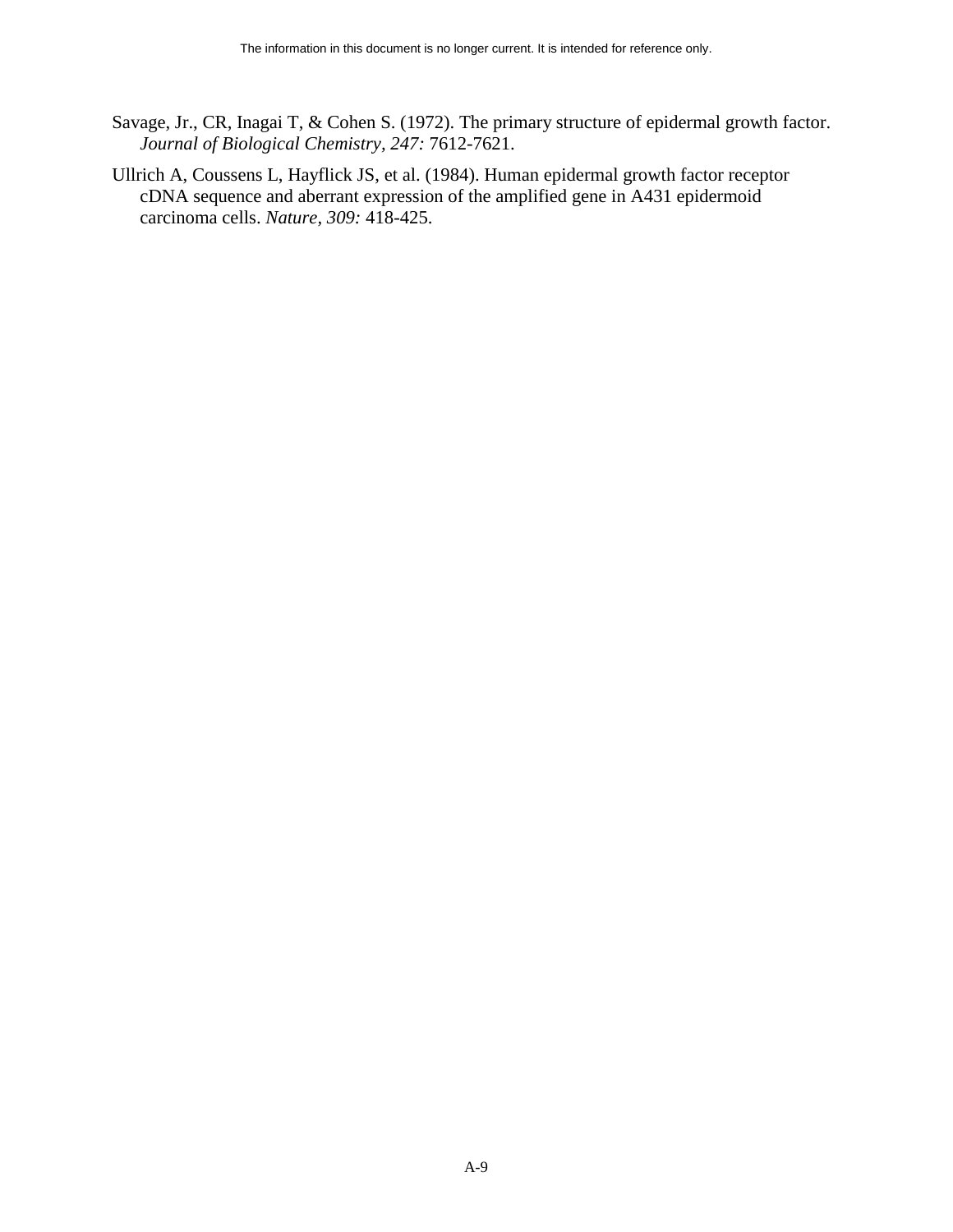# **APPENDIX E: CHILD HEALTH RESEARCH CENTERS (CHRC)**

### **PRINCIPAL INVESTIGATORS (ALPHABETICAL BY LAST NAME)**

#### **Steve Goldstein, M.D.**

Department of Pediatrics, University of Chicago UCCH C478 (MC 1051) Chicago, IL 60637 Phone: (773) 702-6205 Fax: (773) 702-4523 E-mail: *[habelson@peds.bsd.uchicago.edu](mailto:habelson@peds.bsd.uchicago.edu)*

#### **Mark Batshaw, M.D.**

Chief Academic Officer, Children's National Medical Center Professor and Chair, Department of Pediatrics, and Associate Dean for Academic Affairs, The George Washington University 111 Michigan Avenue, NW Washington, DC 20010 Phone: (202) 884-4007 Fax: (202) 884-5988 E-mail: *[mbatshaw@cnmc.org](mailto:mbatshaw@cnmc.org)*

#### **Thomas F. Boat, M.D.**

B.K. Rachford Professor and Chair, Department of Pediatrics, University of Cincinnati College of Medicine Director, Cincinnati Children's Research Foundation Children's Hospital Research Foundation 3333 Burnet Avenue Cincinnati, OH 45229-3039 Phone: (513) 636-4588 Fax: (513) 636-0345 E-mail: *[thomas.boat@cchmc.org](mailto:thomas.boat@cchmc.org)*

### **Valerie Castle, M.D.**

Professor and Chair, Department of Pediatrics and Communicable Diseases, University of Michigan Medical Professional Building 1500 East Medical Center Drive Room D3202 Ann Arbor, MI 48109-0718 Phone: (734) 763-3433 Fax: (734) 763-4208 E-mail: *[vcastle@umich.edu](mailto:vcastle@umich.edu)*

#### **Robert Louis Chevalier, M.D.**

Department of Pediatrics, University of Virginia Health System Box 386 (MR4 Room 2034) Charlottesville, VA 22908 Phone: (434) 924-5093 Fax: (434) 982-3561 E-mail: *[rlc2m@virginia.edu](mailto:rlc2m@virginia.edu)*

### **Alan R. Cohen, M.D.**

Professor and Chairman, Department of Pediatrics, Children's Hospital of Philadelphia PIC OFFICE 3400 Civic Center Boulevard Philadelphia, PA 19104-4318 Phone: (215) 590-2766 Fax: (215) 590-3050 E-mail: *[cohen@email.chop.edu](mailto:cohen@email.chop.edu)*

### **George J. Dover, M.D.**

Professor and Interim Chairman, Department of Pediatrics, Johns Hopkins University School of Medicine 720 Rutland Avenue CMSC 2-116 Baltimore, MD 21205 Phone: (410) 955-5976 Fax: (410) 955-9850 E-mail: *[gdover@welchlink.welch.jhu.edu](mailto:gdover@welchlink.welch.jhu.edu)*

### **John M. Driscoll, Jr., M.D.**

Reuben S. Carpentier Professor of Pediatrics and Chair, Department of Pediatrics, Columbia University Director of the Pediatric Service at Babies & Children's Hospital 630 West 168th Street New York, NY 10032 Phone: (212) 305-2934 Fax: (212) 305-3020 E-mail: *[jmd@columbia.edu](mailto:jmd@columbia.edu)*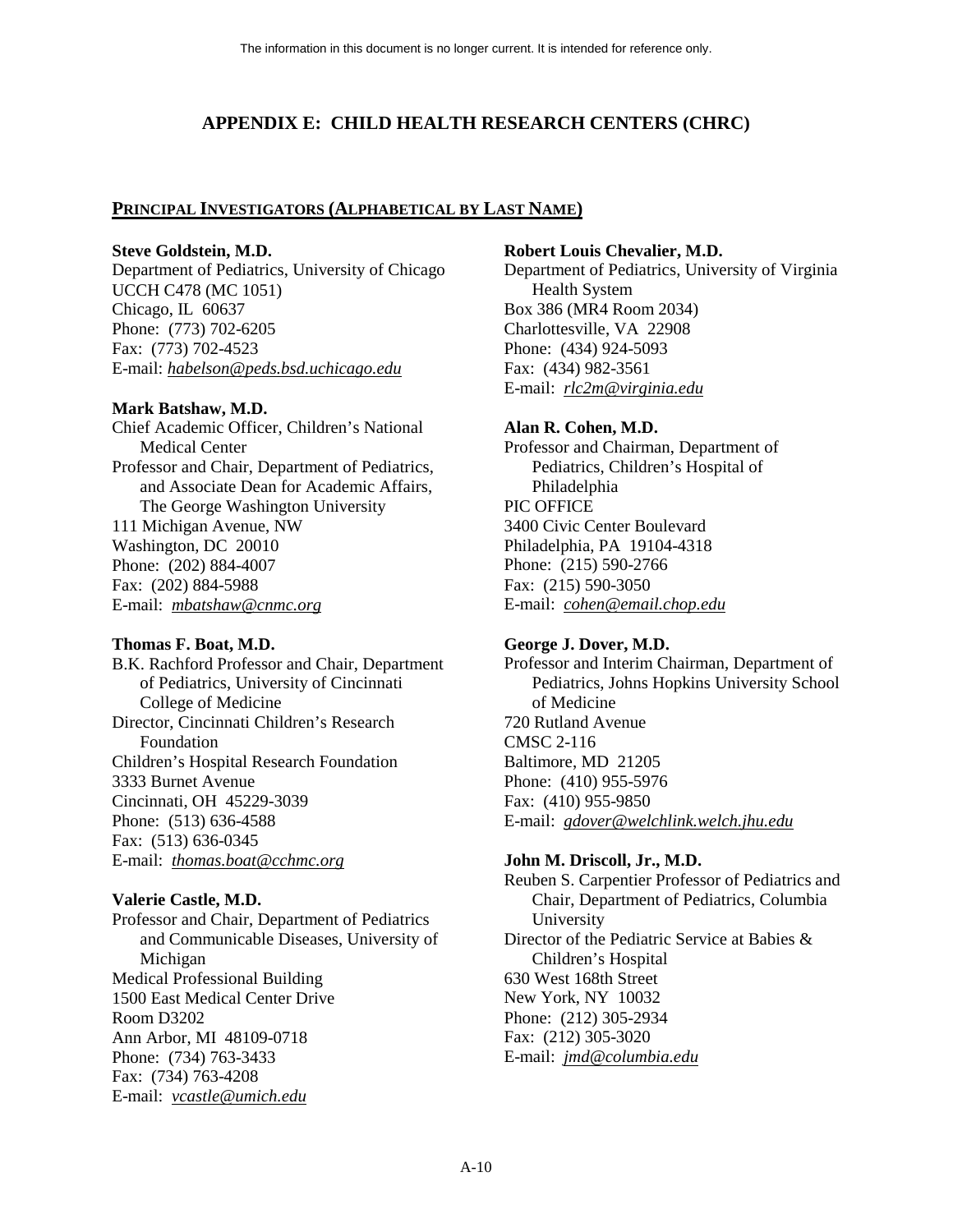### **Edward Clark, M.D.**

Wilma T. Gibson Presidential Professor and Chair, Department of Pediatrics, University of Utah

Medical Director, Primary Children's Medical Center, University of Utah Health Sciences **Center** 

100 North Medical Drive Salt Lake City, UT 84113 Phone: (801) 588-2360 Fax: (801) 588-2380

E-mail: *[ed.clark@hsc.utah.edu](mailto:ed.clark@hsc.utah.edu)* 

### **Ralph D. Feigin, M.D.**

Professor and Chairman, Department of Pediatrics, Baylor College of Medicine One Baylor Plaza Houston, TX 77030 Phone: (832) 824-2265 Fax: (713) 798-1345 E-mail: *[feigin@bcm.tmc.edu](mailto:feigin@bcm.tmc.edu)* 

### **Michael M. Frank, M.D.**

 E-mail: *[Frank007@mc.duke.edu](mailto:frank007@mc.duke.edu)* Samuel L. Katz Professor of Pediatrics, Department of Pediatrics, Duke University School of Medicine Duke University Medical Center Box 3352 Durham, NC 27710 Tel: (919) 681-4080 Fax: (919) 681- 2714

### **Thomas N. Hansen, M.D.**

Chair, Department of Pediatrics, Ohio State University College of Medicine and Public Health Children's Hospital Research Foundation 700 Children's Drive Columbus, OH 43205 Phone: (614) 722-4561 Fax: (614) 722-5995 E-mail: *[hansent@pediatrics.ohio-state.edu](mailto:hansent@pediatrics.ohio-state.edu)* 

### **Margaret K. Hostetter, M.D.**

Jean McLean Wallace Professor and Chair, Department of Pediatrics, and Professor of Microbial Pathogenesis, Yale University School of Medicine Program Director, Pediatric Scientist Development Program, Yale Child Health Research Center Physician-in-Chief, Yale-New Haven Children's Hospital 333 Cedar Street P.O. Box 208064 New Haven, CT 06520-8064 Phone: (203) 785-4638 Fax: (203) 735-6925 E-mail: *[Margaret.hostetter@yale.edu](mailto:Margaret.hostetter@yale.edu)*

### **Leonard F. Johnson, M.D.**

The Robert C. Neerhout Professor of Pediatrics, Chair, Department of Pediatrics Chief, Division of Pediatric Hematology Oncology, Oregon Health and Science University 3181 SW Sam Jackson Park Road Portland, OR 97239 Phone: (503) 494-4265 Fax: (503) 494-3536 E-mail: *[johnsleo@ohsu.edu](mailto:johnsleo@ohsu.edu)*

### **Edward R. McCabe, M.D., PhD.**

Professor and Executive Chair, Department of Pediatrics, University of California, Los Angeles, School of Medicine 10833 Le Conte Avenue 22-412 MDCC Los Angeles, CA 90095-1752 Phone: (310) 825-5095 Fax: (310) 206-4584 E-mail: *[emccabe@pec](mailto:emccabe@pec)*

### **John Schreiber, M.D.**

Professor and Head, Department of Pediatrics, University of Minnesota 420 Delaware Street SE Box 288, Room 203 VCRC Minneapolis, MN 55455-0312 Phone: (612) 624-3113 Fax: (612) 626-2784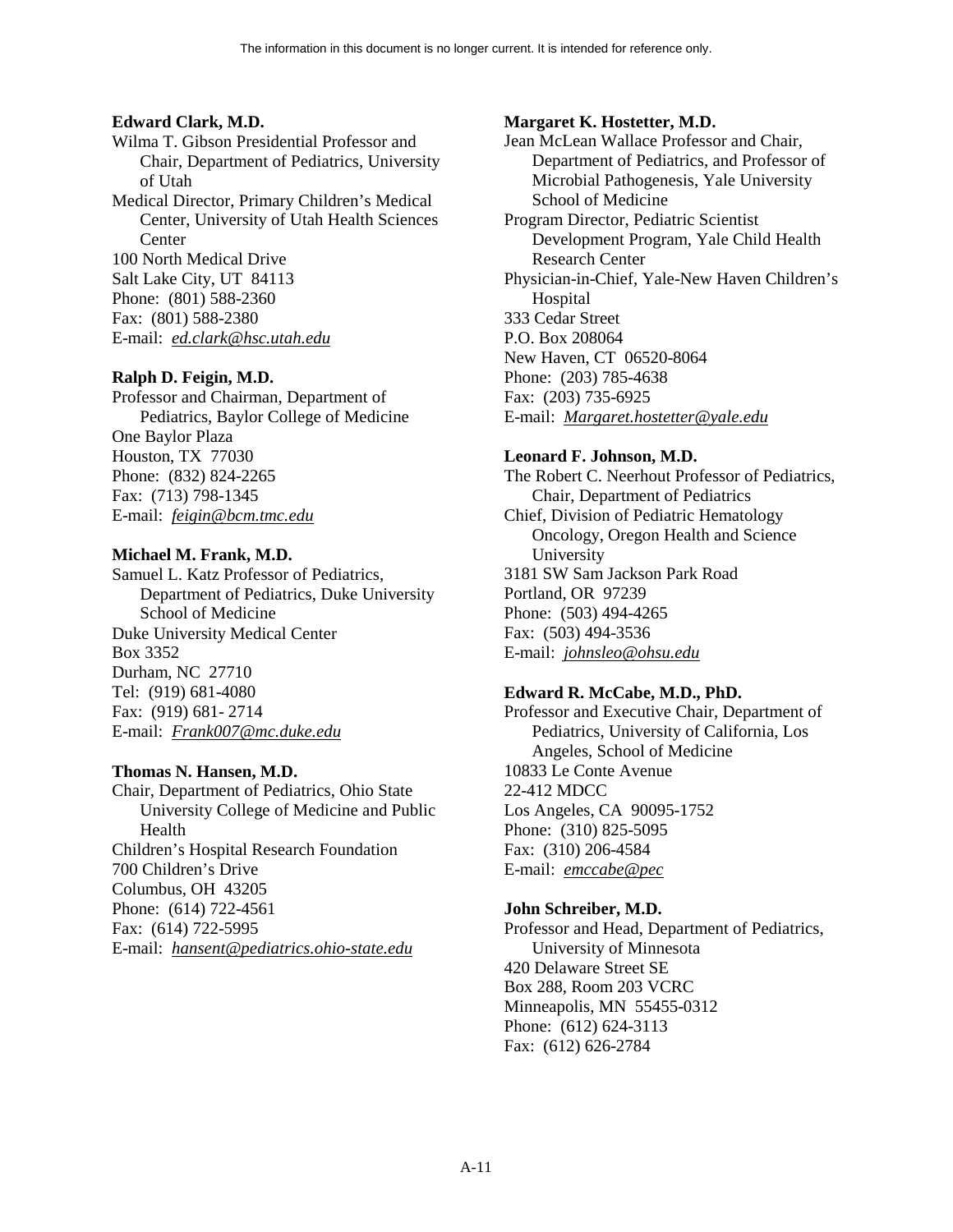#### **Eva Tsalikian, M.D.**

Professor and Head, Department of Pediatrics, University of Iowa Hospitals and Clinics 200 Hawkins Drive Iowa City, IA 52242 Phone: (319) 356-0469 Fax: (319) 356-4855

### **PROGRAM DIRECTORS (ALPHABETICAL BY LAST NAME)**

#### **Page A.W. Anderson, M.D.**

Professor of Pediatrics, Department of Pediatrics, Duke University Medical Center Box 3218 Durham, NC 27710 Phone: (919) 681-2916 Fax: (919) 684-4609 E-mail: *[ander005@mc.duke.edu](mailto:frank007@mc.duke.edu)* 

#### **James F. Bale Jr., M.D.**

Professor, Department of Pediatrics, and Vice Chair of Research, University of Utah School of Medicine Primary Children's Medical Center, University of Utah Health Sciences Center Suite 2700 100 North Medical Drive Salt Lake City, UT 84113 Phone: (801) 588-3385 Fax: (801) 588-3392 E-mail: *[tcjbale@ihc.com](mailto:tcjbale@ihc.com)* 

### **Susan Berry, M.D.**

University of Minnesota Box 75 UMHC 420 Delaware Street SE Minneapolis, MN 55455 Phone: (612) 624-7144 Fax: (612) 624-2682 E-mail: *[berry002@tc.umn.edu](mailto:berry002@tc.umn.edu)* 

#### **Laurence A. Boxer, M.D.**

Associate Chair for Academic Affairs, Department of Pediatrics and Communicable Diseases, University of Michigan Women's Hospital 1500 East Medical Center Drive Room L2110 Ann Arbor, MI 48109-0238 Phone: (313) 764-5173 Fax: (313) 763-4208 E-mail: *[laboxer@umich.edu](mailto:laboxer@umich.edu)* 

#### **Sherin U. Devaskar, M.D.**

Professor and Vice Chair for Research, Department of Pediatrics, University of California, Los Angeles, School of Medicine 10833 Le Conte Avenue B-2-375 MDCC Los Angeles, CA 90095-1752 Phone: (310) 825-9357 Fax: (310) 260-0617 E-mail: *[sdevaskar@mednet.ucla.edu](mailto:sdevaskar@mednet.ucla.edu)* 

### **Benjamin Gaston, M.D.**

Associate Professor, Department of Pediatrics, University of Virginia Health System P.O. Box 800386 Charlottesville, VA 22908 Phone: (434) 982-3654 Fax: (434) 243-6618 E-mail: *[bmg3g@virginia.edu](mailto:bmg3g@virginia.edu)*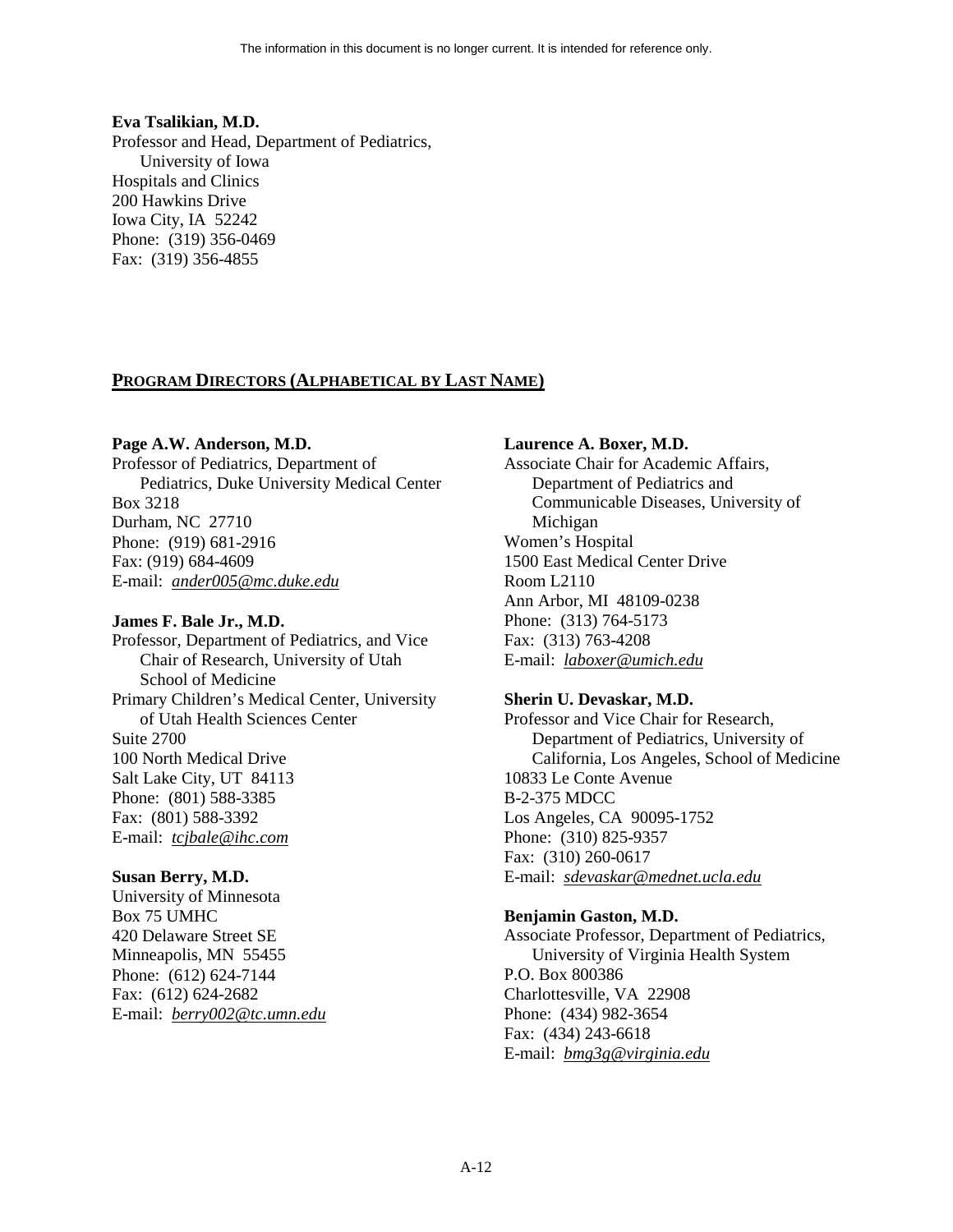### **Steve Goldstein, M.D.**

Professor and Chairman, Department of Pediatrics, University of Chicago UCCH C120 (MC 1051) Chicago, IL 60637 Phone: (773) 702-6205 Fax: (773) 702-4523 E-mail: *[sangoldstein@uchicago.edu](mailto:sangoldstein@uchicago.edu)* 

### **William Guggino, Ph.D.**

Professor of Physiology and Pediatrics, Department of Physiology, Johns Hopkins University School of Medicine WBSB 214A 725 North Wolf Street Baltimore, MD 21205 Phone: (410) 955-7166 Fax: (410) 955-0461 E-mail: *[wguggino@jhmi.edu](mailto:wguggino@jhmi.edu)* 

### **Morey W. Haymond, M.D.**

Professor of Pediatrics, Baylor College of Medicine One Baylor Plaza BCM320 Houston, TX 77030 Phone: (713) 798-6776 Fax: (713) 798-7119 E-mail: *[mhaymond@bcm.tmc.edu](mailto:mhaymond@bcm.tmc.edu)* 

### **Philip R. Johnson, M.D.**

President, Columbus Children's Research Institute Children's Hospital Research Foundation 700 Children's Drive Columbus, OH 43205 Phone: (614) 722-2735 Fax: (614) 722-2716 E-mail: *[johnsonp@pediatrics.ohio-state.edu](mailto:johnsonp@pediatrics.ohio-state.edu)* 

### **Stephan Ladisch, M.D.**

Scientific Director, Children's Research Institute Vice Chair for Research, Department of Pediatrics, George Washington University, School of Medicine Children's National Medical Center 111 Michigan Avenue, N.W. Washington, DC 20010 Phone: (202) 884-3898 Fax: (202) 884-3929 E-mail: *[sladisch@cnmc.edu](mailto:sladisch@cnmc.edu)* 

### **Stanley Perlman, M.D., Ph.D.**

Professor and Vice Chair, Department of Pediatrics, University of Iowa 200 Hawkins Drive Iowa City, IA 52242 Phone: (319) 335-8549 Fax: (319) 335-8991 E-mail: *[Stanley-perlman@uiowa.edu](mailto:Stanley-perlman@uiowa.edu)*

### **De-Ann M. Pillers, M.D., Ph.D.**

 Oregon Health Sciences University Associate Professor, Department of Pediatrics, **NRCS** 707 SW Gaines Road Portland, OR 97201 Phone: (503) 494-3172 Fax: (503) 494-0901 E-mail: *[pillersd@ohsu.edu](mailto:pillersd@ohsu.edu)*

### **David E. Pleasure, M.D.**

Professor of Neurology and Director, Joseph Stokes, Jr. Research Institute Children's Hospital of Philadelphia 34th Street and Civic Center Boulevard Abramson, Room 516H Philadelphia, PA 19104-4399 Phone: (215) 590-2093 Fax: (215) 590-3709 E-mail: *[pleasure@email.chop.edu](mailto:pleasure@mail.chop.edu)*

### **Scott A. Rivkees, M.D.**

Director, Yale Child Health Research Center Professor of Pediatrics, Department of Pediatrics, Yale University School of Medicine P.O. Box 208081 464 Congress Avenue New Haven, CT 06520 Phone: (203) 785-4648 Fax: (203) 735-6925 E-mail: *[scott.rivkees@yale.edu](mailto:scott.rivkees@yale.edu)*

### **Marc E. Rothenberg, M.D.**

Director, Allergy and Clinical Immunology and Professor of Pediatrics, University of Cincinnati School of Medicine Children's Hospital Medical Center 3333 Burnet Avenue, ML 7028 Cincinnati, OH 45229-3039 Phone: (513) 636-7210 Fax: (513 636-3310 E-mail: *[marc.rothenberg@cchmc.org](mailto:marc.rothenberg@cchmc.org)*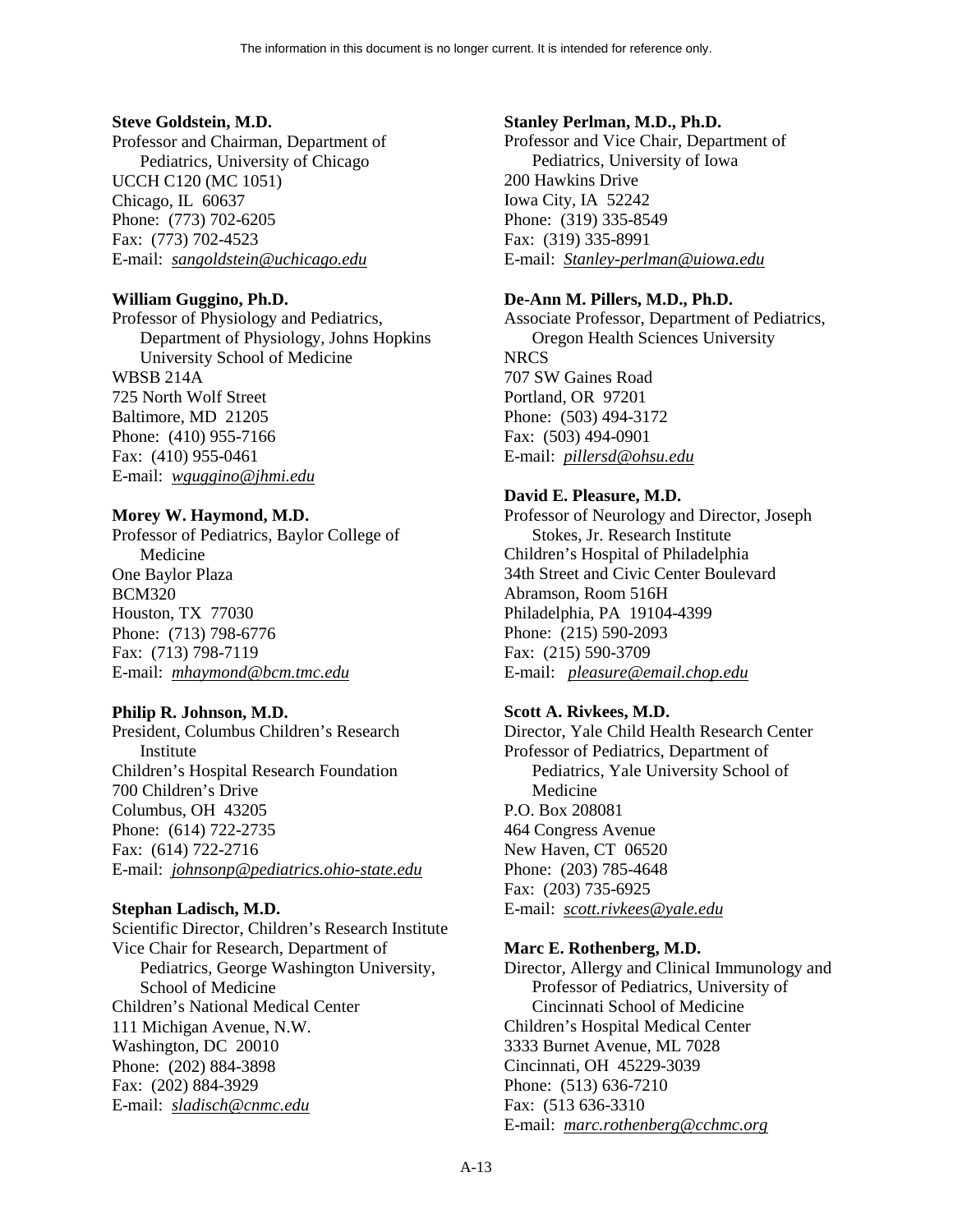#### **Robert J. Winchester, M.D.**

Professor, Department of Pediatrics, and Director of Pediatric Rheumatology/Immunology Columbia Presbyterian Medical Center 622 West 168th Street, Room 4-477 New York, NY 10032 Tel: (212) 305-7226 Fax: (212) 305-9078 E-mail: *[rjw8@columbia.edu](mailto:rjw8@columbia.edu)*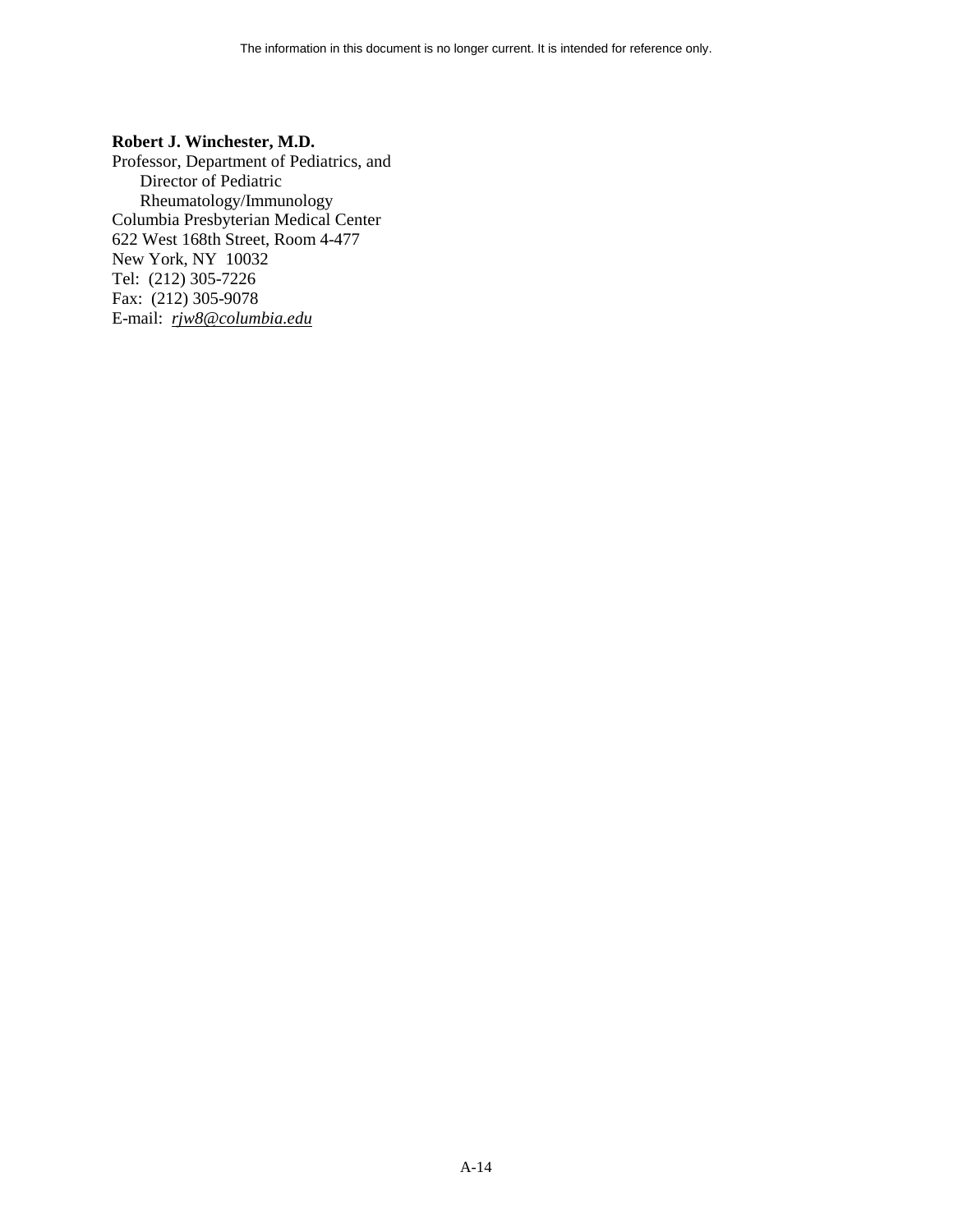# **APPENDIX F: BRANCH SOLICITATIONS**

(Includes Sponsored and Co-Sponsored Solicitations)

# **REQUESTS FOR APPLICATIONS (RFAS)**

- RFA HD-97-006: *Prevention of Osteoporosis*
- RFA HD-98-002: *Network of Pediatric Pharmacology Research Units*
- RFA HD-98-008: *Behavioral Strategies in Children and Adolescents to Prevent Osteoporosis Later in Life*
- RFA DK-98-010: *Immunopathogenesis of Type 1 Diabetes*
- RFA DK-99-010: *Innovative Approaches to Prevention of Obesity*
- RFA HD-99-010: *Child Health Research Career Development Awards*
- RFA DK-00-008: *Type 2 Diabetes in the Pediatric Population*
- RFA AI-00-016: *Cooperative Study Group for the Prevention of Autoimmune Disease*
- RFA HD-00-020: *Child Health Research Career Development Awards*
- RFA HD-00-021: *Fetal Origins of Adult Disease*
- *Children with Type 1 Diabetes* • RFA HD-01-009: *Cooperative Multicenter Research Network to Test Glucose Sensors in*
- RFA HD-01-018: *NICHD Institutional Training for Pediatricians*
- RFA HD-01-019: *Child Health Research Career Development Awards*
- RFA HD-01-025: *Clinical Research Network on Non-alcoholic Steatohepatitis (NASH)*
- RFA HD-02-001: *Mechanisms of Adverse Drug Reactions in Children*
- RFA HD-02-019: *NICHD Institutional Training for Pediatric Care*
- RFA DK-02-029: *Consortium for Identification of Environmental Triggers of Type 1 Diabetes*
- RFA HD-03-001: *Pediatric Pharmacology Research Unit Network*
- RFA HD-03-017: *Obstetric-Fetal Pharmacology Research Units*
- RFA DK-03-024: *Proteomics and Metabolomics in Type 1 Diabetes and its Complications*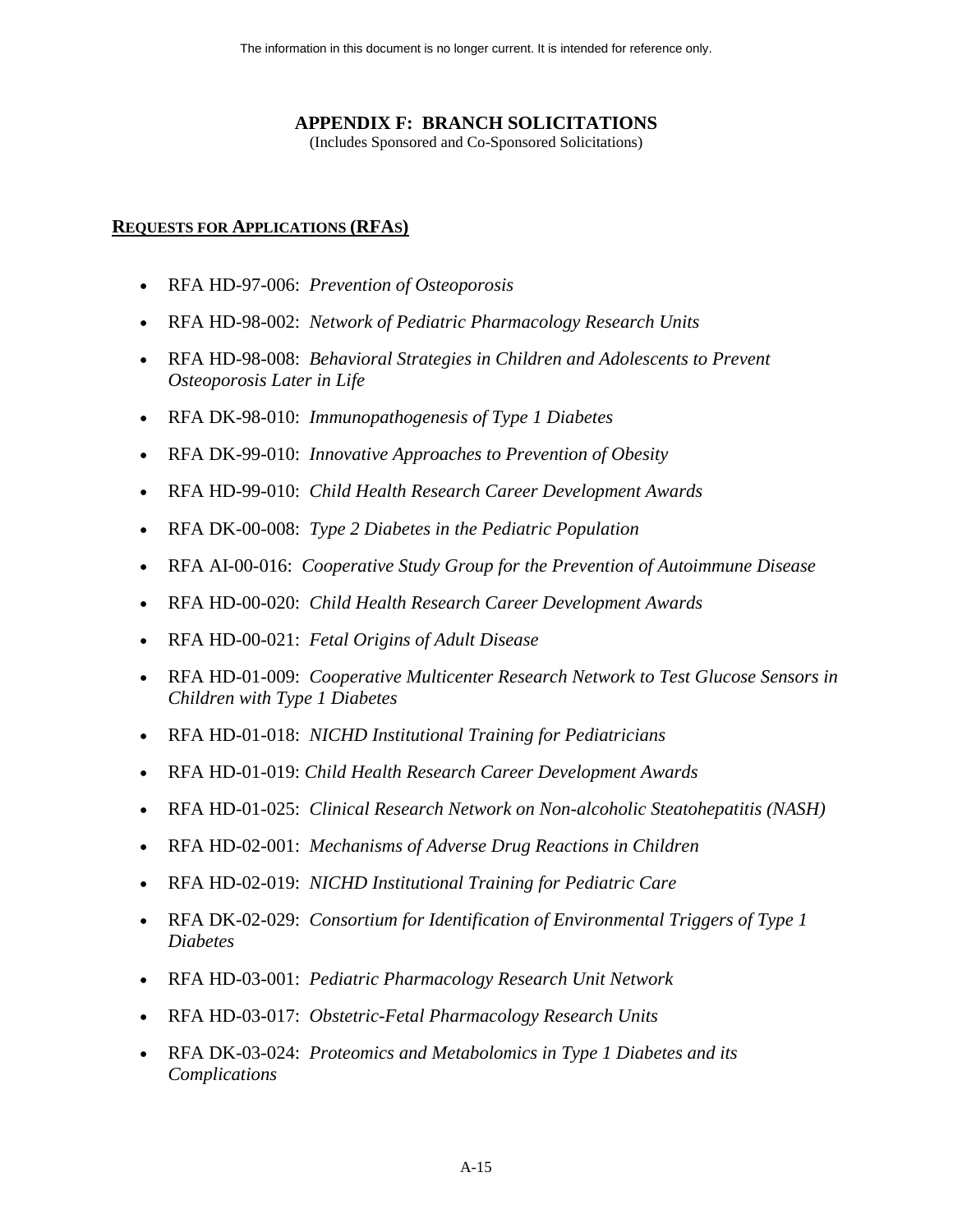- RFA ES-04-003: *Obesity and the Built Environment*
- RFA DK-04-013: *Site-Specific Approaches to Prevention or Management of Pediatric Obesity*
- RFA HD-04-020: *Prevention and Treatment of Childhood Obesity in Primary Care Settings*

### **PROGRAM ANNOUNCEMENTS (PAS)**

- PA HD-03-163: *Nutrition and Development, Treatment, and Prevention of HIV/AIDS Disease in Women, Infants, and Children* (In conjunction with the NICHD Pediatric, Adolescent, and Maternal AIDS Branch)
- PA HD-04-145: *School-Based Interventions to Prevent Obesity*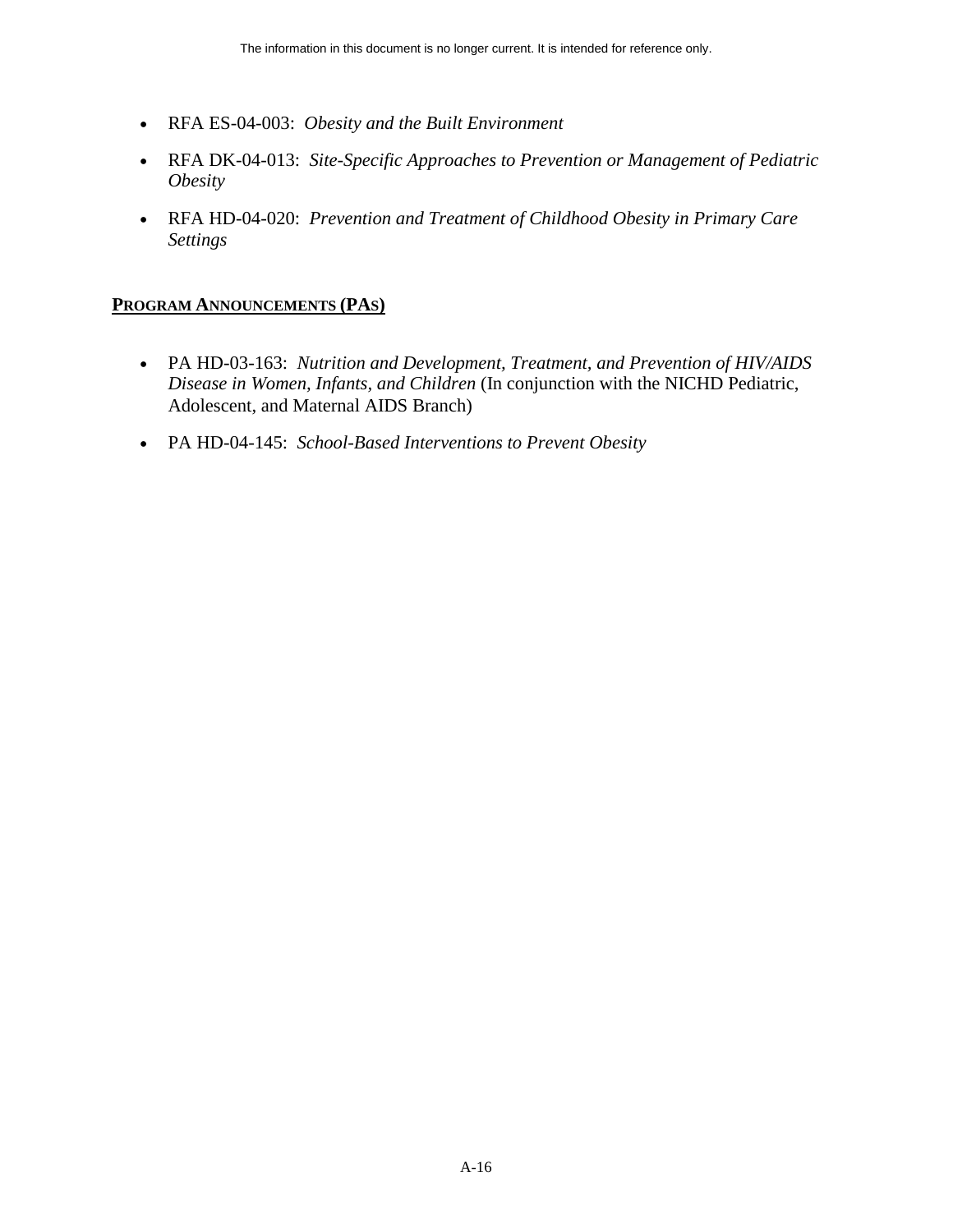# **APPENDIX G: BRANCH STAFF**

**Gilman Grave, M.D.,** is a graduate of Harvard College and Harvard Medical School. He is board certified in internal medicine, having completed an internship and residency in this field at the Massachusetts General Hospital that included six months of pediatrics on the Burnham ward. As a research associate and staff fellow at the NIH, Dr. Grave worked in the Laboratory of Cerebral Metabolism on brain imaging with radio-labeled 2-deoxyglucose. Since 1985, Dr. Grave has served as chief of the ENGB, which supports basic and clinical research on developmental endocrinology, nutrition, and growth of infants and children, within the NICHD. Dr. Grave leads a large research program on the childhood origins of adult diseases, and he is especially interested in disease prevention and in ascertaining the earliest antecedents of obesity, type 1 and type 2 diabetes, atherosclerosis, and osteoporosis. He has encouraged multidisciplinary research in these areas and recently initiated a research program on the fetal origins of adult disease. Dr. Grave is a member of the Working Group on Blood Pressure in Children and Adolescents for the National High Blood Pressure Education Program, chairs the NICHD Institutional Review Board, and represents the Institute on the NIH Human Subjects Research Advisory Committee. He also serves on the Subcommittee on Research Involving Children for the Secretary's Advisory Committee on Human Research Protection. In this capacity he drafted the NIH response to questions regarding the adequacy of federal regulations to protect children involved in research projects in the Children's Health Act of 2000. Dr. Grave also served as task leader for the Institute of Medicine's report *Ethical Conduct of Clinical Research Involving Children*, which was mandated by the BPCA in 2002. For these accomplishments Dr. Grave has been awarded the USPHS Commendation, Outstanding Service, and Meritorious Service Medals.

**Daniel J. Raiten, Ph.D.,** joined the NICHD Office of Prevention Research and International Programs (OPRIP) in November 1999, and joined the program staff of the ENGB in December 2003. Within the ENGB, Dr. Raiten is responsible for supporting the nutrition-related activities of the Branch, including: obesity, infant and child feeding, clinical nutrition/care and prevention of low birth weight, the role of micronutrient in health and child development, and the expansion of programs focusing on nutrition and HIV/AIDS particularly in resource-limited settings. He also serves as a scientific resource and liaison to the NICHD director and staff on a broad range of issues in prevention and international research, under the auspices of OPRIP. Additional responsibilities for both ENGB and OPRIP include the development of agenda-setting conferences designed to address emerging issues in prevention and international health research, such as conferences on: dietary supplement use in infants and women; the emerging areas of importance of vitamin D to health; and the role of nutrition for health of women, infants, and children in India. He received his doctorate in human nutrition from the Pennsylvania State University and did a postdoctoral fellowship at the Child Study Center of Yale University Medical School. Dr. Raiten has a broad background in basic and applied aspects of nutrition, including extensive analytical/laboratory and clinical experience with an emphasis on behavioral, neurophysiological, and neurochemical assessment methodologies. His professional experience has largely focused on the study of the interactions of environmental and nutritional factors that